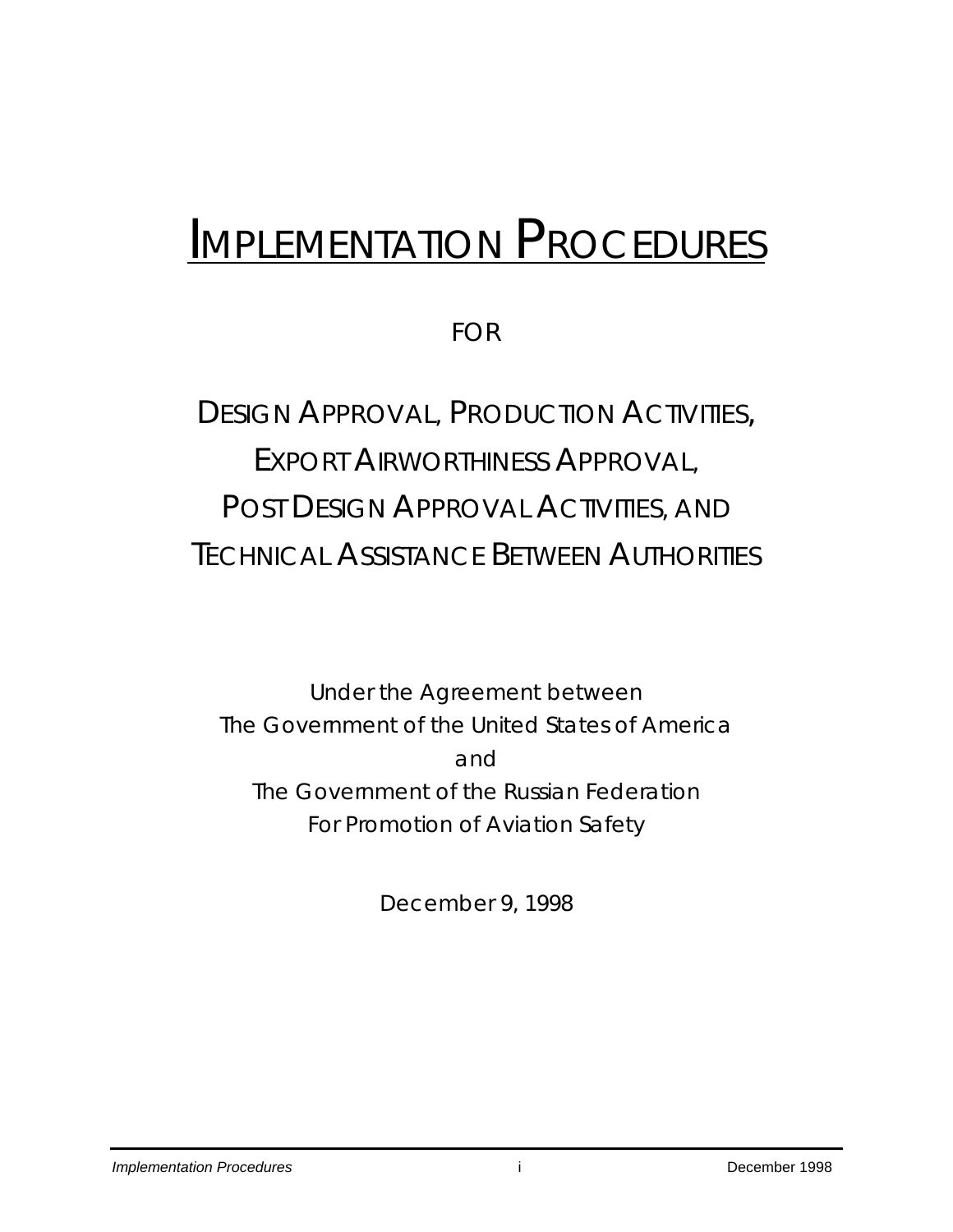### *SECTION I GENERAL*

| 1.0               |                                                                                                                                       |  |  |  |
|-------------------|---------------------------------------------------------------------------------------------------------------------------------------|--|--|--|
| 1.1               |                                                                                                                                       |  |  |  |
| 1.2               |                                                                                                                                       |  |  |  |
| 1.3               |                                                                                                                                       |  |  |  |
| 1.4               |                                                                                                                                       |  |  |  |
| 1.5               |                                                                                                                                       |  |  |  |
| 1.6               |                                                                                                                                       |  |  |  |
| 1.7               |                                                                                                                                       |  |  |  |
| 1.8               |                                                                                                                                       |  |  |  |
| 1.9               |                                                                                                                                       |  |  |  |
| <b>SECTION II</b> | <b>SCOPE OF THESE IMPLEMENTATION PROCEDURES</b>                                                                                       |  |  |  |
| 2.0               |                                                                                                                                       |  |  |  |
| 2.1               | Products and Parts Manufactured in the Country of the Exporting Civil<br>Airworthiness Authority Accepted for Import Under These BASA |  |  |  |

- 2.1.0 Russian Acceptance of FAA Export Certificates of Airworthiness. 8 2.1.1 Russian Acceptance of FAA Airworthiness Approval Tags ........... 8
	- 2.1.2 U.S. Acceptance of AR/FAAR Export Certificates of Airworthiness................................................................................. 8
	- 2.1.3 U.S. Acceptance of Russian Airworthiness Approval Tags ........... 9  $2.4.4$  Standard Airwarthiness Certification

| 2.1.5 Products Designed or Manufactured in Other Countries |  |
|------------------------------------------------------------|--|
|                                                            |  |

|  | 2.2 U.S. Acceptance of Russian Production Oversight and Airworthiness |  |
|--|-----------------------------------------------------------------------|--|
|  |                                                                       |  |
|  |                                                                       |  |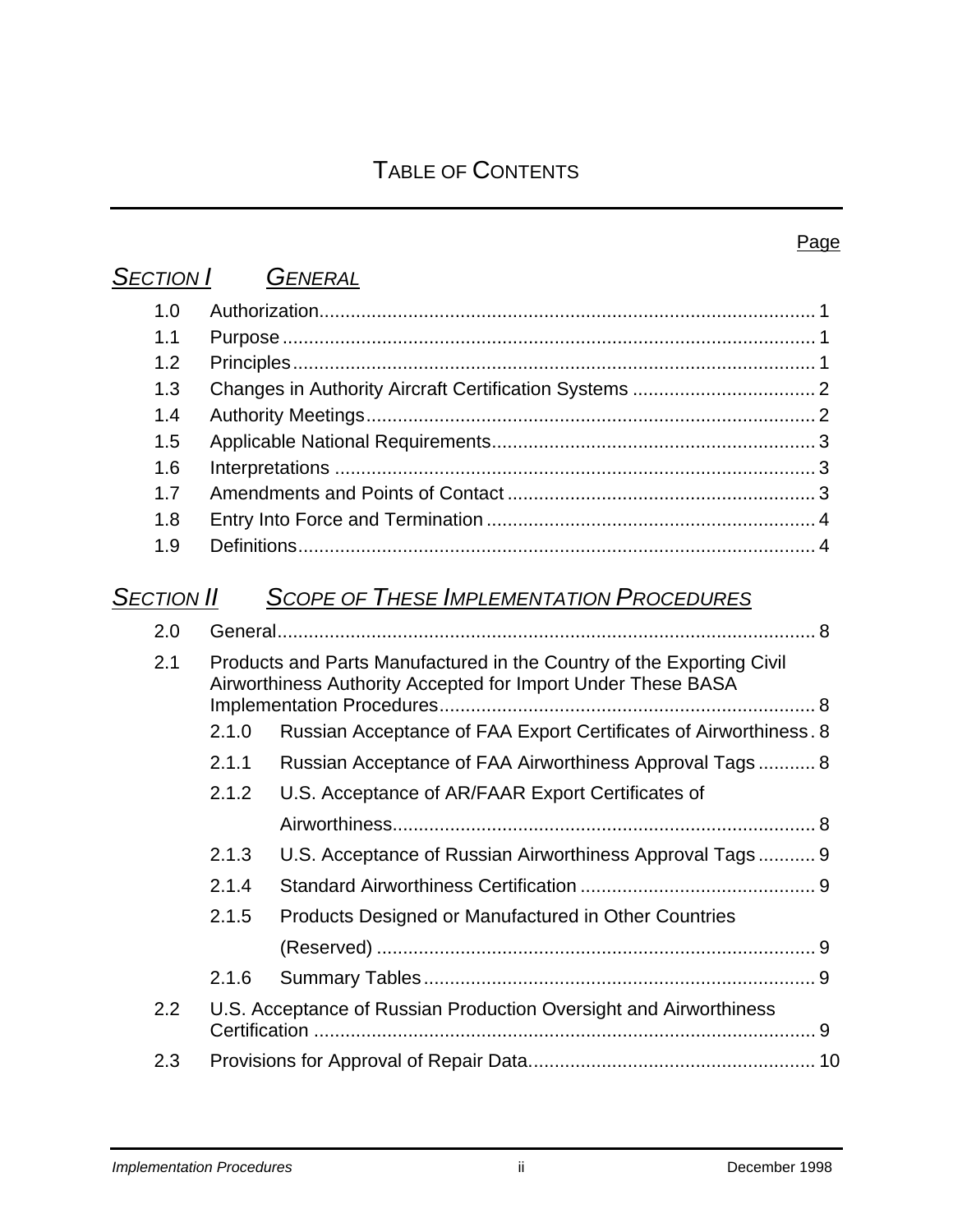## 2.3.0 Russian Acceptance of FAA Repair Data ..................................... 10 TABLE OF CONTENTS (Continued)

#### Page

|                    |       |                                                                                                               | 2.3.1 |
|--------------------|-------|---------------------------------------------------------------------------------------------------------------|-------|
|                    |       |                                                                                                               |       |
| 2.4                |       |                                                                                                               |       |
|                    | 2.4.0 | Russian Acceptance of FAA Findings for Environmental                                                          |       |
|                    |       |                                                                                                               |       |
|                    | 2.4.1 | U.S. Acceptance of AR Findings for Environmental                                                              |       |
| 2.5                |       | Provisions for Location of Product or Part Production (Reserved)  10                                          |       |
| 2.6                |       |                                                                                                               |       |
| 2.7                |       |                                                                                                               |       |
| <b>SECTION III</b> |       | <b>ESTABLISHED WORKING PROCEDURES</b>                                                                         |       |
| 3.0                |       |                                                                                                               |       |
|                    | 3.0.0 |                                                                                                               |       |
|                    | 3.0.1 | Design Approval Procedures for U.S. Type Certificates 13                                                      |       |
|                    | 3.0.2 | Design Approval Procedures for Russian Type Certificates 18                                                   |       |
|                    | 3.0.3 | Design Approval Procedures for U.S. Supplemental Type                                                         |       |
|                    | 3.0.4 | Design Approval Procedures for Russian Supplemental Type                                                      |       |
|                    | 3.0.5 | Design Approval Procedures for FAA Letters of Technical<br>Standard Order (TSO) Design Approval (Reserved) 23 |       |
|                    | 3.0.6 | Design Approval Procedures for AR Appliance Type Design                                                       |       |
|                    | 3.0.7 | Design Approval Procedures for AR Approval Letter  25                                                         |       |
|                    | 3.0.8 |                                                                                                               |       |
| 3.1                |       |                                                                                                               |       |
|                    | 3.1.0 | Production Quality Assurance/Control System Approval  26                                                      |       |
|                    | 3.1.1 | Surveillance of Production Approval Holders  26                                                               |       |
|                    |       |                                                                                                               |       |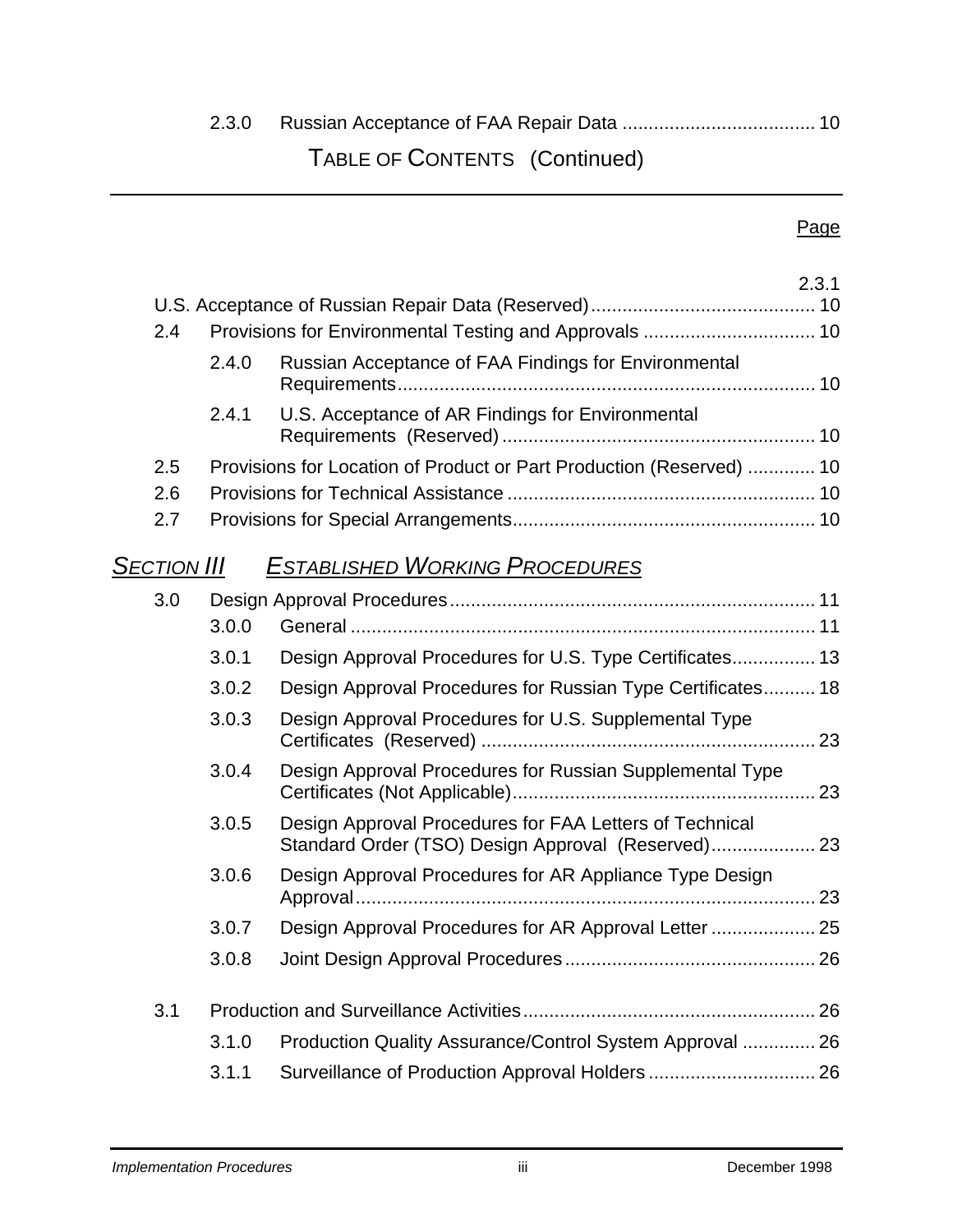### 3.1.2 Extensions of Production Approvals.............................................. 27

### TABLE OF CONTENTS (Continued)

#### Page

|     | 3.1.3 | Production Approval Based on a Licensing Agreement  28                                                             |  |
|-----|-------|--------------------------------------------------------------------------------------------------------------------|--|
|     | 3.1.4 | Supplier Surveillance - Outside the Exporting Country  28                                                          |  |
|     | 3.1.5 |                                                                                                                    |  |
| 3.2 |       |                                                                                                                    |  |
|     | 3.2.0 |                                                                                                                    |  |
|     | 3.2.1 | FAA Acceptance of AR/FAAR Export Certificates of Airworthiness<br>and AR Airworthiness Approval Tags and Materials |  |
|     | 3.2.2 | Russian Acceptance of FAA Export Certificates of Airworthiness                                                     |  |
|     | 3.2.3 | Additional Requirements for Imported Products 35                                                                   |  |
| 3.3 |       |                                                                                                                    |  |
|     | 3.3.0 |                                                                                                                    |  |
|     | 3.3.1 | Notification of FAA Designee Work in the Russian Federation.  37                                                   |  |
|     | 3.3.2 |                                                                                                                    |  |
| 3.4 |       |                                                                                                                    |  |
|     | 3.4.0 |                                                                                                                    |  |
|     | 3.4.1 |                                                                                                                    |  |
|     | 3.4.2 |                                                                                                                    |  |
|     | 3.4.3 |                                                                                                                    |  |

### *SECTION IV TECHNICAL ASSISTANCE BETWEEN AUTHORITIES*

| 4.0 |                                                                      |  |  |
|-----|----------------------------------------------------------------------|--|--|
| 4.1 |                                                                      |  |  |
| 4.2 | Requests for Conformity Certifications During Design Approval 49     |  |  |
| 4.3 |                                                                      |  |  |
| 4.4 | Protection of Proprietary Data and Freedom of Information Act (FOIA) |  |  |
|     |                                                                      |  |  |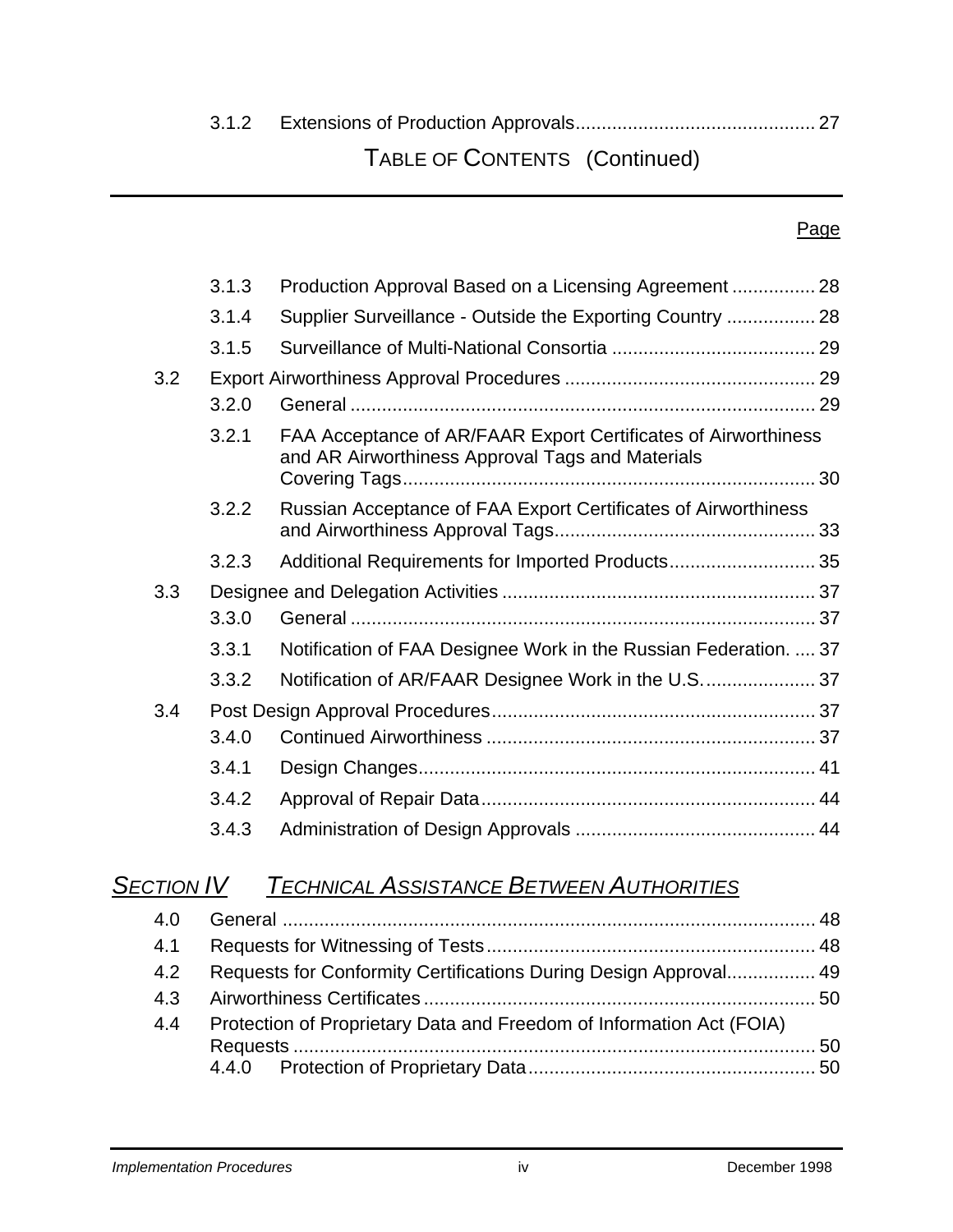### TABLE OF CONTENTS (Continued)

| 4.5               | Accident/Incident and Suspected Unapproved Parts Investigation                                                                                                                                    |  |
|-------------------|---------------------------------------------------------------------------------------------------------------------------------------------------------------------------------------------------|--|
| <b>SECTION V</b>  |                                                                                                                                                                                                   |  |
| <b>SECTION VI</b> |                                                                                                                                                                                                   |  |
| <b>APPENDIX A</b> | List of Addresses for: FAA Headquarters Offices, FAA Mike<br>Monroney Aeronautical Center, FAA Aircraft Certification Service<br>Directorates, FAA Manufacturing Inspection Offices, FAA Aircraft |  |
| <b>APPENDIX B</b> |                                                                                                                                                                                                   |  |
| <b>APPENDIX C</b> | <b>IMPLEMENTATION PROCEDURES</b><br>for                                                                                                                                                           |  |

Design Approval, Production Activities, Export Airworthiness Approval, Post Design Approval Activities, and Technical Assistance Between Authorities

### *SECTION I GENERAL*

1.0 Authorization. These Implementation Procedures are authorized by Article III of the Agreement between the Government of the United States of America and the Government of the Russian Federation for the Promotion of Aviation Safety, dated September 2, 1998, also known as the Bilateral Aviation Safety Agreement, or "BASA executive agreement." In accordance with Article I, the Federal Aviation Administration (FAA) is the civil aviation authority of the United States of America, and the Interstate Aviation Committee (IAC) and the Federal Aviation Authority of Russia (FAAR) are the civil aviation authorities of the Russian Federation. For purposes of these Implementation Procedures, the IAC designates the Aviation Register of the IAC as its executive agent to carry out these Implementation Procedures. In accordance with Article III, the AR/FAAR and the FAA have determined that the aircraft certification systems of each country for the design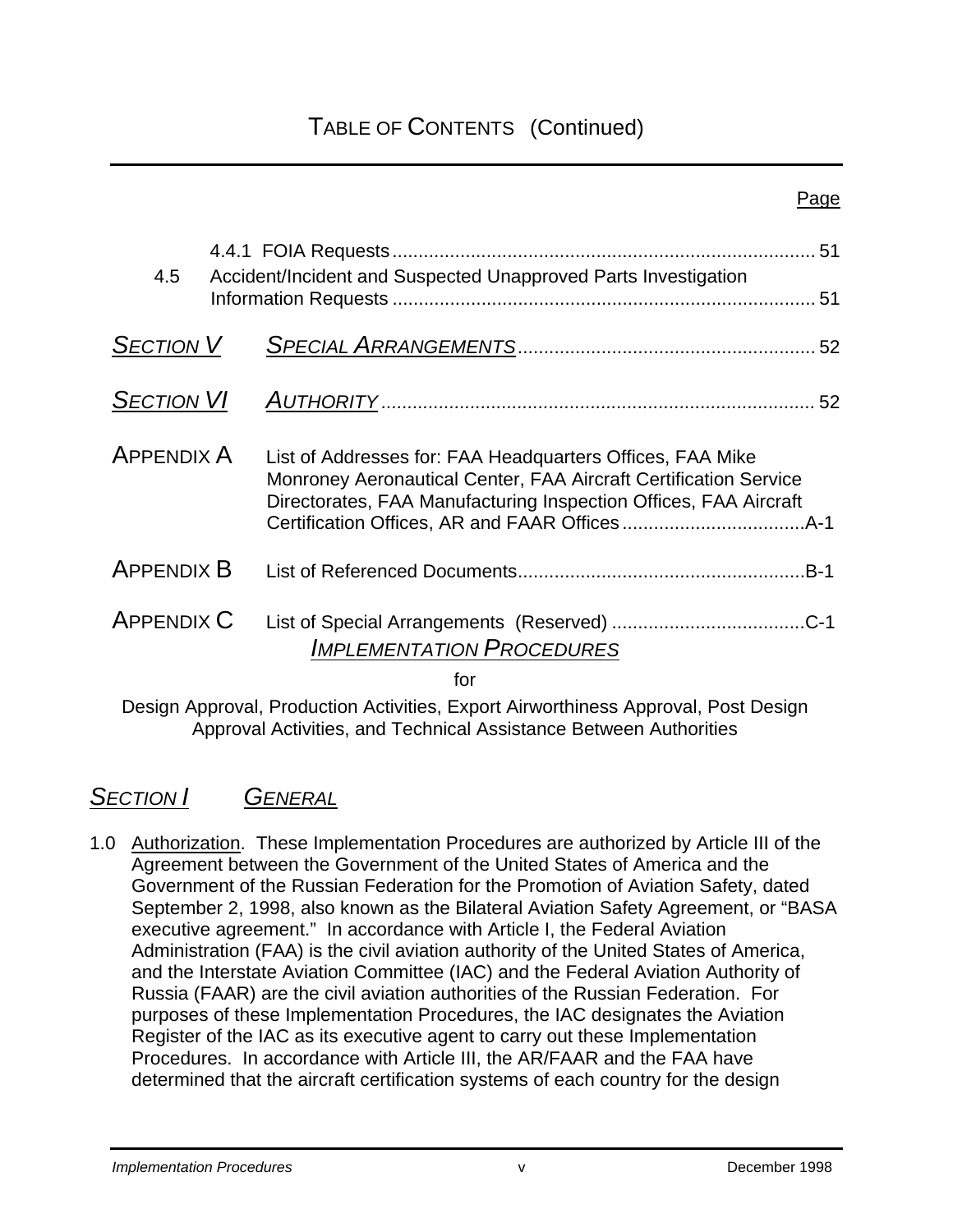approval, production approval, airworthiness certification, and continuing airworthiness of civil aeronautical products are sufficiently similar in structure and performance to support these Implementation Procedures. (See *Section II - Scope*.)

- 1.1 Purpose. The purpose of this document is to define the civil aeronautical products and parts eligible for import into the United States and the Russian Federation, and to define the interface requirements and activities between the authorities for the import and continued support of those civil aeronautical products.
- 1.2 Principles. These Implementation Procedures address the performance of design, production, airworthiness, and related certification functions, and are based on a high degree of mutual confidence in each country's technical competence and regulatory capabilities to perform these functions within the Scope of these Implementation Procedures. The FAA and AR/FAAR, as importing civil airworthiness authorities, shall give the same validity to the certification made by the other, as the exporting civil airworthiness authority, as if the certification had been made by the FAA or AR/FAAR in accordance with its own applicable laws, regulations, and requirements. Also, when a finding is made by one authority in accordance with the laws and regulations of the other authority and with these Implementation Procedures, that finding is given the same validity as if it were made by the other authority. Therefore, the fundamental principle of these Implementation Procedures is to maximize the use of the exporting civil airworthiness authority's aircraft certification system to ensure that the airworthiness standards of the importing civil airworthiness authority are satisfied.
	- 1.2.0 The FAA and IAC/FAAR agree that all information, including technical documentation, exchanged among authorities under these Implementation Procedures will be in the English language. Exceptions for certification compliance data will be mutually agreed to on a case-by-case basis.
	- 1.2.1 These Implementation Procedures apply to the import of products, appliances and parts designed and manufactured in the country of the exporting civil airworthiness authority.

#### 1.3 Changes in Authority Aircraft Certification Systems.

- 1.3.0 These Implementation Procedures are based upon sufficiently similar aircraft certification systems being in place at the time of signing. Therefore, the importing and exporting authorities shall keep each other informed of significant changes within those systems, such as:
	- (a) statutory responsibilities;
	- (b) organizational structure (e.g., key personnel, management structure, technical training, office location);
	- (c) substantive revisions to airworthiness and environmental standards;
	- (d) production quality control system oversight of newly initiated out-ofcountry production of parts;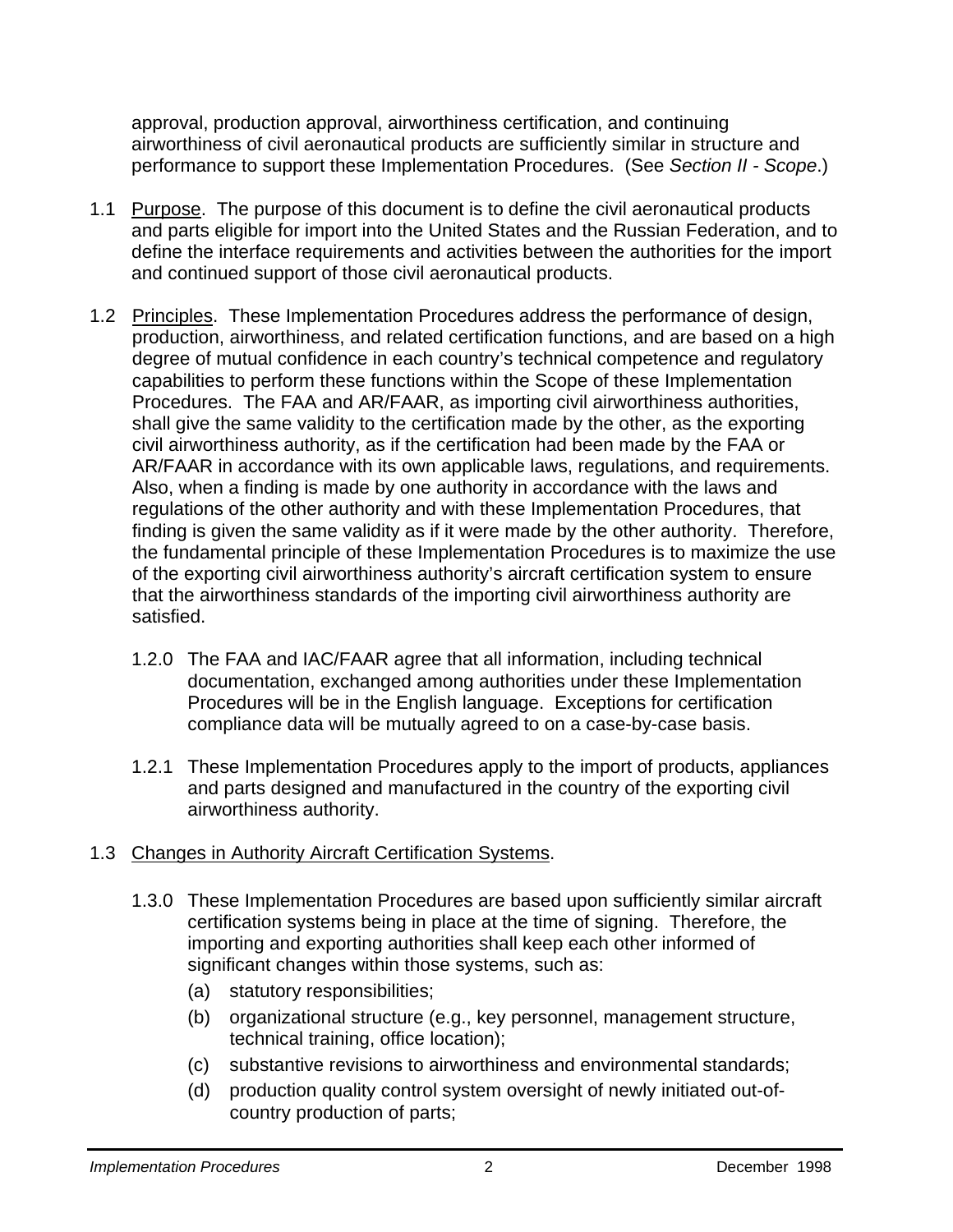- (e) delegated functions or the organizations to which functions have been delegated.
- 1.3.1 Any revision by either authority to its regulations, policies, procedures, statutory responsibility, organizational structure, production quality control system oversight, or delegation system may affect these Implementation Procedures. Accordingly, upon notice of such changes by one authority, the other authority may request a meeting.
- 1.4 Authority Meetings. The FAA and AR/FAAR shall meet as necessary to review the technical implementation of these Implementation Procedures. The frequency of these meetings will be mutually agreed by the authorities, and will depend on the number and significance of the issues to be discussed between the authorities. Every effort should be made to alternate the location of these meetings between Washington, DC and Moscow.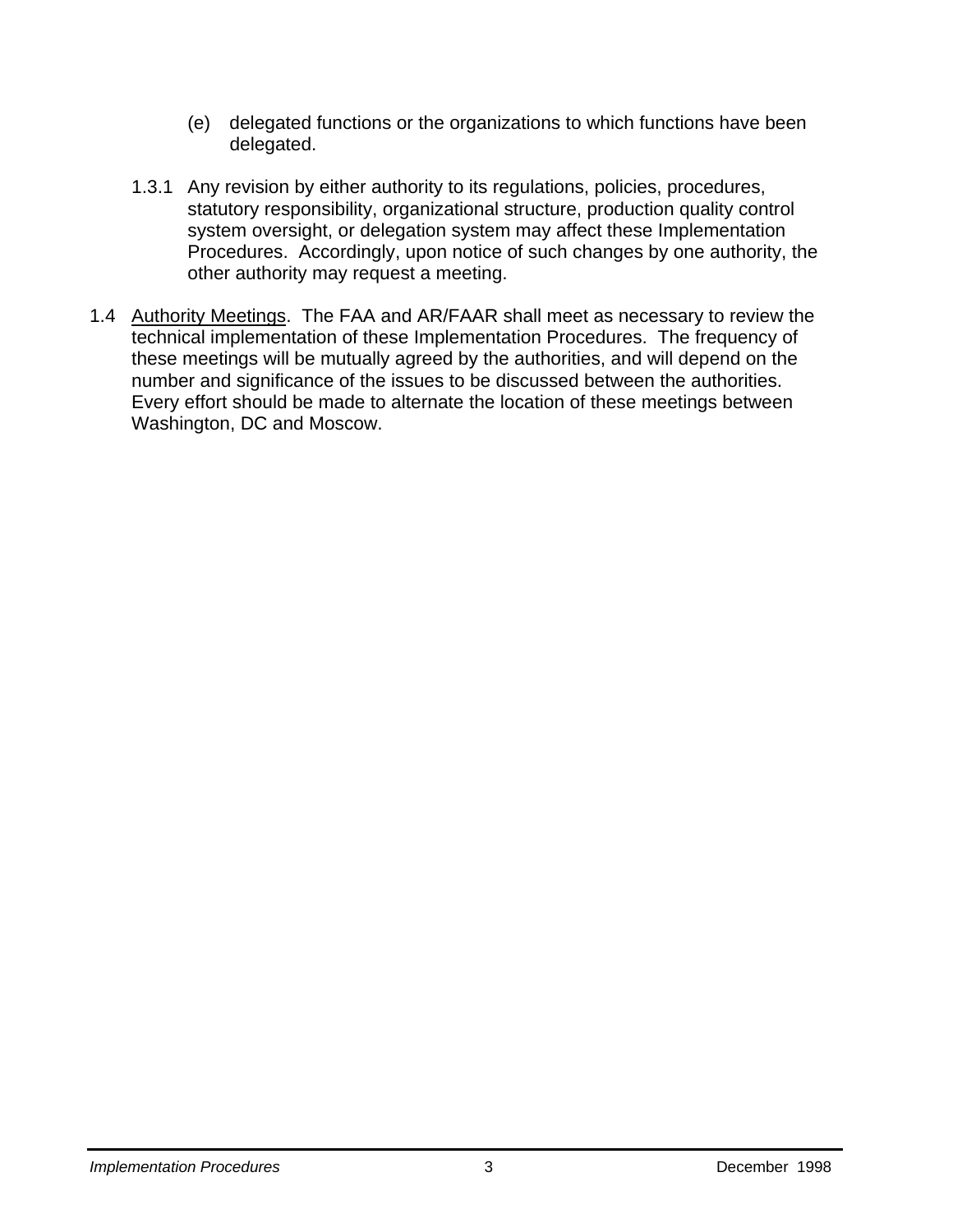#### 1.5 Applicable National Requirements.

- 1.5.0 The FAA's standards for aircraft airworthiness and environmental certification are contained in the Code of Federal Regulations (CFR), Title 14, Parts 21, 23, 25, 27, 29, 31, 33, 34, 35, and 36. Guidance material, policy and procedures are contained in related advisory circulars and FAA Orders.
- 1.5.1 Products approved to earlier airworthiness standards of the U.S., such as Civil Airworthiness Regulations (CAR), may be eligible for import on a case-by-case basis.
- 1.5.2 The Russian standards for aircraft airworthiness and environmental certification are contained in the Russian Aviation Regulations referred to as AP 21, 23, 25, 27, 29, 33, 34 (ICAO Annex 16), 35 and 36 and related Orders and Directive letters.
- 1.5.3 Products approved to earlier airworthiness standards of the former USSR, such as the USSR Airworthiness Requirements for Civil Aeroplanes (NLGS), are not eligible for import under these Implementation Procedures.
- 1.6 Interpretations. In the case of conflicting interpretations of the laws, airworthiness or environmental regulations/standards, requirements, or acceptable means of compliance pertaining to certifications, approvals, or acceptance under these Implementation Procedures, the interpretation of the civil airworthiness authority whose law, regulation/standard, requirement, or acceptable means of compliance is being interpreted shall prevail.
- 1.7 Amendments and Points of Contact.
	- 1.7.0 These Implementation Procedures may be amended by mutual consent of the FAA, IAC and FAAR. Such amendments may include expansion of the scope of these Implementation Procedures, as defined in Section II, on the basis of experience, further investigation of each other's certification systems, joint certification projects, shadow certification, etc. Amendments shall be made effective by signature of the duly authorized representatives of the FAA, the IAC, and FAAR.
	- 1.7.1 The designated offices for the technical implementation of these Implementation Procedures are:

#### **For the FAA:**

Aircraft Certification Service International Airworthiness Programs Staff (AIR-4) Federal Aviation Administration 800 Independence Avenue, SW **For the AR:**

Branch for Liaison with Foreign Authorities and Manufacturers Aviation Register Interstate Aviation Committee 22 Bolshaya Ordinka

**For the FAAR:** 

Department of Continued Airworthiness of Civil Aircraft Federal Aviation Authority of Russia 37 Leningradsky Prospect, A-167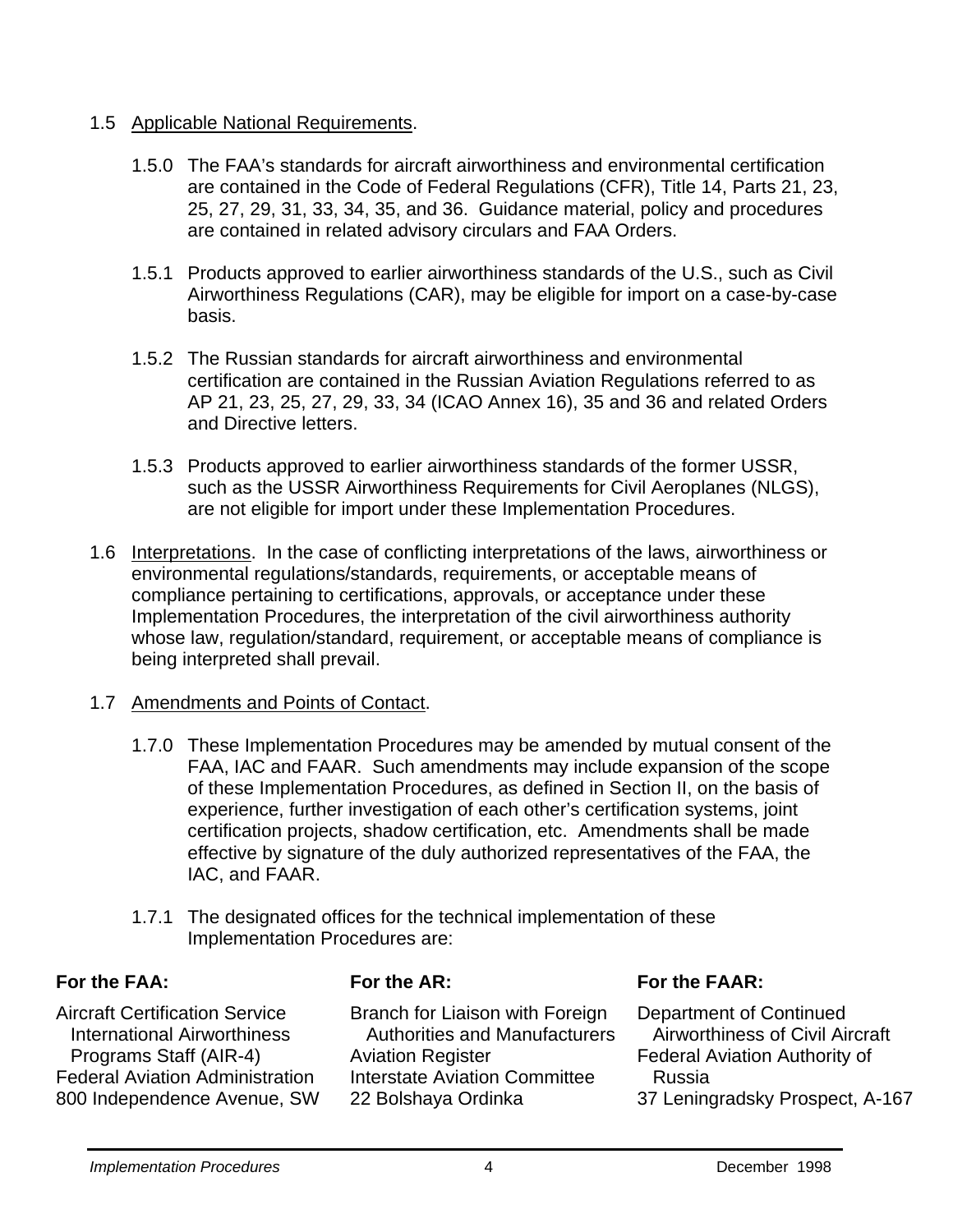| Washington, DC 20591<br>U.S.A. |                                             | Moscow 109017,<br>Russia |                                                 | Moscow 125836<br>Russia |                                                   |
|--------------------------------|---------------------------------------------|--------------------------|-------------------------------------------------|-------------------------|---------------------------------------------------|
| Fax:                           | Telephone: (202) 267-7008<br>(202) 267-5364 | Fax:                     | Telephone: (7-095) 953-1144<br>(7-095) 953-3451 | Fax:                    | Telephone: (7-095) 155-52-04<br>(7-095) 155-55-35 |

1.7.2 The designated offices for administrative coordination of these Implementation Procedures are:

#### **For the FAA:**

Office of International Aviation (AIA-1) Federal Aviation Administration 800 Independence Avenue, SW Washington, DC 20591 U.S.A. Telephone: (202) 267-8112 Fax: (202) 267-5032

#### **For the IAC:**

Commission for Administration Interstate Aviation Committee 22 Bolshaya Ordinka Moscow 109017 Russia Telephone: (7-095) 953-5143 Fax: (7-095) 953-0744

#### **For the FAAR:**

Department of Continued Airworthiness of Civil Aircraft Federal Aviation Authority of Russia 37 Leningradsky Prospect, A-167 Moscow 125836 Russia Telephone: (7-095) 155-52-04 Fax: (7-095) 155-55-35

- 1.8 Entry Into Force and Termination. These Implementation Procedures shall enter into force upon signature and shall remain in force until terminated by either party. Either the FAA, IAC, or FAAR may terminate these Implementation Procedures upon sixty days written notice to the other parties. The IAC and FAAR, acting together, will coordinate any termination notifications to the FAA. Termination will not affect the validity of activity conducted under these Procedures prior to termination.
- 1.9 Definitions. For the purpose of these Implementation Procedures the following definitions are provided to supplement and clarify those definitions that can be found in Article II of the BASA executive agreement.

(a) "Additional Technical Condition" means a requirement of the importing country that is in addition to the applicable airworthiness requirements of the country in which the product was manufactured or that may be prescribed to provide a level of safety equivalent to that provided by the applicable airworthiness requirements for the importing country.

 (b) "Airworthiness Standards" means regulations governing the design and performance of civil aeronautical products.

 (c) "Appliance" means any instrument, mechanism, equipment, part, apparatus, appurtenance, or accessory, including communications equipment, that is used or intended to be used in operating or controlling an aircraft in flight, is installed in or attached to the aircraft, and is not part of an airframe, aircraft engine, or propeller.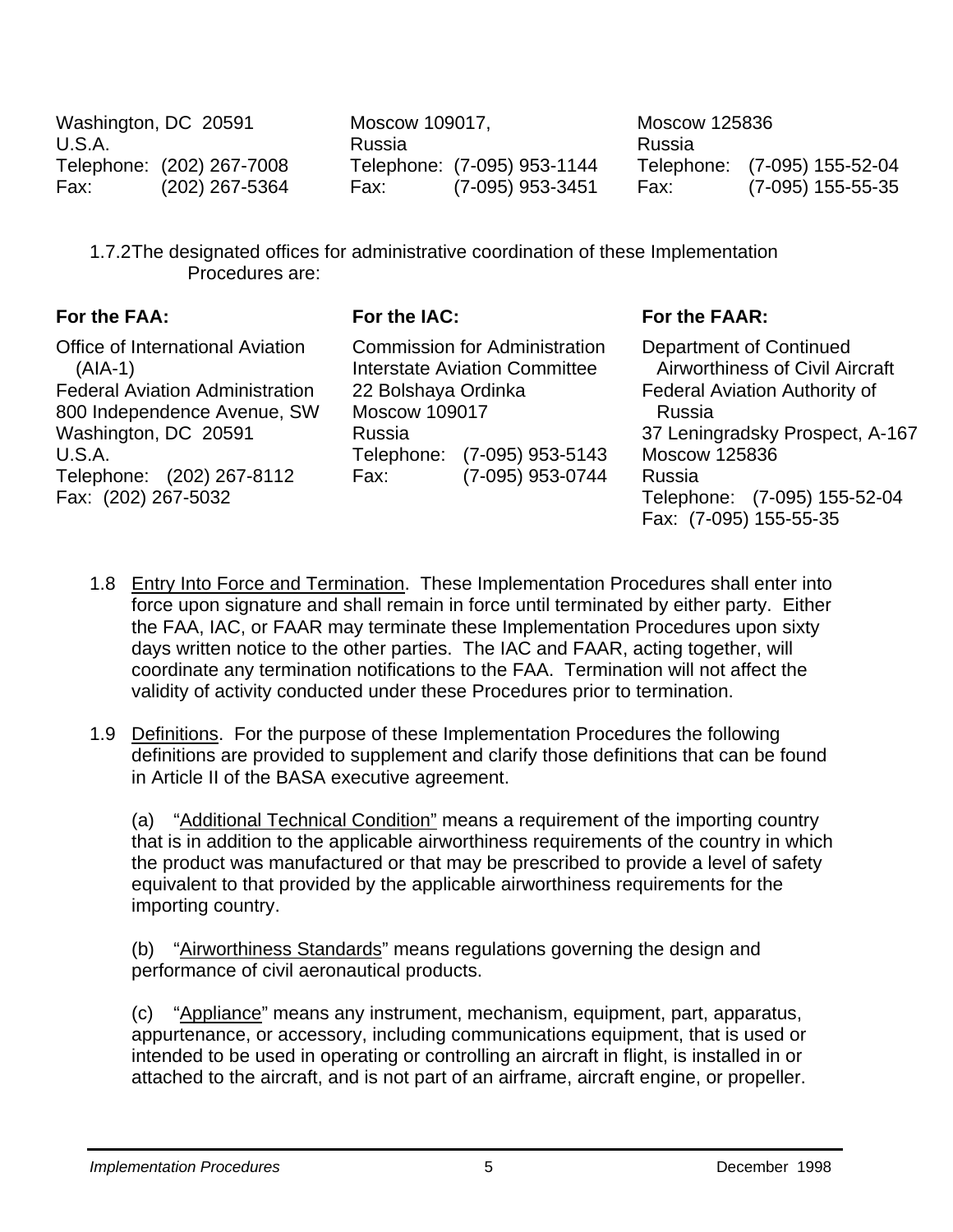(d) "Applicant" means a person who applies for an approval.

(e) "Civil Aeronautical Product" (herein also referred to as "product") means each civil aircraft, aircraft engine, or propeller, or each article or appliance. (An Auxiliary Power Unit (APU) is considered an aircraft engine in the Russian Federation.)

 (f) "Critical Component" means a part for which a replacement time, inspection interval, or related procedure is specified in the Airworthiness Limitations section of the maintenance manual or Instructions for Continued Airworthiness. (In Russia these are also referred to as "Essential Components".)

 (g) "Environmental Approval" means an approval issued when a civil aeronautical product has been found to comply with standards concerning noise, fuel venting, and/or exhaust emissions.

 (h) "Environmental Standards" means regulations governing designs with regard to noise characteristics and exhaust emissions of civil aeronautical products.

(i) "Environmental Testing" means a process by which a civil aeronautical product is determined to comply with environmental standards.

(j) "Equivalent Level of Safety Finding" means a finding that alternative action taken provides a level of safety equal to that provided by the requirements for which equivalency is being sought.

 (k) "Exemption" means a grant of permission to allow a noncompliance with a specific requirement when processed through the appropriate regulatory procedure by the FAA or AR, and found to be in the public interest and not to have an adverse effect on safety.

(l) "Exporting Civil Airworthiness Authority" means the national organization within the exporting State, charged by the laws of the exporting State, to regulate the airworthiness and environmental certification, approval, or acceptance of civil aeronautical products. The exporting civil airworthiness authority will be referred to herein as the exporting authority.

 (m) "Finding" means the result of an airworthiness authority's review, investigation, inspection, test, and/or analysis.

(n) "Importing Civil Airworthiness Authority" means the national organization within the importing State, charged by the laws of the importing State with regulating the airworthiness and environmental certification, approval, or acceptance of civil aeronautical products. The importing civil airworthiness authority will be referred to herein as the importing authority.

 (o) "Independent Inspection" means an inspecting body authorized by relevant Russian authorities and the AR to carry out supervisory functions at Russian facilities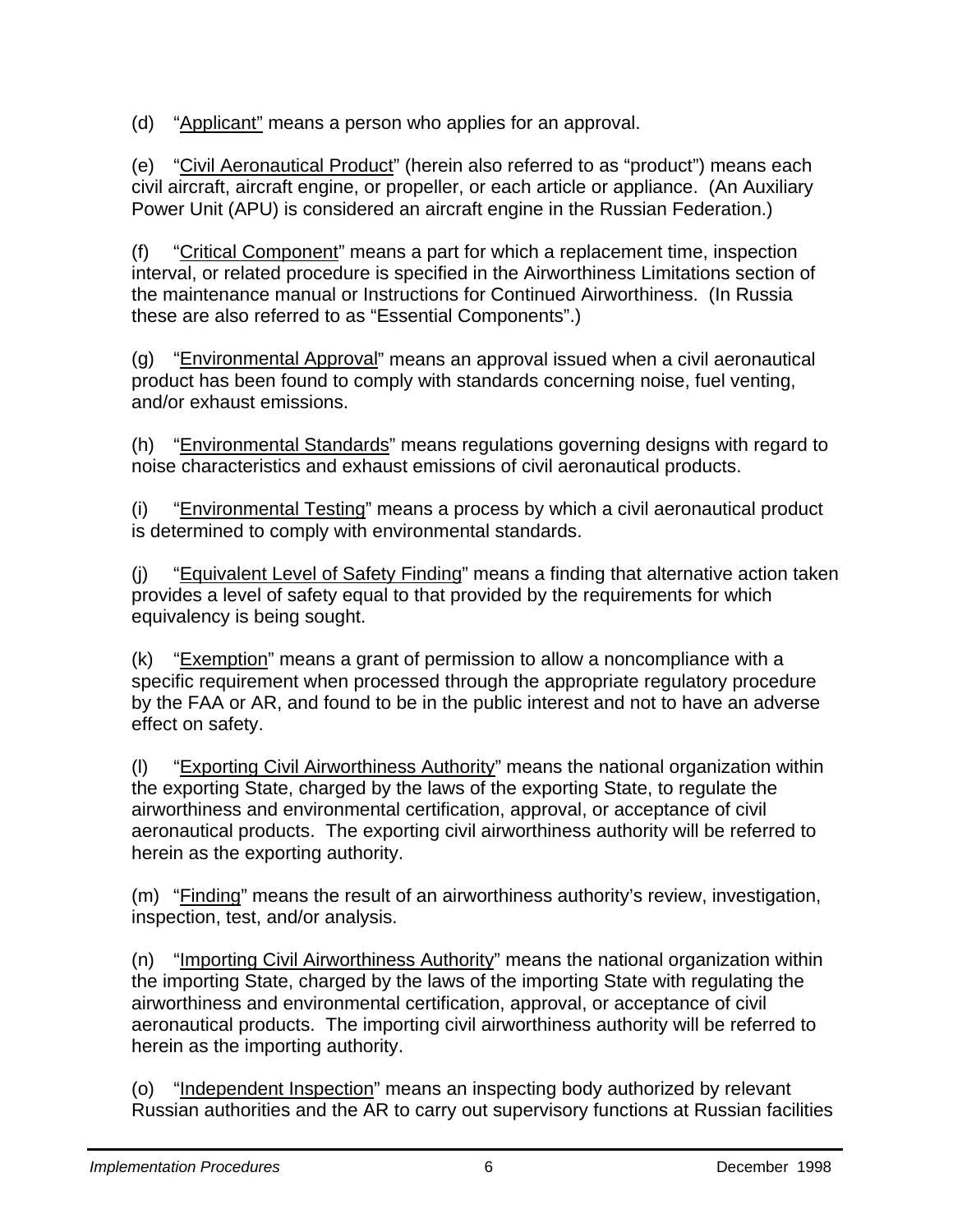and to make decisions within its competence, independent of decisions and opinions of the organizations it supervises.

 (p) "Maintenance" means the performance of inspection, overhaul, repair, preservation, and the replacement of parts or appliances of a product, but excludes modifications/alterations to that product.

 (q) "Manufacturer" means the person responsible for the final assembly of a product under an FAA- or AR-approved quality assurance system which ensures conformity of the product to an approved type design. Final assembly includes the activities of producing or fabricating, notwithstanding that portions of the product may have been manufactured by other persons at other locations.

 (r) "Manufactured in" means the production process in the country of the exporting civil airworthiness authority in which products, appliances, and parts first come together as completed end units in final assembly and are first tested as a unit for airworthiness certification purposes.

 (s) "Modification" means change to the approved type design (construction, configuration, performance), environmental characteristics, or operating limitations of the affected product.

 (t) "Multinational Consortium" means a group of manufactures from multiple countries who have agreed to form a single company for production of a particular product.

 (u) "New Aircraft" is defined differently in the U.S. and Russia. For U.S. import, a new aircraft is an aircraft that has not been used in any pilot school and/or commercial operation, and is still owned by the manufacturer, distributor, or dealer without any intervening private owner, lease or time sharing arrangement. For Russian import, a new aircraft is each aircraft that has not made any flights other than those necessary for its initial airworthiness certification regardless of ownership.

 (v) "Person" means each individual, firm, partnership, corporation, company, association, joint stock association, or governmental entity, and includes a trustee, receiver, assignee, or other similar representative of any of them.

 (w) "Priority Part" means each part or assembly in an FAA- or AR-approved design, that, if it were to fail, could reasonably be expected to cause an unsafe condition in an aircraft, aircraft engine, or propeller. (In Russia these are also referred to as "Important Parts".)

(x) "Product" see (e) Civil Aeronautical Product.

(y) "Quality Assurance/Quality Control" means a systematic process which ensures that civil aeronautical products will conform to the approved type design and will be in a condition for safe operation.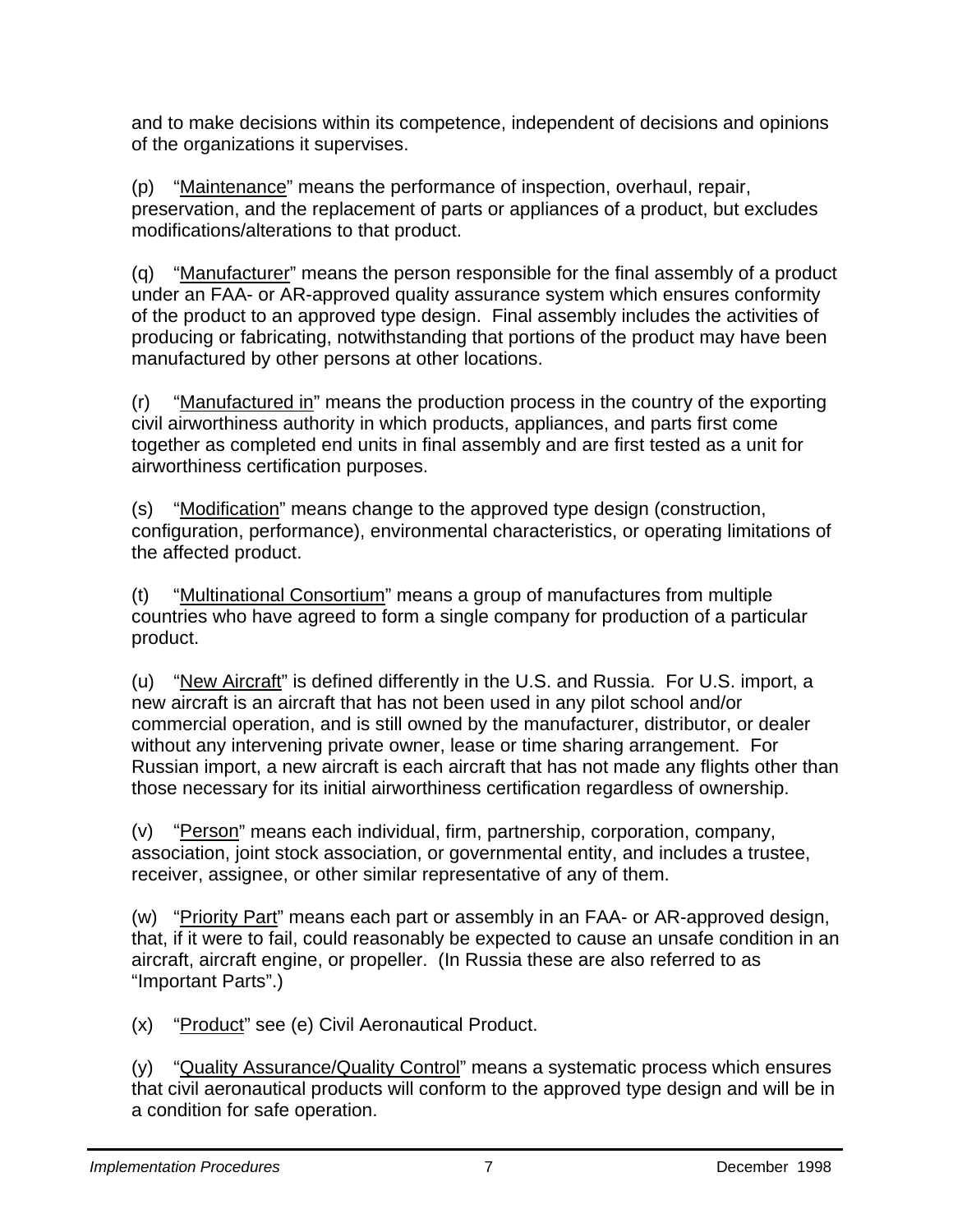(z) "Special Condition" means an additional airworthiness requirement(s) prescribed by the FAA or AR when the airworthiness standards for the category of product do not contain adequate or appropriate safety standards due to novel or unusual design features. Special Conditions contain such safety standards as the FAA or AR finds necessary to establish a level of safety equivalent to that established in the applicable regulations.

(aa) Standard airworthiness certificate means an airworthiness certificate issued for the normal, utility, acrobatic, commuter, and transport categories of aircraft, as well as for balloons and special classes of aircraft such as airships, VLA, and gliders.

 (ab) "Supplier" means a person at any tier who contracts to provide a part, appliance, subassembly, special process, or service to a product manufacturer to be incorporated into the manufacture of the civil aeronautical product.

 (ac) "Suspension" means a lapse in the effectiveness of a TC or an STC as ordered by the airworthiness authority.

 (ad) "Type Design" means the description of all characteristics of a product, including its design, manufacture, limitations, and continued airworthiness instructions which determine its airworthiness. This includes drawings and specifications necessary to define the configuration and design features (e.g., dimensions, materials, and processes) and the data substantiating that the design meets the applicable airworthiness requirements.

 (ae) "Used Aircraft" means each aircraft that is not a new aircraft, as defined in paragraph (s) above.

 (af) "Validation" means the importing authority's process for type certification or equivalent of an aeronautical product certificated by either the FAA or AR.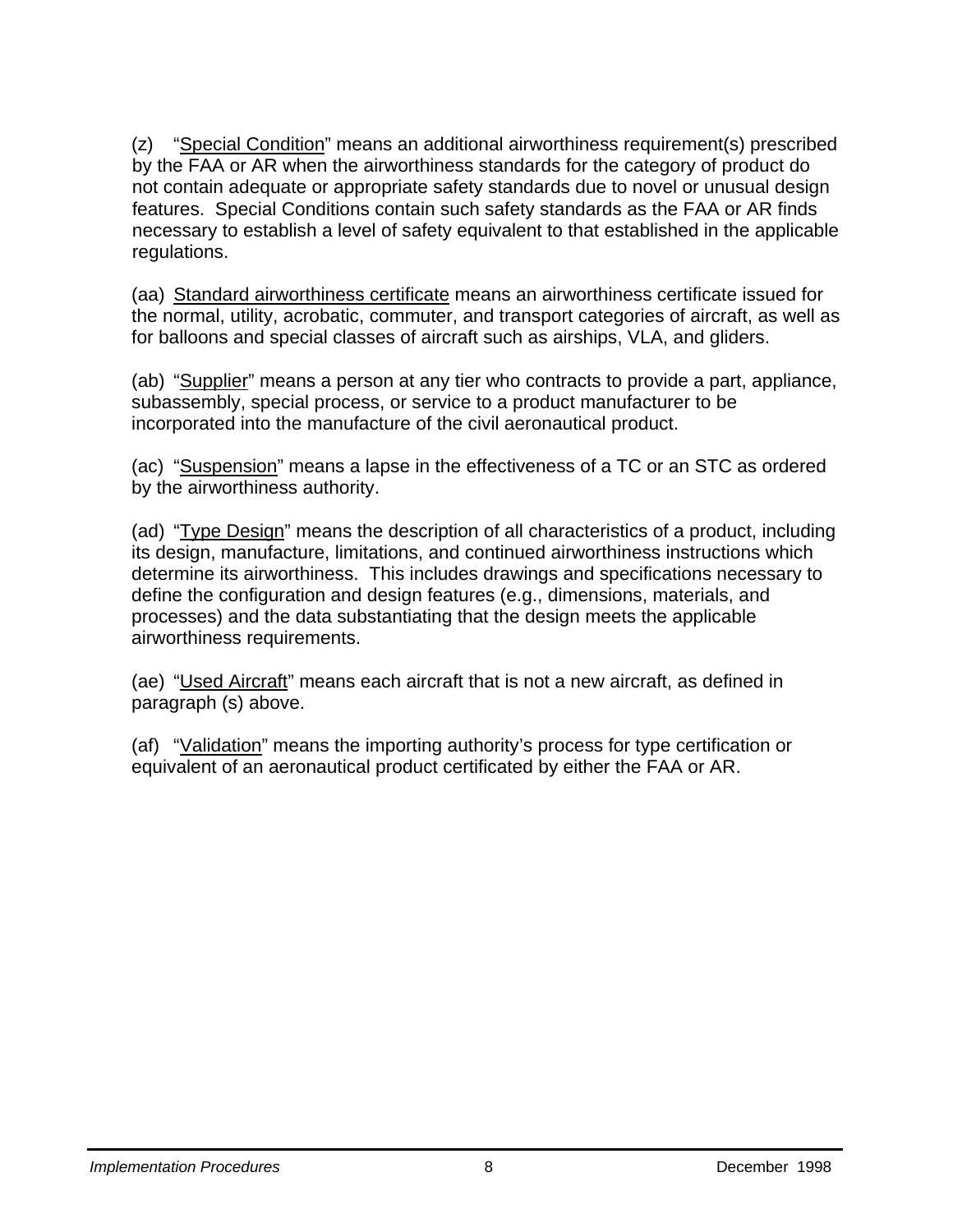### *SECTION II SCOPE OF THESE IMPLEMENTATION PROCEDURES*

- 2.0 General. These Implementation Procedures cover the products and parts identified below, their related approvals, and the provisions set forth in the following paragraphs. Products accepted by the U.S. and Russia must meet the national airworthiness standards defined in paragraph 1.5.
- 2.1 Products and Parts Designed and Manufactured in the Country of the Exporting Civil Airworthiness Authority Accepted for Import Under These BASA Implementation Procedures.
	- 2.1.0 Russian Acceptance of FAA Export Certificates of Airworthiness for the Following Products:
		- (a) new and used aircraft,
		- (b) new aircraft engines, and
		- (c) new propellers.

Note: Balloons and aircraft certified in special classes (e.g. airships, very light aircraft (VLA), etc.) as well as in the primary, provisional, and restricted categories will be dealt with on a case-by-case basis through the special arrangement provision in Section V.

- 2.1.1 Russian Acceptance of FAA Airworthiness Approval Tags for the Following Appliances and Parts:
	- (a) new TSO appliances, and
	- (b) modification and/or replacements parts for the aircraft, aircraft engines, propellers, and TSO appliances listed in paragraphs 2.1.0 and 2.1.1(a).

Note: Appliances (and their replacement parts) that do not have FAA TSO approval will also be accepted for import into Russia when accompanied by documentation that certifies conformity to the type design approved by the AR, in accordance with para 3.0.6 or 3.0.7.

#### 2.1.2 U.S. Acceptance of AR/FAAR Export Certificates of Airworthiness for the Following Products:

(a) new and used small, metal airplanes, in the normal, utility and/or acrobatic category, having a passenger configuration, of nine or less, excluding pilot seats, a maximum certificated takeoff weight of 12,500 pounds, and with FAA-certificated engines, propellers and avionics.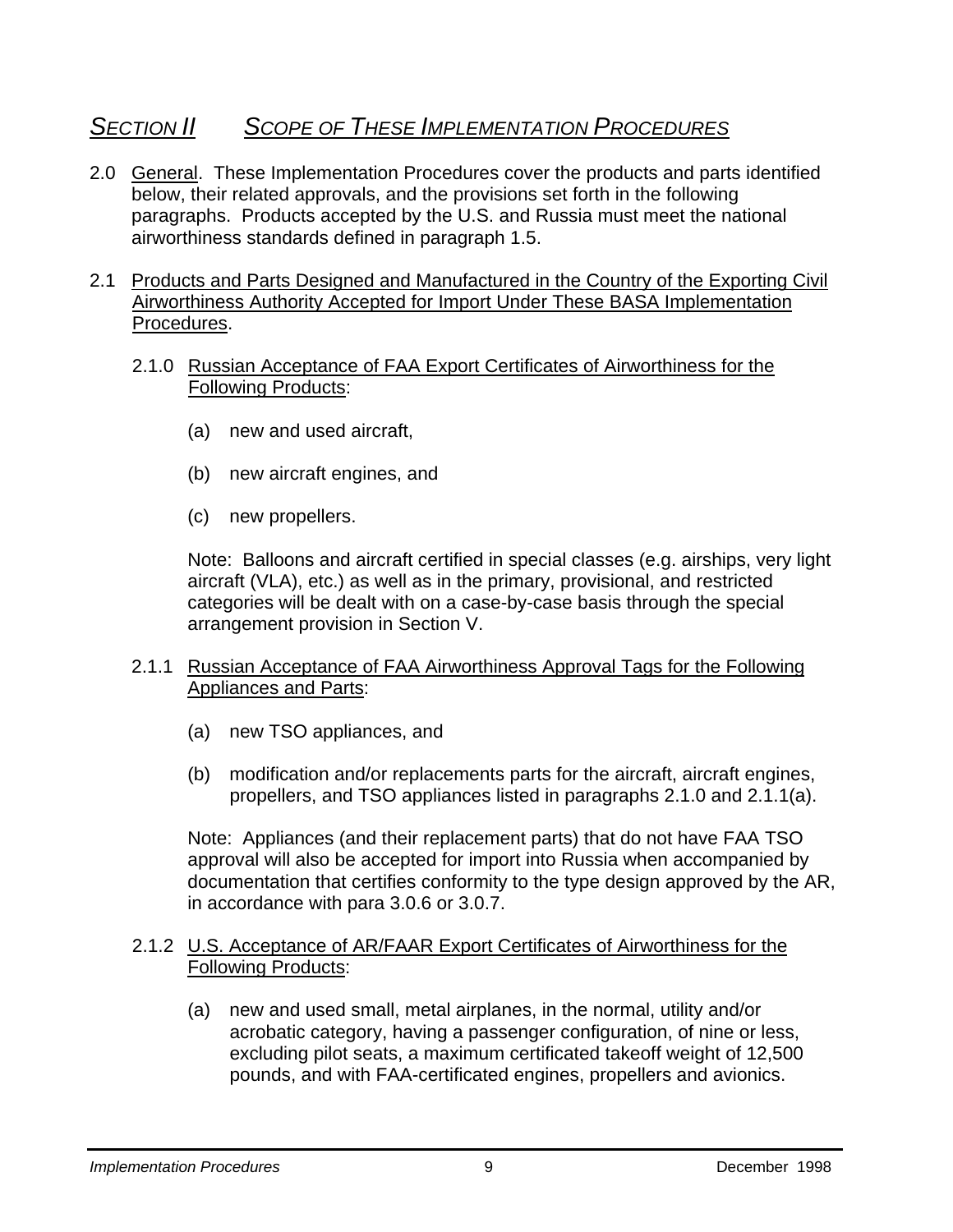- (b) new and used transport category airplanes (cargo configuration only), with FAA-certificated engines, propellers, and avionics, and approved for instrument approach procedures under Category I or II operations only.
- 2.1.3 U.S. Acceptance of Russian Airworthiness Approval Tags for the Following Parts and Covering Tags for Aviation Materials:
	- (a) metallic materials, as provided in para. 3.2.1.4.
	- (b) modification and/or replacement parts for the airplanes listed in paragraph 2.1.2.
- 2.1.4 Standard Airworthiness Certification. These Implementation Procedures for design approval apply to such aircraft type designs to be type certificated by the FAA and AR for standard category airworthiness certification. Aircraft for which a special airworthiness certificate is to be issued will be dealt with on a case-by-case basis through the special arrangements provision in Section V of this document.
- 2.1.5 Aircraft Designed or Manufactured in Other Countries: [Reserved]
- 2.1.6 Summary Tables.
	- (a) Summary Table of U.S. Products, Appliances, and Parts and Associated FAA Approvals Eligible for Import into the Russian Federation. [Reserved.]
	- (b) Summary Table of Russian Products, Appliances, and Parts and Associated AR Approvals Eligible for Import into the United States. [Reserved.]

#### 2.2 Provisions for U.S. Acceptance of Russian Production Oversight and Airworthiness Certification for:

- (a) Civil aeronautical products for which a Russian production facility holds the manufacturing rights to a U.S. design approval under a licensing agreement with a U.S. manufacturer, under the conditions outlined in para. 3.1.2.1. or 3.1.3.
- (b) [Reserved.]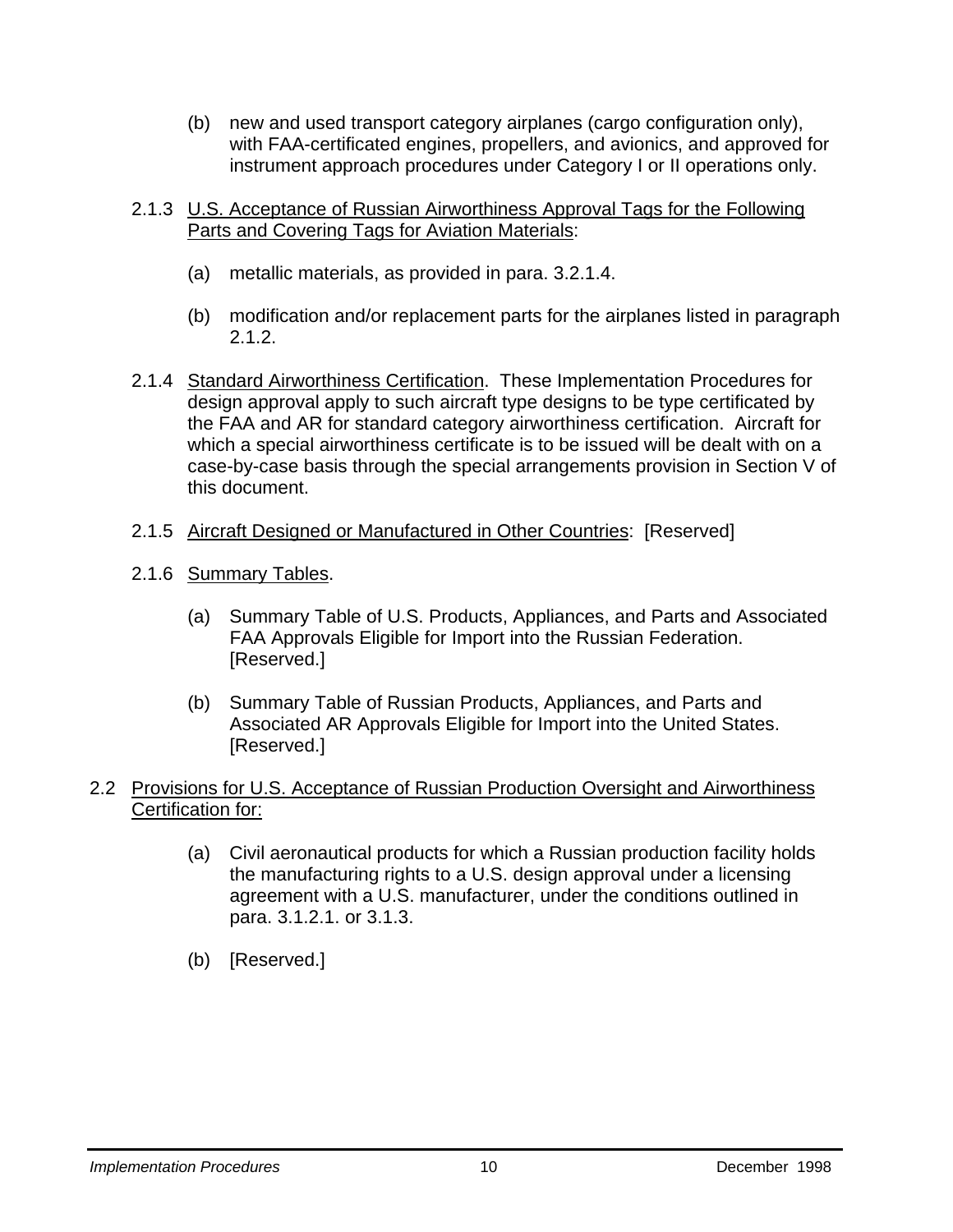- 2.3 Provisions for Approval of Repair Data.
	- 2.3.0 Russian Acceptance of FAA-Approved Repair Data: FAA-approved repair data will be accepted by the AR as defined in Section III.
	- 2.3.1 U.S. Acceptance of AR-Approved Repair Data: AR-approved repair data for airplanes identified in paragraph 2.1.2 will be accepted by the FAA as defined in Section III.
- 2.4 Provisions for Environmental Testing and Approvals.
	- 2.4.0 Russian Acceptance of FAA Findings for the Following Environmental Requirements:
		- (a) noise certification requirements for subsonic transport category large airplanes and subsonic turbojet powered airplanes;
		- (b) noise certification requirements for propeller-driven small airplanes and propeller-driven commuter category airplanes;
		- (c) noise certification requirements for helicopters; and
		- (d) fuel venting and exhaust emissions certification requirements for turbine powered airplanes.
	- 2.4.1 U.S. Acceptance of AR Findings for the Following Environmental Requirements: [Reserved.]
- 2.5 Provisions for Location of Product or Part Production. [Reserved.]
- 2.6 Provisions for Technical Assistance. The scope of all technical assistance activities between the FAA and AR/FAAR are specified in Section IV.
- 2.7 Provisions for Special Arrangements. These Implementation Procedures provide for designated officials within the FAA and AR/FAAR to make special arrangements - with respect to design approval, production activities, export airworthiness approval, post design approval, or technical assistance -- in unique situations which have not been specifically addressed in these Implementation Procedures, but which are anticipated by the BASA. All special arrangements between the authorities are listed in Appendix C.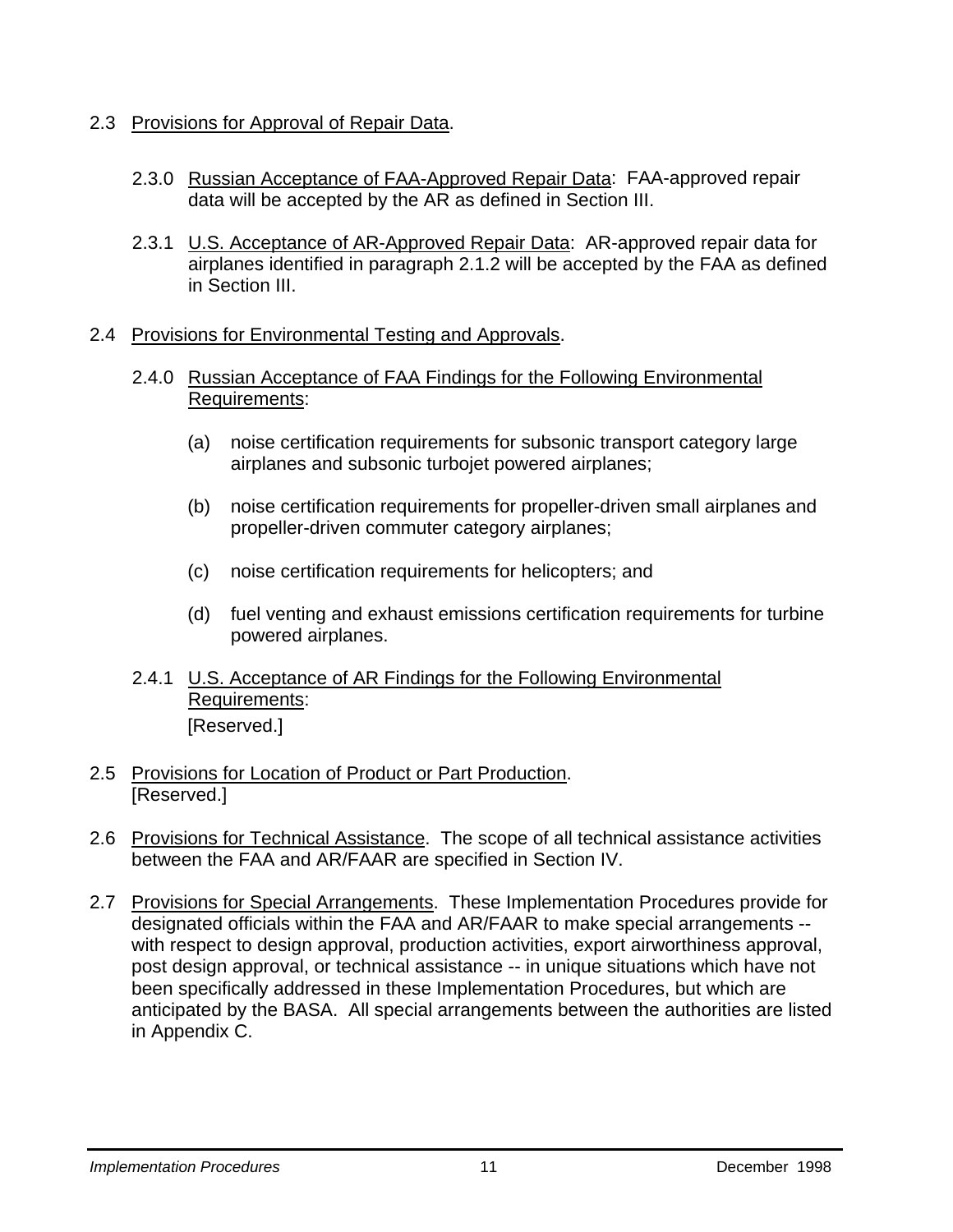### *SECTION III ESTABLISHED WORKING PROCEDURES*

### 3.0 DESIGN APPROVAL PROCEDURES

#### 3.0.0 General.

#### 3.0.0.0 United States.

(a) The FAA will normally conduct a validation process on the product in order to make a finding of compliance and issue the U.S. Type Certificate. This validation process will be conducted in accordance with the procedures in FAA Advisory Circular 21-23, *Airworthiness Certification of Civil Aircraft, Engines, Propellers, and Related Products Imported to the United States*. The validation process is initiated by an application and normally entails a familiarization briefing by the applicant, the establishment of the certification basis by the FAA, a technical information exchange in the form of data, specialist meetings, and/or the development of issue papers, and finally, the issuance of the design approval. The design approval issued by the FAA is based to the maximum extent practicable on the technical evaluations, tests, inspections, and compliance certifications made by the AR.

(b) Because the AR must understand the FAA's position on all the issues for which the AR will be making findings of compliance, the AR must be included in all aspects of the validation process. Also, the FAA will normally seek the AR's opinions before significant issues are resolved and, accordingly, may postpone a meeting with the applicant to discuss and resolve technical issues until the AR is adequately represented. Similarly, correspondence will usually be answered through, coordinated with, or copied to the AR.

(c) Close cooperation between the FAA and AR is necessary to provide for effective management of the validation process and for the most cost effective utilization of resources. Detailed instructions and further background information for each of the following steps can be found in FAA Advisory Circular 21-23, *Airworthiness Certification of Civil Aircraft, Engines, Propellers, and Related Products Imported to the United States*.

(d) The FAA does not normally issue a design approval for a product manufactured outside the U.S., except for an aircraft to be U.S.-registered or an engine, propeller, appliance or item of equipment to be incorporated into the design of a U.S.-registered aircraft or U.S.-manufactured product. Therefore, Russian applicants for U.S. design approval should provide the FAA, with the application to the AR evidence that the product will be imported into the U.S., or will be installed on a U.S.-registered aircraft or U.S. manufactured product.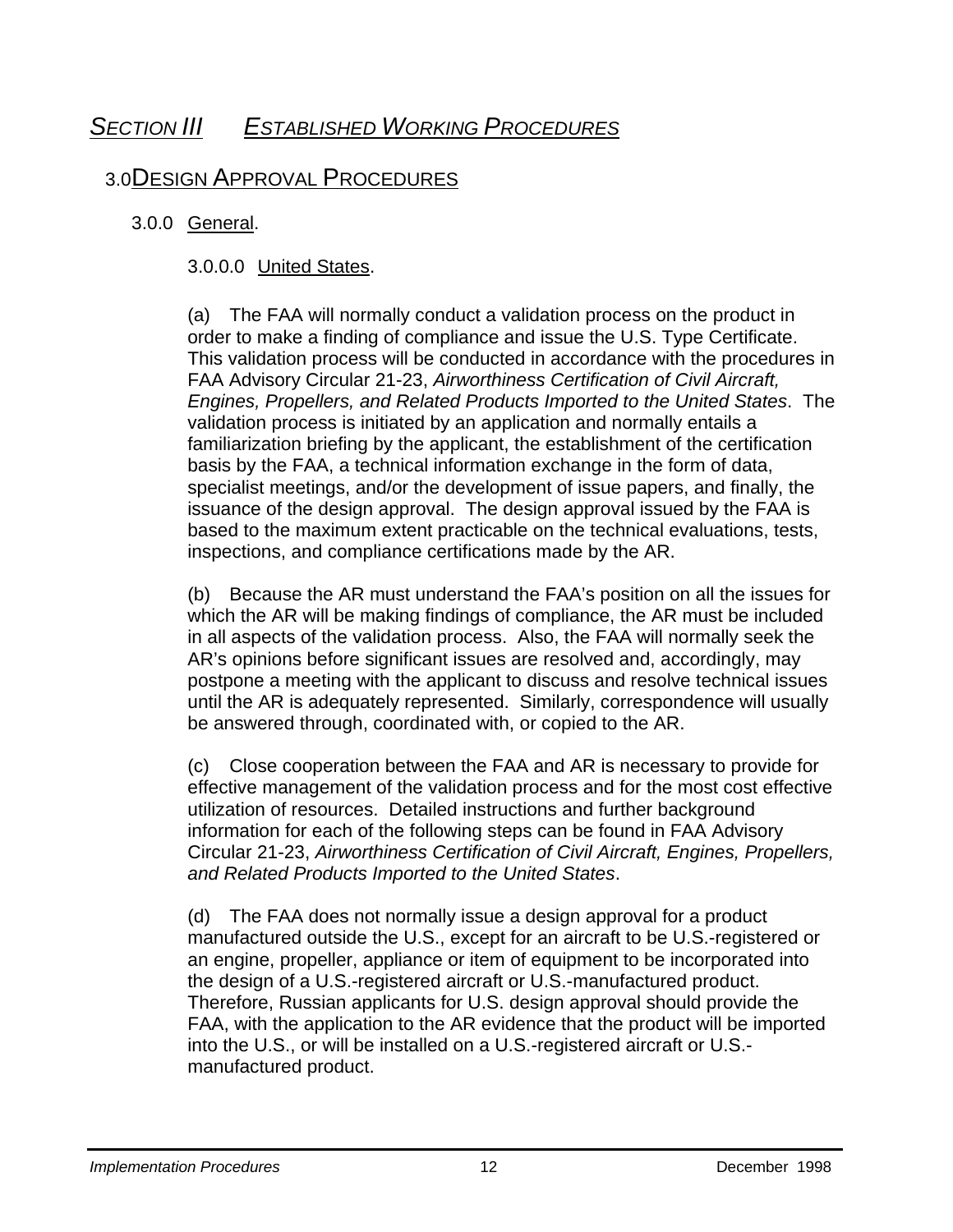#### 3.0.0.1 Russian Federation.

(a) The AR will normally conduct a validation process on the product in order to make a finding of compliance and issue an AR Type Certificate for aircraft, engines, and propellers. This validation process will be conducted in accordance with AP-21 paragraph 4.7. The validation process is initiated by an application and normally entails a familiarization briefing by the applicant, the establishment of the certification basis by the AR, a technical information exchange in the form of data, specialist meetings, and/or the development of Certification Review Items (CRIs), and finally, the issuance of the design approval. The design approval issued by the AR is based to the maximum extent practicable on the technical evaluations, tests, inspections, and compliance certifications made by the FAA.

(b) Because the FAA must understand the AR's position on all the issues for which the FAA will be making findings of compliance, the FAA must be included in all aspects of the validation process. Also, the AR will normally seek the FAA's opinions before significant issues are resolved and, accordingly, may postpone a meeting with the applicant to discuss and resolve technical issues until the FAA is adequately represented. Similarly, correspondence will usually be answered through, coordinated with, or copied to the FAA.

(c) Close cooperation between the AR and FAA is necessary to provide for effective management of the validation process and for the most cost effective utilization of resources.

(d) The AR does not normally issue a design approval for a product manufactured in the U.S. except for an aircraft to be Russia-registered or operated or for an engine, propeller, appliance, or item of equipment to be incorporated into the design of a Russia-registered aircraft, Russian-operated aircraft, or Russia-manufactured product. Therefore, U.S. applicants for Russian design approval should provide the AR, with the application to the FAA, evidence that the product will be imported into the Russian Federation, or will be installed on a Russia-registered aircraft or Russia-manufactured product.

(e) The AR issues Appliance Type Design Approval or Approval letters for appliances to be installed on Russian aircraft, engines and propellers in accordance with the AR Directive Letter No. 10-94/97, *Permission for Imported Appliances to be Installed on Aircraft*. U.S. applicants may determine which form of approval to seek from the AR in accordance with this guidance.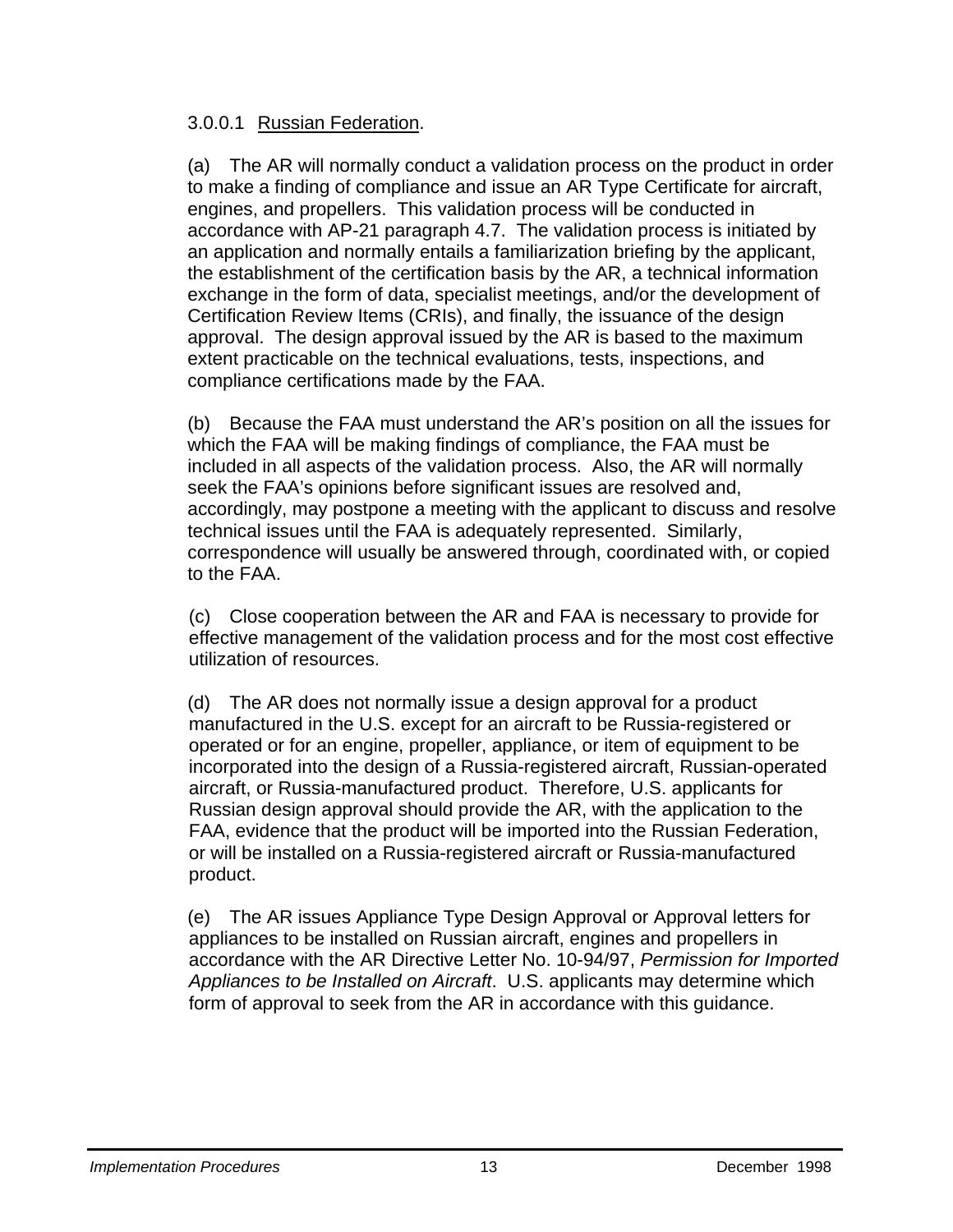#### 3.0.1 Design Approval Procedures for U.S. Type Certificates.

#### 3.0.1.0 Application for U.S. Type Certification.

(a) An application for U.S. Type Certificate (TC), in accordance with 14 CFR Part 21, Section 21.15, from an applicant in the Russian Federation should be sent to the AR. Applications may be submitted for products with an AR Type Certificate, or for products where application for type certification has been made to the AR. The AR should ensure the application has the following information:

- (1) The AR Type Certificate and TC Data Sheet, if available, and a definition of the national airworthiness and environmental standards upon which the AR design approval was (or is to be) based, and the U.S. airworthiness and environmental standards the AR believes to be satisfied by its own standards;
- (2) A description of all novel or unusual design features known to the applicant or the AR at the time of application which might necessitate issuance of FAA special conditions under 14 CFR Part 21, Section 21.16 or 21.101, or which might require a special review of acceptable means of compliance;
- (3) All known or expected exemptions or equivalent level of safety findings relative to the AR's national standards for design approval that might affect compliance with the applicable U.S. airworthiness and environmental standards.
- (4) A planning date for FAA type certification; and
- (5) Available information on U.S. market potential, including specific customers and U.S. content of the product, if known.

(b) The AR should forward applications for small airplanes to the FAA Aircraft Certification Service Small Airplane Directorate, in Kansas City, Missouri and for transport category airplanes to the FAA Aircraft Certification Service Transport Airplane Directorate, in Seattle, Washington. Appendix A contains a list of addresses for the FAA Aircraft Certification Service Directorates.

(c) If the application is for a product in a category not previously certificated by the AR, or the product is of a level of complexity that has not been previously certificated by the AR, the AR should notify the FAA. This notification should be made as soon as the AR becomes aware of this type of pending application, so that the FAA may plan the scope of its validation program.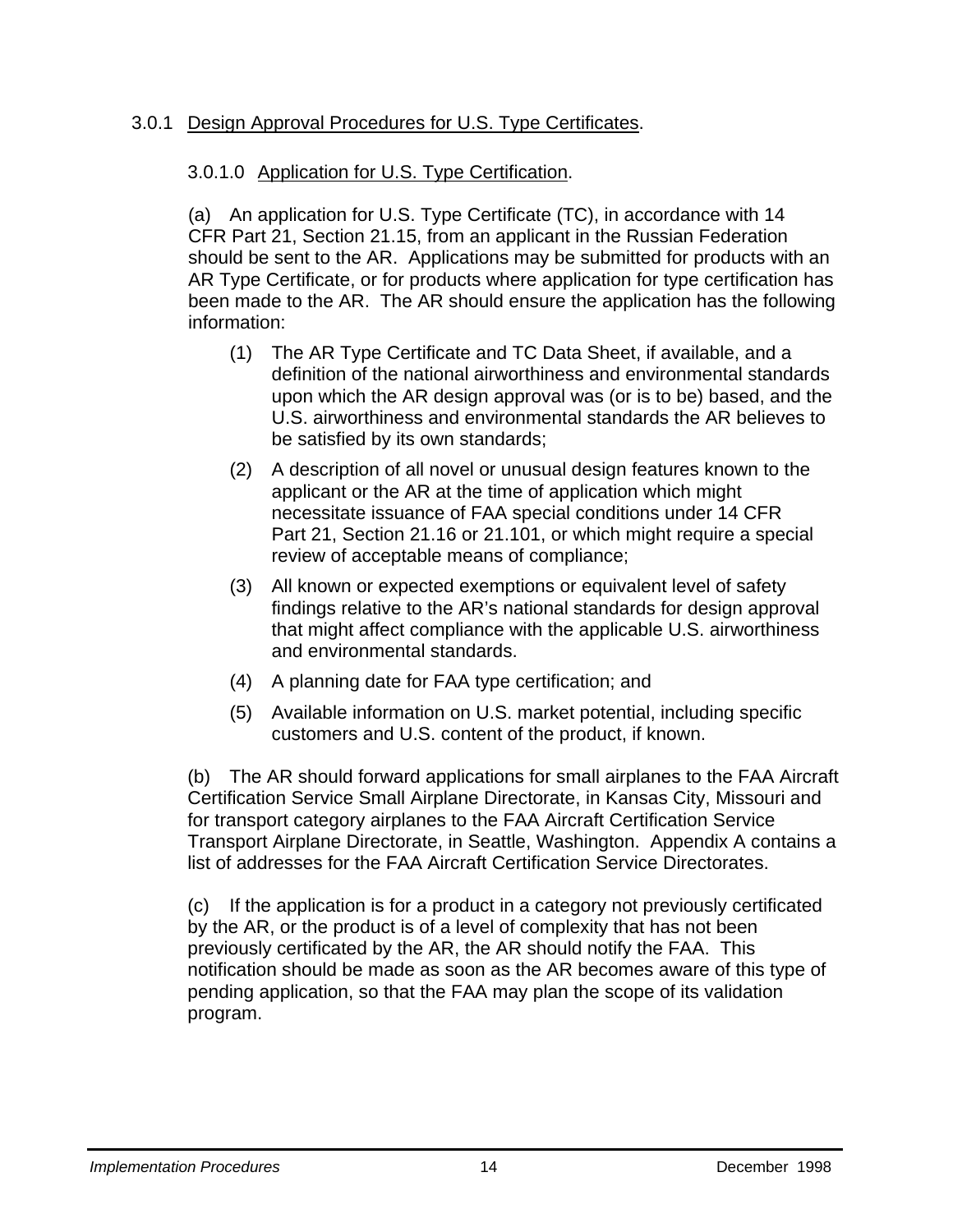#### 3.0.1.1 Familiarization Meeting.

(a) The FAA will notify the AR in writing at least 45 days prior to each familiarization meeting. As part of this notification, the FAA will identify all special requirements related to the specific aeronautical product which must be addressed by AR and the Russian applicant, e.g. through issue papers. The AR will acknowledge FAA's notification and advise FAA whether it is able to support an FAA validation team during the requested period.

(b) The AR will arrange a familiarization meeting between the FAA, AR, and the applicant to discuss the validation process, the approved or proposed domestic Russian certification basis, and all novel or unusual features of the product.

(c) At this meeting the FAA will work to establish the U.S. type certification basis and the means of compliance for the product under application by determining the U.S. airworthiness and environmental standards that would be applied to a similar product if it were to be produced in the United States. The extent to which these activities are accomplished at the meeting will depend on the FAA's familiarity with the product and applicant, the applicant's familiarity with the FAA's process and, in general, the overall preparedness of all parties.

(d) As part of the familiarization meeting, the FAA will require the applicant to provide information about its serial production facility in the Russian Federation. The FAA will visit each production facility with which the FAA is not yet familiar and other production facilities if deemed necessary. Issuance of an FAA type certificate is dependent upon satisfactory demonstration to the FAA by the AR that the proposed production facility will meet AP 21 requirements.

 3.0.1.2 Establishment of Project Certification Team. An important consideration that should be addressed at the familiarization meeting is the composition of the Project Certification Team. The composition of the team should include specialist representation to cover the technology level of the certification project. The FAA and AR will mutually agree on a plan to ensure adequate compliance finding capability. The FAA will notify the AR of its Project Manager.

#### 3.0.1.3 Establishment of U.S. Type Certification Basis.

(a) New type certificates*.* The FAA certification basis is established for the product in accordance with 14 CFR Part 21. The certification basis must include the applicable airworthiness standards, which are in 14 CFR parts 23, 25, 27, 29, 31, 33, and 35, and environmental standards, which are in parts 34 and 36.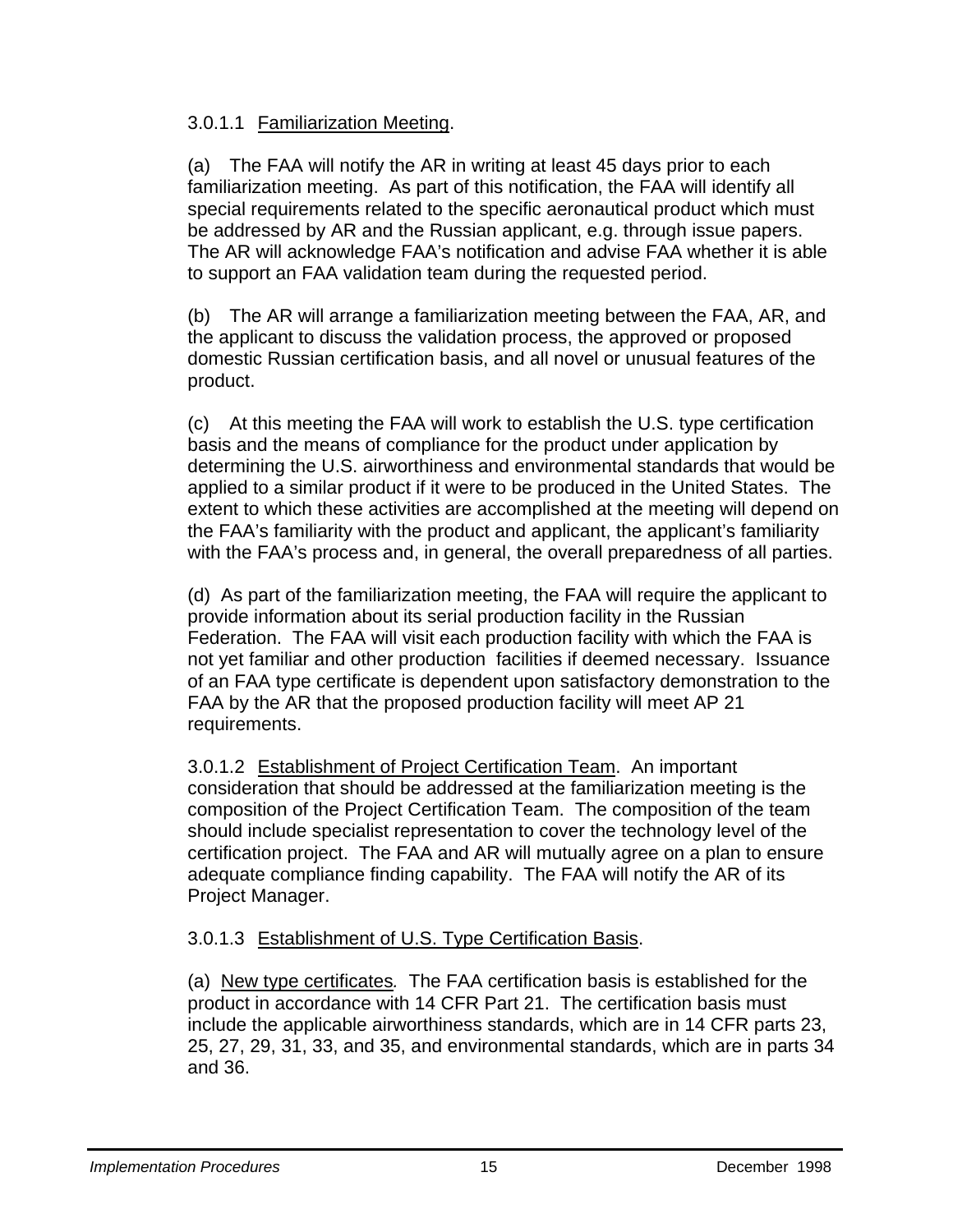- (1) In certifying that a Russian applicant's design meets the requirements for a U.S. type certificate, the AR may find compliance with the:
	- (i) Applicable U.S. airworthiness standards in effect on the date of application for the U.S. type certificate and environmental standards in effect on the date of U.S. type certification; or
	- (ii) Russian airworthiness and environmental standards and all other airworthiness requirements the FAA may prescribe to provide a level of safety equivalent to the U.S. airworthiness standards in effect on the date of application for U.S. type certificate, and environmental requirements the FAA may prescribe to provide noise, fuel venting, and exhaust emission levels that are no greater than those provided by the U.S. environmental standards in effect on the date of U.S. type certification.
- (2) If the Russian type certification basis precedes the FAA certification basis, the AR must consider the U.S. regulatory changes that have occurred since the date of application for the Russian TC.

(b) Additional requirements. In general, the FAA may require the applicant to comply with additional technical conditions in the interests of safety. The FAA will review all novel and unusual design features for development of special conditions. The FAA will work closely with the AR in the development of special conditions and exemptions, providing the AR an opportunity to coordinate on the proposed special conditions, and the applicant the opportunity to comment on the proposal. Such coordination will allow the FAA to benefit from the technical expertise of the AR and allow the AR to better understand how to make a finding of compliance, if so requested by the FAA.

(c) Changes to type certificates. The FAA certification basis for a change to a product is established in accordance with 14 CFR part 21.

 3.0.1.4 Agreement of Certification Criteria. The AR should review the FAA's proposed U.S. type certification basis and notify the FAA Project Manager of the proposed method of compliance. The FAA may accept one of two compliance methods: the U.S. Type Certification Basis or the Russian Type Certification Basis plus all FAA Additional Technical Conditions (ATCs).

(a) If the findings of compliance are to the applicable U.S. standards, the FAA will not need to develop any ATCs.

(b) If the findings of compliance are to the Russian standards, the FAA will start the process of developing ATCs to cover the additional FAA requirements. The FAA will coordinate with the AR in the development of ATCs to allow (1) the FAA to benefit from the technical expertise of the AR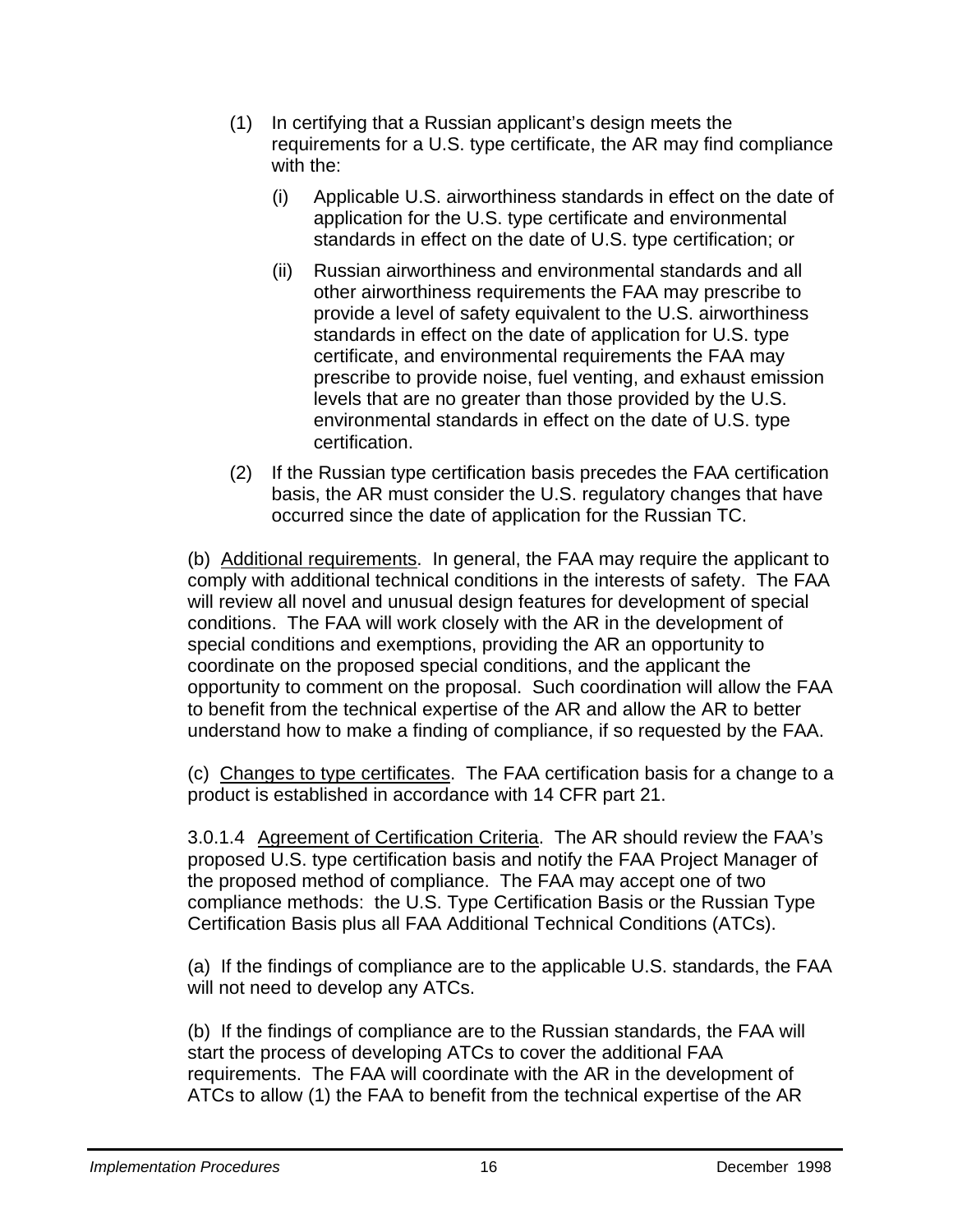and, (2) the AR to better understand how to make a finding of compliance when requested by the FAA.

3.0.1.5 Project Updating. The AR will keep the FAA informed of the progress of the certification program on a regular basis. The AR should notify the FAA Project Manager as soon as possible of additional novel or unusual design features, and all other design features that might cause or have caused the AR to develop a special condition or make an equivalent level of safety finding.

#### 3.0.1.6 Environmental Testing and Approval Procedures.

(a) The FAA is authorized to make findings of compliance to 14 CFR Parts 34 and 36 based upon FAA witnessed tests, conducted in accordance with FAA-approved test plans, and based upon FAA review and approval of all data and compliance demonstration reports submitted via the AR.

(b) Environmental (Type) Certification Basis. The regulatory basis for compliance with 14 CFR Parts 34 and 36 is the effective amendment on the date of FAA certification. An applicant for a TC or Supplemental Type Certificate (STC) must show that the aircraft meets the applicable airworthiness standards, special conditions, fuel venting and exhaust emission standards of 14 CFR Part 34 and the noise standards of 14 CFR Part 36.

(c) Environmental Testing and Approval Process. The typical process for environmental testing and approvals includes the following interaction points:

- (1) The applicant must submit environmental (noise and exhaust emissions) certification compliance demonstration plans to the FAA for review, comment, and subsequent approval prior to undertaking U.S. environmental certification testing.
- (2) Information and data must be supplied to the FAA in order to conduct a finding in accordance with the Noise Control Act of 1972. The Noise Control Act of 1972 provides that the FAA, before issuing an original type certificate for an aircraft of any category, must assess the extent of noise abatement technology incorporated into the type design and determine whether additional noise reduction is achievable. This examination must be initiated as soon as possible after the application for type certification in each original type certification project and reflect noise reduction potentials that become evident during the design and certification process.
- (3) Information and data must be supplied to the FAA in order to conduct an evaluation and audit of the measurement and analysis methods and practices, and data correction procedures of the applicant for aircraft noise certification under 14 CFR Part 36, Subpart B or Subpart F.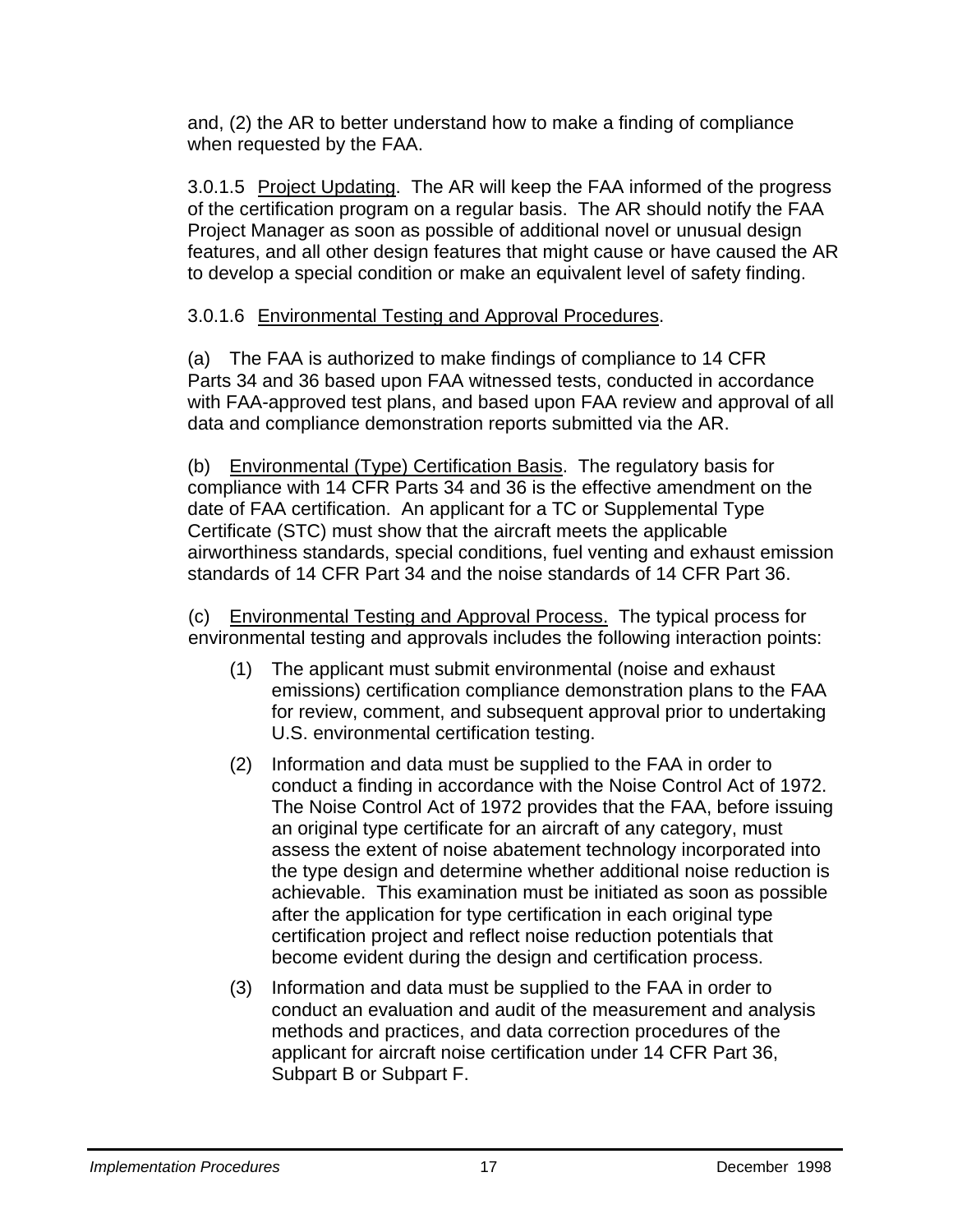- (4) Compliance demonstration aircraft noise test plans and engine exhaust emissions test plans to be used for demonstrating U.S. environmental certification compliance must be submitted to the FAA for review and comment, and subsequent approval not less than 90 days prior to commencing testing.
- (5) Proposed equivalent procedures to be used by the applicant during testing, data processing, data reduction, and data analysis must be specifically identified to the FAA and approved in advance by the FAA as part of items (1) and (4).
- (6) Compliance demonstration tests must be witnessed by FAA personnel or FAA designated engineering representatives. Prior to the start of testing it is necessary to assure the conformity of the test article (aircraft or engine configuration) to that identified in the FAA approved compliance demonstration test plans.
- (7) Compliance demonstration reports must be submitted to the FAA for review and comment and subsequent approval prior to type certification approval.

3.0.1.7 Data Submittal & Design Review. In order to find compliance with additional technical conditions, special conditions, or equivalent levels of safety, the FAA may make requests for data in writing to the AR. The AR, in responding to such requests, should verify that the data provided has been reviewed and, if required, approved by the AR.

#### 3.0.1.8 Technical Meetings.

(a) In addition to the initial familiarization meeting, other technical meetings may be necessary to assure that any additional technical conditions that have been communicated to the AR are well understood, and that any outstanding technical issues are resolved. These meetings should be held as early as possible in the certification process in order to avoid last minute design changes. All technical meetings will normally be arranged through the AR and will normally have both authorities' representatives in attendance.

(b) Early in the program, based on the known design and information presented in the familiarization and technical meetings, the FAA will identify the areas in which further activity will be required (e.g. required data, reports, tests and test witnessing, areas of concern or special emphasis). The FAA's anticipated level of activity will be documented in writing. This agreement may be revised if the initial design definition is incomplete or subsequent design changes are made.

 3.0.1.9 Issue Papers. The FAA will coordinate all issue papers and changes to issue papers with the AR. Such coordination will expedite the timely and mutually acceptable resolution of certification issues.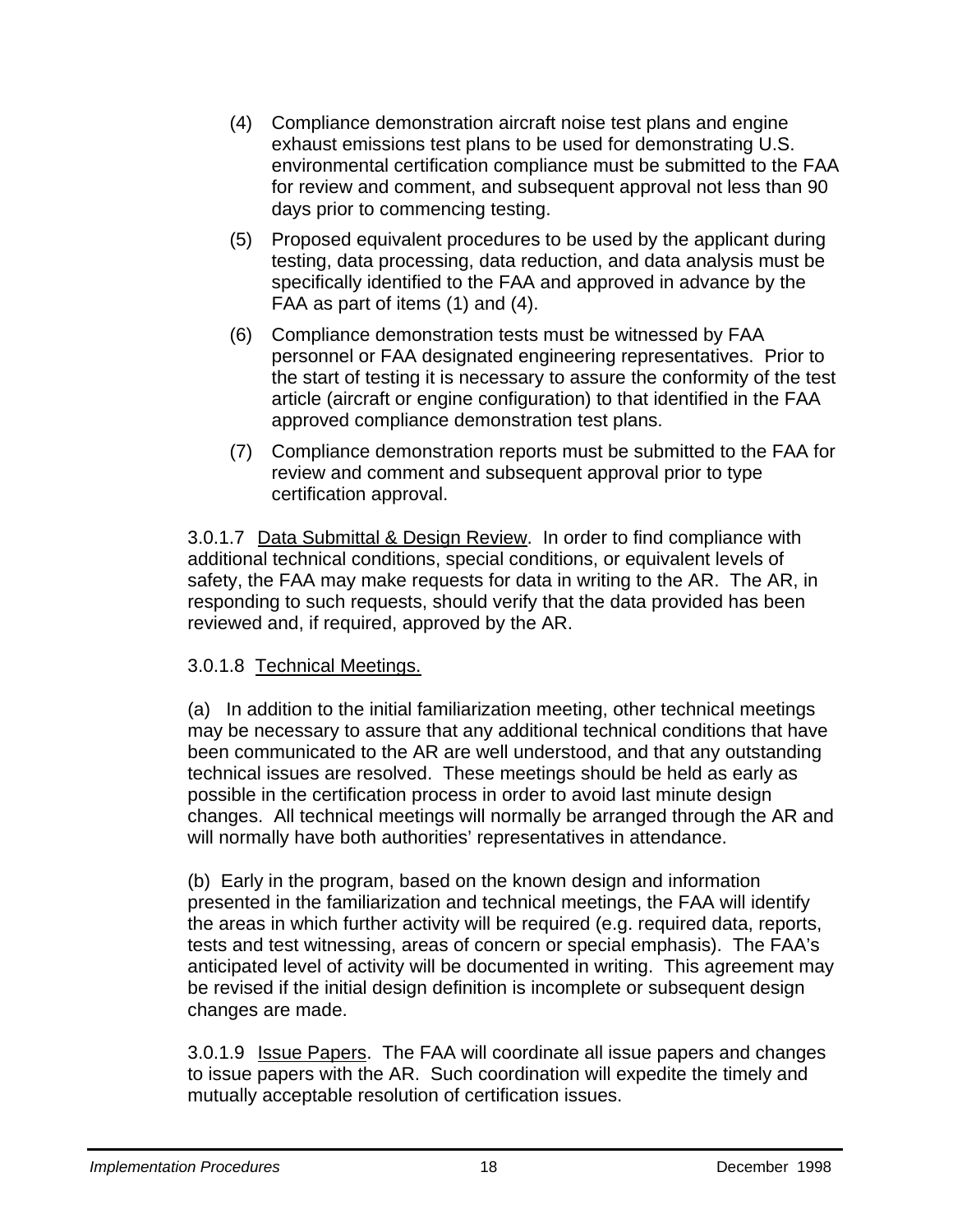3.0.1.10 Final Certification Meeting/Issuance of the Type Certificate. Upon issuance of its domestic TC and demonstrated compliance with the U.S. Type Certification basis, the AR shall forward a certifying statement to the FAA, in accordance with 14 CFR Part 21, Section 21.29, along with all additional requested materials. The FAA, upon receipt and review of the documents, will prepare the TC and TC Data Sheet and forward them to the AR for transmittal to the applicant. A final meeting would only be necessary if there were areas of further discussion or if the sharing of information would be beneficial.

3.0.1.11 Evaluation of U. S. Operational and Maintenance Aspects. The FAA has established Aircraft Evaluation Groups (AEG's) located at the productaccountable Directorates. The AEG's are responsible for the Operational and Maintenance aspects of the Type Certification process. The AEG will conduct Boards, as appropriate, on Russian products prior to their entry into U. S. Operations. These Boards will be used to review the Maintenance Review Board (MRB) Report and associated Instructions For Continued Airworthiness (ICAW) Documentation; Operational Configuration, Pilot Training and Licensing Requirements; and the formulation and approval of a Master Minimum Equipment List (MMEL). The AEG will be invited to participate in the familiarization meeting by the FAA Project Manager and will generate issue papers as appropriate to the type design. Compliance with AEG requirements is not required at the time of FAA TC issuance, but must be demonstrated for issuance of the first U.S. standard airworthiness certificate.

#### 3.0.2 Design Approval Procedures for Russian Type Certificates.

#### 3.0.2.0 Application for a Russian Type Certificate.

(a) An application for a Russian Type Certificate, in accordance with AP 21, paragraph 4.7.4, from an applicant in the U.S. should be sent to the geographically responsible FAA Aircraft Certification Office (ACO) which will forward the application with an FAA cover letter to the AR Branch for Liaison with Foreign Authorities and Manufacturers. Each ACO will provide a copy to the responsible Aircraft Certification Directorate.

- (b) The ACO should ensure the application has the following information:
	- (1) An FAA statement that the applicant is a holder/applicant for a U.S. type certificate for the product for which the AR certification is requested.
	- (2) If the applicant already holds a U.S. type certificate, then the following documents should be submitted in the application package:

--a copy of the FAA type certificate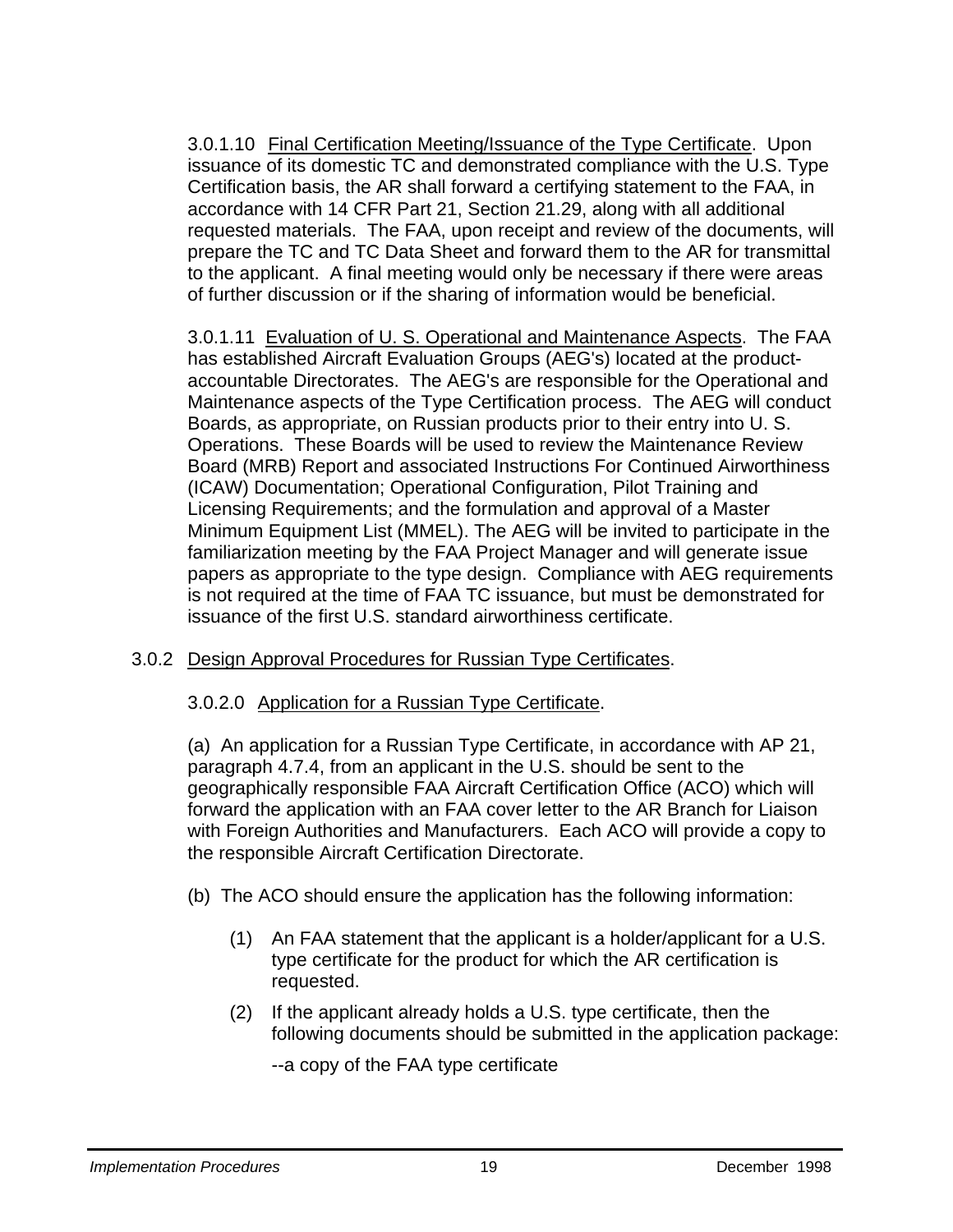--a copy of the type certificate data sheet (includes the FAA certification basis)

--copies of special conditions, equivalent level of safety findings and exemptions

--the FAA-approved Aircraft Flight Manual

--a product description (e.g. detailed specifications, including all novel or unusual design features)

--a list of documents that had been submitted for FAA certification

--procedures required for safe operation of the aircraft (e.g. Instructions for Continued Airworthiness)

(3) If the applicant does not yet hold a U.S. type certificate for the product model, the application should include:

(i) a definition of the national airworthiness and environmental standards upon which the FAA design approval is to be based, and the Russian airworthiness and environmental standards the FAA believes to be satisfied by its own standards;

(ii) a description of all novel or unusual design features known to the applicant or the FAA at the time of application which might necessitate issuance of AR special technical conditions under AP 21, paragraph 3.4, or which might require a special review of acceptable means of compliance;

(iii) all expected exemptions or equivalent level of safety findings relative to the FAA's national standards for design approval.

- (4) A planning date for AR type certification.
- (5) All information available on Russian market potential, including particular customers.

(c) If the application is for a product in a category not previously certificated by the FAA, or the product is of a level of complexity that has not been previously certificated by the FAA, the FAA should notify the AR. This notification should be made as soon as the FAA becomes aware of this type of pending application, so that the AR may plan the scope of its validation program.

#### 3.0.2.1 Familiarization Meeting.

(a) AR will notify the geographically responsible FAA ACO in writing at least 45 days prior to each familiarization meeting. As part of its notification, the AR will identify all special requirements related to the specific aeronautical product which must be addressed by FAA and the U.S. applicant, e.g. certification review items. The FAA ACO will acknowledge AR's notification and advise AR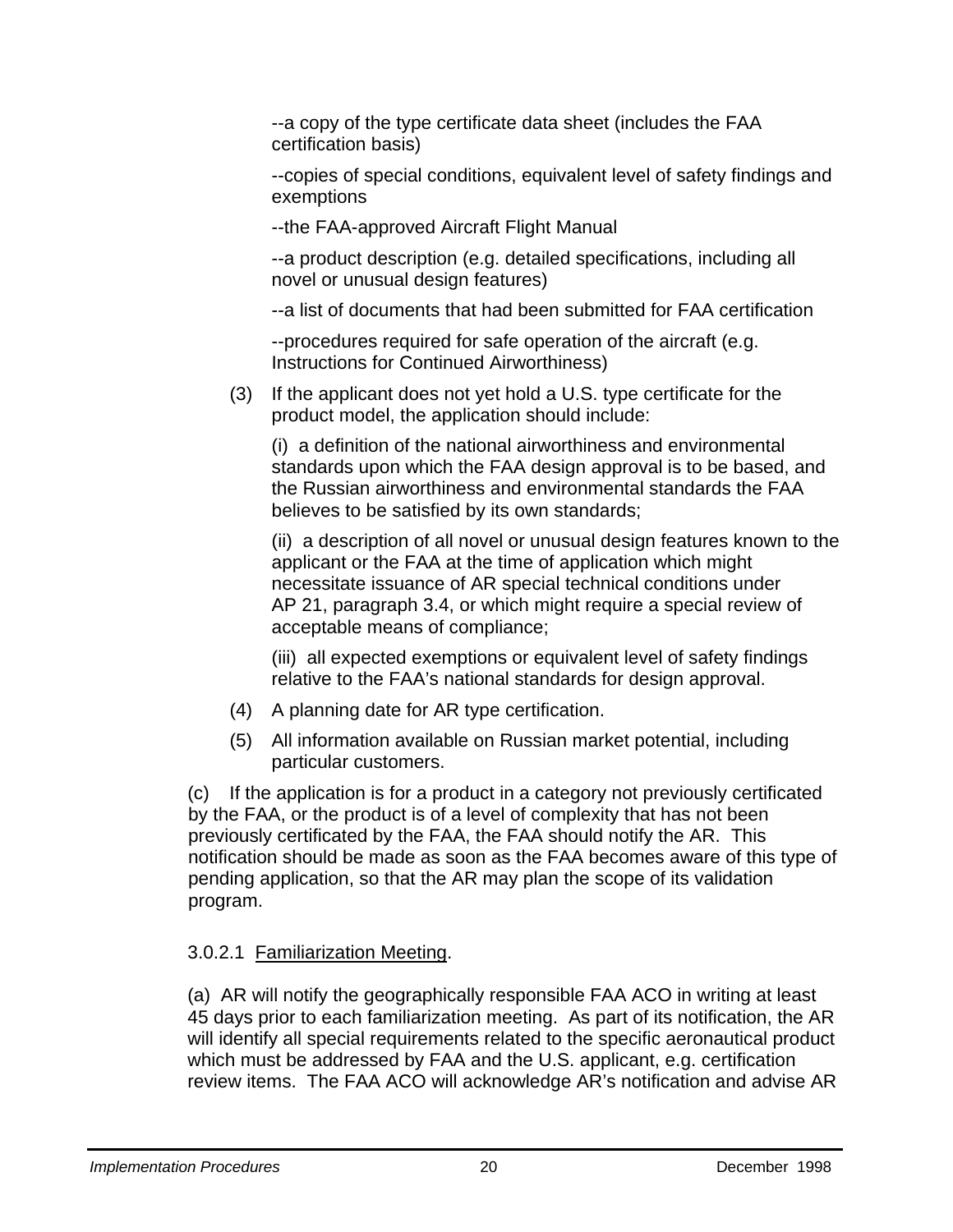whether it is able to support an AR validation team during the requested period.

(b) The FAA will arrange this familiarization meeting between the FAA, AR and the applicant to discuss the validation process, the domestic U.S. certification basis, and all novel or unusual features of the product.

(c) At this meeting the AR will work to establish the Russian type certification basis and the means of compliance for the product under application by determining the Russian airworthiness and environmental standards that would be applied to a similar product if it were to be produced in the Russian Federation. The extent to which these activities are accomplished at the meeting will depend on the AR's familiarity with the product and applicant, the applicant's familiarity with the AR's process and, in general, the overall preparedness of all parties.

(d) As part of the familiarization meeting, the AR will require the applicant to provide information about its serial production facility. The AR may visit a production facility with which the AR is not yet familiar and other production facilities if deemed necessary.

 3.0.2.2 Establishment of Project Certification Team. An important consideration that should be addressed at the familiarization meeting is the composition of the Project Certification Team. The composition of the team should include specialist representation to cover the technology level of the certification project. The FAA and AR will mutually agree on a plan to assure adequate compliance finding capability. The AR will notify the FAA of its Project Manager.

#### 3.0.2.3 Establishment of Russian Type Certification Basis.

(a) New type certificates*.* The AR certification basis is established in accordance with AP 21 paragraphs 3.6 and 4.7. The certification basis must include the applicable airworthiness and environmental standards which are set out in Russian Aviation Regulations 21, 23, 25, 27, 29, 33, ICAO Annex 16 Volume II (or AP 34), 35 and 36 respectively.

- (1) In certifying that a U.S. applicant's design meets the requirements for a Russian type certificate, the FAA may find compliance with the:
	- (i) Applicable Russian airworthiness and environmental standards in effect on the date of application for the Russian type certificate; or
	- (ii) U.S. airworthiness and environmental standards and all other airworthiness requirements the AR may prescribe to provide a level of safety equivalent to the Russian airworthiness standards and environmental requirements the AR may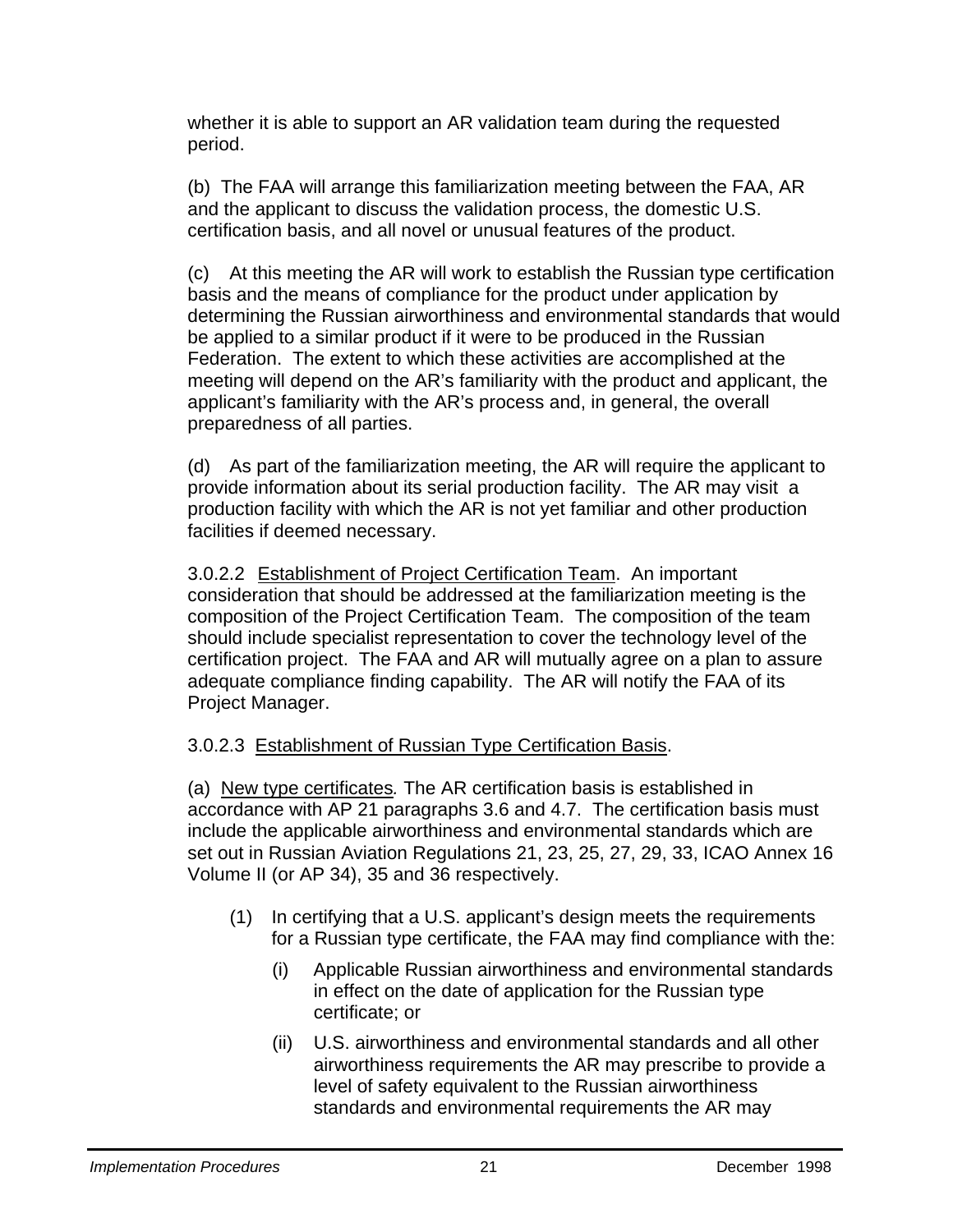prescribe to provide noise, fuel venting, and exhaust emission levels that are no greater than those provided by the Russian environmental standards in effect on the date of application for a Russian type certificate,

(2) If the U.S. type certification basis precedes the AR certification basis, the FAA must consider the Russian regulatory changes that have occurred since the date of application for the U.S. TC.

(b) Additional requirements. In general, the AR may require the applicant to comply with additional technical conditions in the interests of safety. The AR will review all novel and unusual design features for development of special conditions. The AR will work closely with the FAA in the development of special conditions and exemptions, providing the FAA an opportunity to coordinate on the proposed special conditions, and the applicant the opportunity to comment on the proposal. Such coordination will allow the AR to benefit from the technical expertise of the FAA and allow the FAA to better understand how to make a finding of compliance, if so requested by the AR.

(c) Changes to type certificates. The AR certification basis for a change to a product is established in accordance with AP 21.

3.0.2.4 Agreement on Certification Criteria. The FAA should review the AR's proposed Russian type certification basis and notify the AR Project Manager of the proposed method of compliance. The AR may accept one of two compliance methods: the Russian Type Certification Basis or the U.S. Type Certification Basis plus all AR Additional Technical Conditions (ATCs).

(a) If the findings of compliance are to the applicable Russian standards, the AR will not need to develop any ATCs.

(b) If the findings of compliance are to the U.S. standards, the AR will start the process of developing ATCs to cover the additional AR requirements. The AR will coordinate with the FAA in the development of ATCs to allow (1) the AR to benefit from the technical expertise of the FAA and, (2) the FAA to better understand how to make a finding of compliance when requested by the AR.

 3.0.2.5 Project Updating. The FAA will keep the AR informed of the progress of the certification program on a regular basis. The FAA should notify the AR Project Manager as soon as possible of additional novel or unusual design features, and all other design features that might cause or have caused the FAA to develop a special condition or make an equivalent level of safety finding.

3.0.2.6 Environmental (Type) Certification Basis. The regulatory basis for compliance to environmental requirements (ICAO Annex 16, Volume II (or AP 34) and AP 36) is the effective amendment on the date of application for AR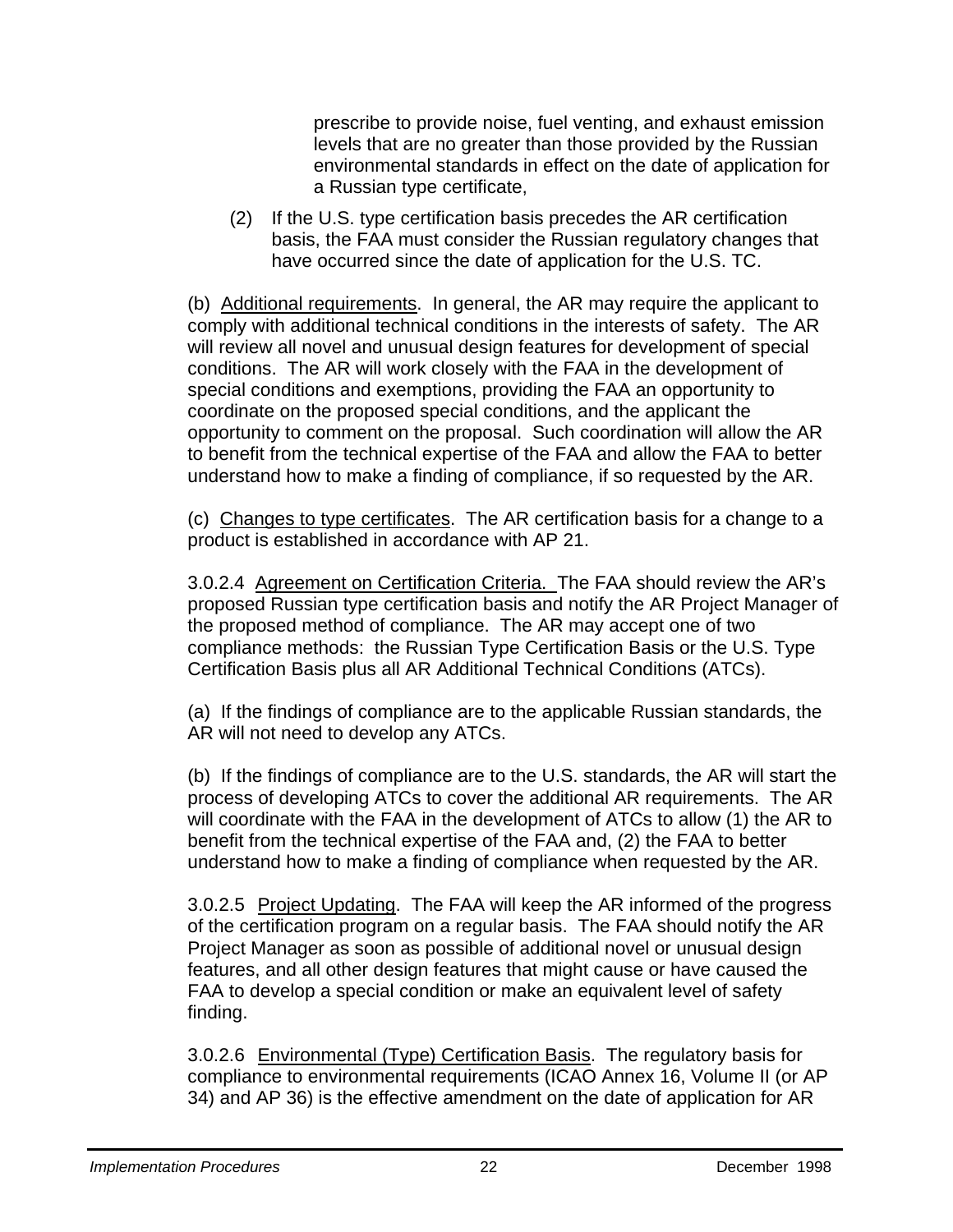certification. An applicant for a TC must show that the aircraft meets the applicable airworthiness standards, special conditions, fuel venting and exhaust emission standards of ICAO Annex 16, Volume II (or AP 34) and the noise standards of AP 36.

3.0.2.7 Environmental Testing and Approval Procedures. The AR will make findings of compliance to the environmental requirements based upon FAA witnessed tests, conducted in accordance with 14 CFR Parts 34 and 36 and with FAA approved test plans, and based upon FAA review and approval of all data and compliance demonstration reports. The applicant will submit all requested compliance records to the AR via the FAA.

3.0.2.8 Data Submittal & Design Review. In order to find compliance with additional technical conditions, special conditions, or equivalent levels of safety, the AR may make requests for data in writing to the FAA. The FAA, in responding to such requests, should verify that the data provided has been reviewed and, if required, approved by the FAA.

#### 3.0.2.9 Technical Meetings:

(a) In addition to the initial familiarization meeting, other technical meetings may be necessary to assure that any additional technical conditions that have been communicated to the FAA are well understood, and that any outstanding technical issues are resolved. These meetings should be held as early as possible in the certification process in order to avoid last minute design changes. All technical meetings will normally be arranged through the FAA and will normally have both authorities' representatives in attendance.

(b) Early in the program, based on the known design and information presented in the familiarization and technical meetings, the AR will identify the areas in which further activity will be required (e.g. required data, reports, tests and test witnessing, areas of concern or special emphasis). The AR's anticipated level of activity will be documented in writing. This agreement may be revised if the initial design definition is incomplete or subsequent design changes are made.

3.0.2.10 Certification Review Items (CRIs). The AR will coordinate all certification review items and changes to these items with the FAA. Such coordination will expedite the timely and mutually acceptable resolution of certification issues.

3.0.2.11 Issuance of Type Certificate. The AR, upon completion of the certification program, receipt and review of the documents submitted via the FAA, as well as upon review of the FAA certifying statement, will prepare the TC and TC Data Sheet and forward them to the FAA for transmittal to the applicant.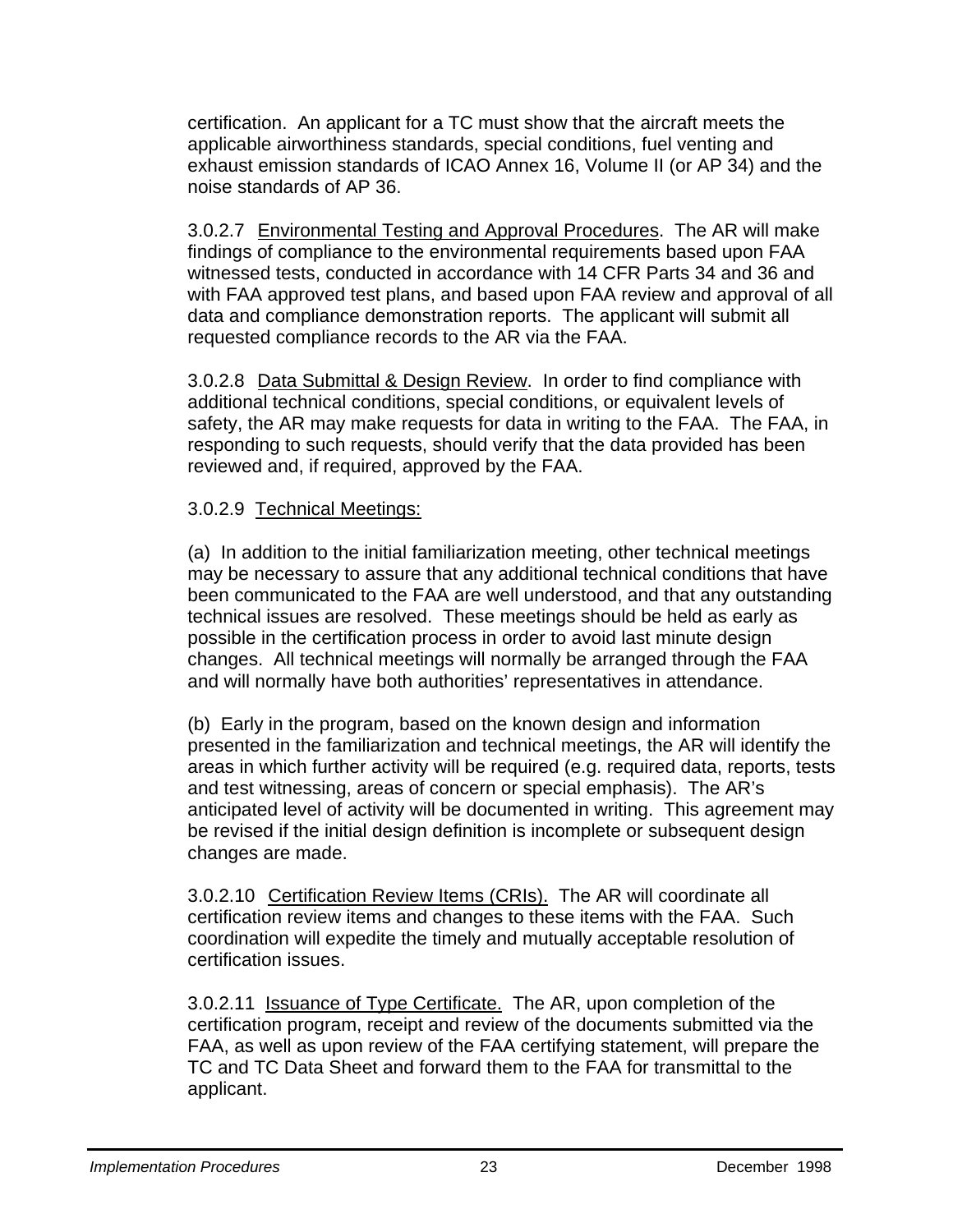#### 3.0.3 Design Approval Procedures for U.S. Supplemental Type Certificates.

[Reserved.]

3.0.4 Design Approval Procedures for Russian Supplemental Type Certificates. [Not applicable in the Russian Certification System]

#### 3.0.5 Design Approval Procedures for FAA Letters of Technical Standard Order (TSO) Design Approval.

[Reserved.]

#### 3.0.6 Design Approval Procedures for AR Appliance Type Design Approval.

#### 3.0.6.0 Application.

(a) The AR only issues an Appliance Type Design Approval for appliances that meet minimum performance standards published in Appendix 8 to NLGS-3, Russian State Standards or Technical Task Orders (TTO) or their equivalent. In some cases determined by the AR, appliances may not require an AR appliance type design approval prior to its installation on an aircraft if provided with export airworthiness tags in accordance with 14 CFR 21.331 and 21.333.

(b) An application for an Appliance Type Design Approval, in accordance with AP 21 paragraph 9.2.1, from an applicant in the U.S. should be sent to the geographically responsible FAA ACO which will forward the application with an FAA cover letter to the AR Branch for Liaison with Foreign Authorities and Manufacturers.

- (c) The ACO should ensure the application has the following information:
	- (1) An FAA statement that the applicant is a holder/applicant for a U.S. TSO Authorization.
	- (2) If the applicant already holds a U.S. TSO approval, then the following documents should be submitted in the application package:
		- (i) a copy of the FAA TSO Authorization,

(ii) sufficient information (description, drawings, etc.) for the AR to make a decision as to whether to impose any additional requirements,

 (iii) flight manuals, maintenance manuals, and all other documentation required for safe operation and continued airworthiness of the equipment, and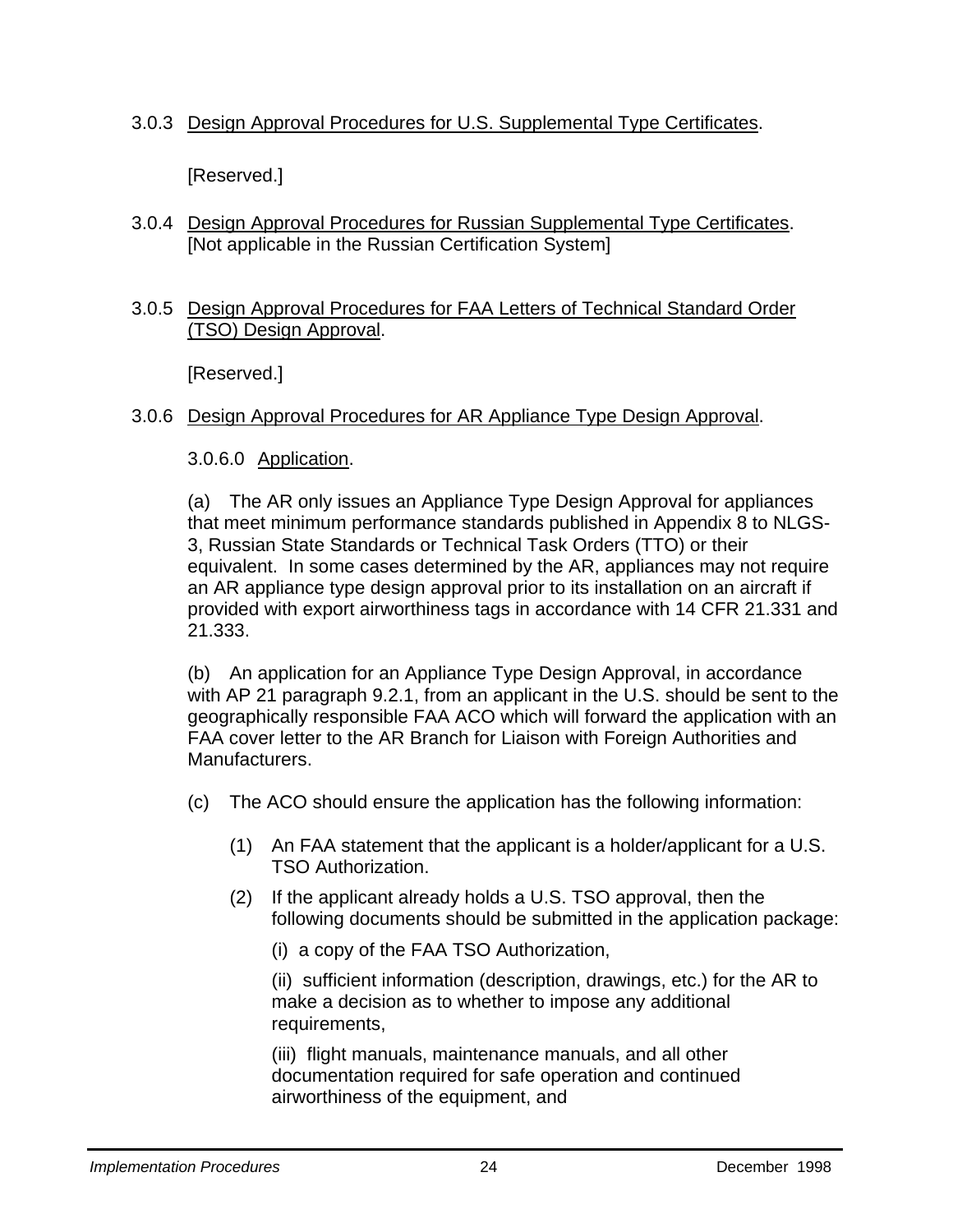(iv) a table containing the data on level of environmental effects (as per DO-160) for which the equipment has been tested and the levels of software criticality (as per DO 178).

(3) If the applicant does not hold a U.S. TSO approval for the article or appliance, the application should include:

(i) complete information on the equipment for the AR to make necessary findings of compliance to AR equipment requirements, including, but not limited to the following:

-- all manufacturer's qualification testing information and results;

-- information regarding any FAA witnessing or participation in manufacturer's qualification tests; and

 -- sufficient information (description, drawings, etc.) for the AR to make a decision as to whether to impose any additional requirements,

 (ii) flight manuals, maintenance manuals, and all other documentation required for safe operation and continued airworthiness of the equipment,

(iii) engineering data containing the appliance's characteristics including levels of environmental effects with a reference to all corresponding FAA approved reports, and

(iv) a table containing the data on level of environmental effects (as per DO-160) for which the equipment has been tested and the levels of software criticality (per DO-178).

(d) The AR will acknowledge receipt of the application and inform the FAA of all additional requirements deemed necessary to ensure an acceptable level of safety. AR will approve all documents required for the approval of aircraft appliances (i.e. certification plans, system safety assessments, hazard analysis, etc.)

(e) The FAA will arrange all familiarization/design review meetings between the FAA, AR and the applicant for the AR's approval of articles and appliances.

3.0.6.1 Issuance of an Appliance Type Design Approval.

(a) The AR will also inform the ACO about their intention to visit the applicant's facility, if needed, to witness additional testing, to review technical documentation, and to evaluate the appliance production.

(b) After a review of all documentation provided by the U.S. applicant, AR will determine whether to issue an Appliance Type Design Approval. The AR's Appliance Type Design Approval will be forwarded to the U.S. applicant with a copy provided to the FAA ACO.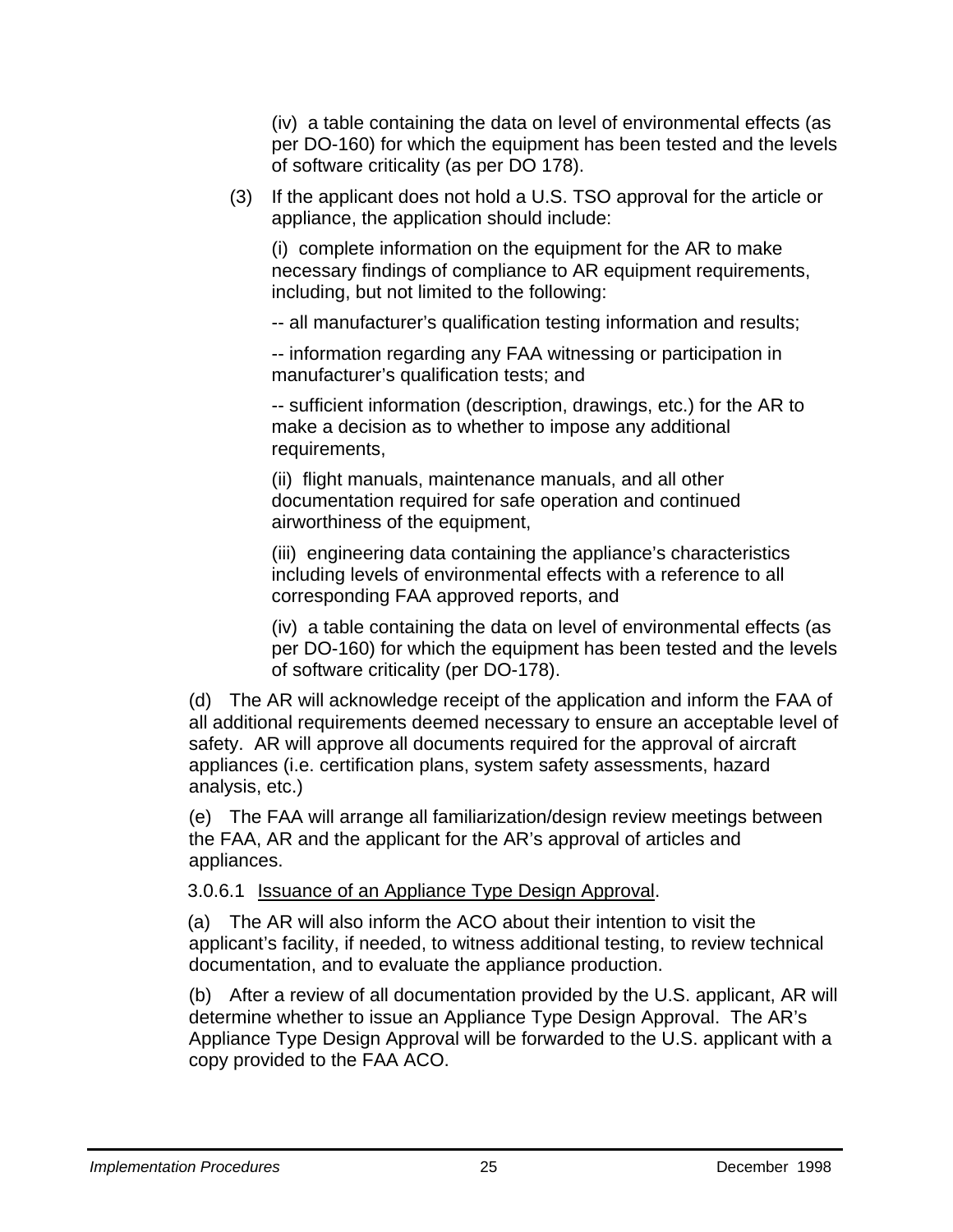(c) Declaration of Design and Performance (DDP) is an integral part of the Appliance Type Design Approval. A draft DDP will be prepared by the applicant.

 3.0.6.2 Installation Approval. An appliance for which an AR Appliance Type Design Approval has been granted, may be installed on Russian aircraft for the conduct of ground and flight tests or checks provided that each article and appliance installed on a prototype aircraft has an FAA Airworthiness Approval tag issued for "conformity" (see paragraph 4.2).

#### 3.0.7 Design Approval Procedures for AR Approval Letter.

#### 3.0.7.0 Application.

(a) For an appliance that is to be installed for use only on a particular model of aircraft, AR will issue an Approval Letter. In this case, the appliance is approved as a part of the aircraft's type design. In some cases determined by the AR, appliances may not require AR approval prior to its installation on an aircraft if provided evidence of FAA-approval.

(b) The Russian aircraft designer will submit an application to the AR, accompanied by the U.S. manufacturer's documents indicated in 3.0.6.0 above. Data from the Russian aircraft designer's specification should be submitted to AR as part of the application.

(c) AR will acknowledge receipt of the application. AR will inform the aircraft designer for which the appliance is to be installed of all additional conditions necessary to conduct ground and/or flight tests.

#### 3.0.7.1 Issuance of an AR Approval Letter.

- (a) An AR approval letter may be issued to the applicant after:
	- (1) Completion of the designer's ground and flight tests sufficient to confirm that the appliance as installed on the aircraft complies with airworthiness requirements, and
	- (2) Receipt of all required test results.

(b) AR will forward the letter to the U.S. appliance manufacturer and the Russian aircraft designer, and will inform the FAA ACO that the letter has been issued.

3.0.8 Joint Design Approval Process. The FAA and AR may undertake joint type certification and other design approval projects with respect to products covered by the Scope of these Implementation Procedures when it is in the interest of both authorities and their aviation industries. The procedures for such projects will be mutually agreed in a special arrangement as discussed in Section V.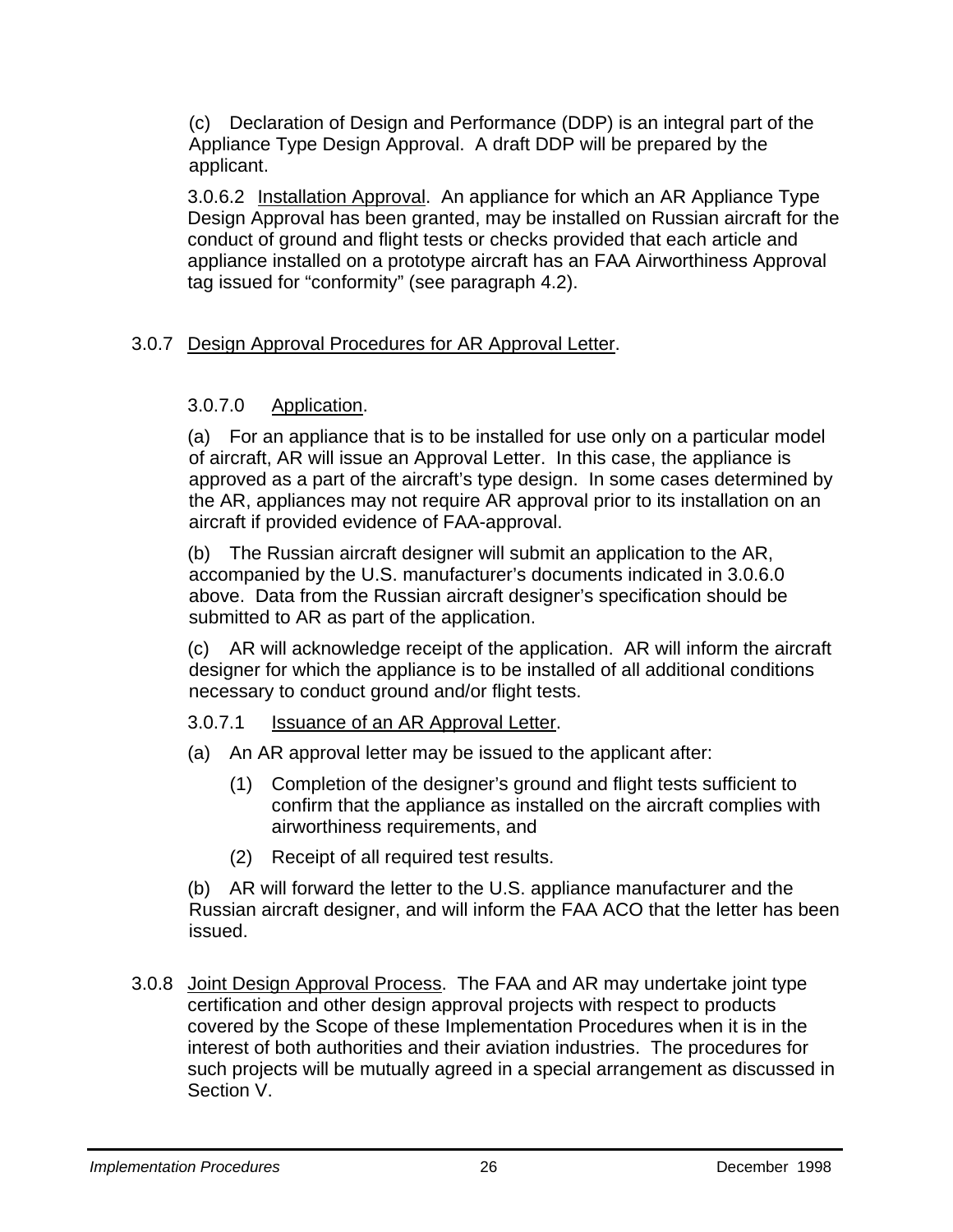### 3.1 PRODUCTION AND SURVEILLANCE ACTIVITIES

3.1.0 Production Quality Assurance/Control System Approval. All products, articles/appliances, and parts exported under the provisions of these Implementation Procedures shall be produced in accordance with a production quality assurance/control system which assures conformity to the approved design of the importing authority and ensures that completed products are in a condition for safe operation. This production quality assurance/control system approval covers the fabrication of products and parts within and outside of the country of export.

#### 3.1.1 Surveillance of Production Approval Holders.

3.1.1.0 The FAA and AR, as exporting authorities, shall conduct regulatory surveillance of production approval holders and their suppliers in accordance with their specific policies, practices, and/or procedures. Both ongoing and scheduled evaluations should be conducted to verify that the production approval holder is in continual compliance with their approved production quality assurance/control system, manufacturing products and parts which fully conform to the approved design, and are in a condition for safe operation. The correction of all deficiencies should be verified by the exporting authority.

3.1.1.1 FAA production approval and supplier surveillance programs are described in FAA Order 8120.2, *Production Approval and Surveillance Procedures*, Advisory Circular 21-20, *Supplier Surveillance Procedures*, and FAA Order 8100.7, *Aircraft Certification Systems Evaluation Program*. There is also information concerning these programs in FAA-P-8110-1, *Export/Import Airworthiness Certification of Civil Aeronautical Products*, paragraphs 18-27.

3.1.1.2 AR production approval and supplier surveillance programs are described in AR Order 21.2, *Production Certification;* Directive Letter 05-95, *Oversight of Material and Appliance Suppliers*; Directive Letter 03-95, *Oversight of Foreign Suppliers*; and related materials.

#### 3.1.2 Extensions of Production Approvals.

3.1.2.0 When a production approval has been granted or extended by the FAA or AR, as exporting authorities, to include manufacturing sites and facilities in each other's countries or in a third country, the exporting authority remains fully responsible for the surveillance and oversight of these manufacturing sites and facilities.

3.1.2.1 The FAA is responsible for surveillance and oversight of U.S. production approval holders located in the Russian Federation. Routine surveillance and oversight may be delegated to the AR through the provisions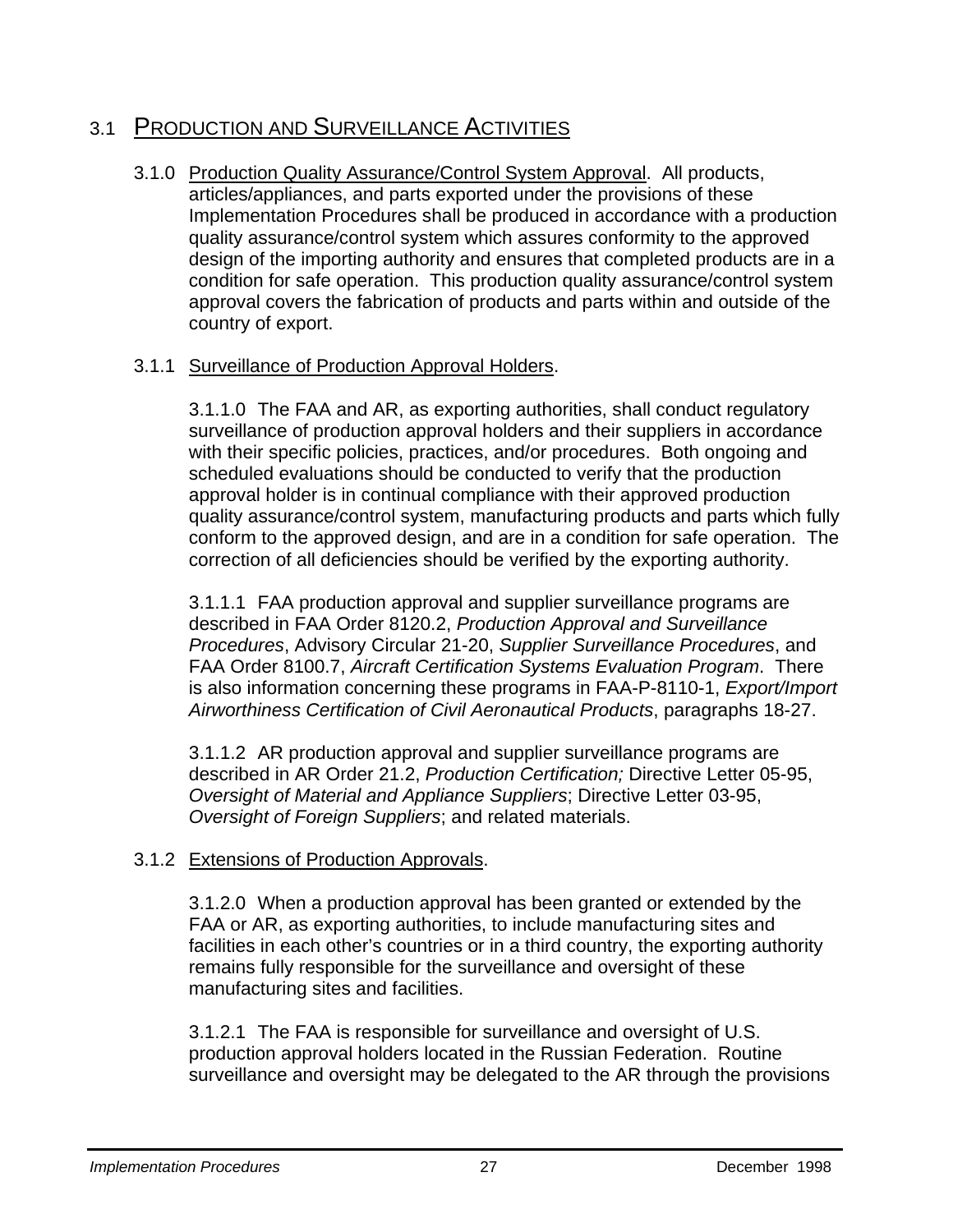of Section IV. The FAA will only approve extensions of production certificates to Russia if:

(a) The Russian facility holds a Russian Production Approval under AP-21. (The Russian facility may be in the process of obtaining an AP 21 approval at the time of FAA application.)

(b) There is Independent Inspection in the Russian facility;

(c) The FAA conducts an ACSEP evaluation with participation of the AR and all corrective actions have been completed;

(d) There are special arrangements in accordance with Section V for the AR/Independent Inspection conduct of production surveillance on behalf of the FAA; and

(e) There is specialized technical training provided by the U.S. Production Approval Holder and FAA/AR, as needed, to accommodate product/program needs.

3.1.2.2 The AR is responsible for surveillance and oversight of AR production approval holders located in the U.S. Routine surveillance and oversight may be delegated to the FAA through the provisions of Section IV.

3.1.2.3 The FAA may seek assistance from a third country civil airworthiness authority, where a production approval has been granted or extended, when an agreement has been formalized with that authority in the undertaking of its regulatory surveillance and oversight functions.

3.1.3 Production Approval Based on a Licensing Agreement. Either the FAA or AR can grant a production approval in their respective country based on design data obtained through a licensing agreement with a type design holder in the other country (i.e., licensing the rights to use the design data). In this case, the authority granting that production approval shall ensure: (a) the establishment of adequate manufacturing processes and quality control procedures to assure that each product conforms to the approved licensed design data and (b) a process so that all changes to be introduced into the design by the licensee are agreed to by the owner (licensor) of the design data. These production approvals based on a licensing agreement will be addressed on a case-by-case basis under the Special Arrangements provision of Section V.

#### 3.1.4 Supplier Surveillance - Outside the Exporting Country.

3.1.4.0 Production approvals issued to a production facility within the exporting country may include the production of parts outside of the exporting country. Such parts shipped directly to the importing country, under the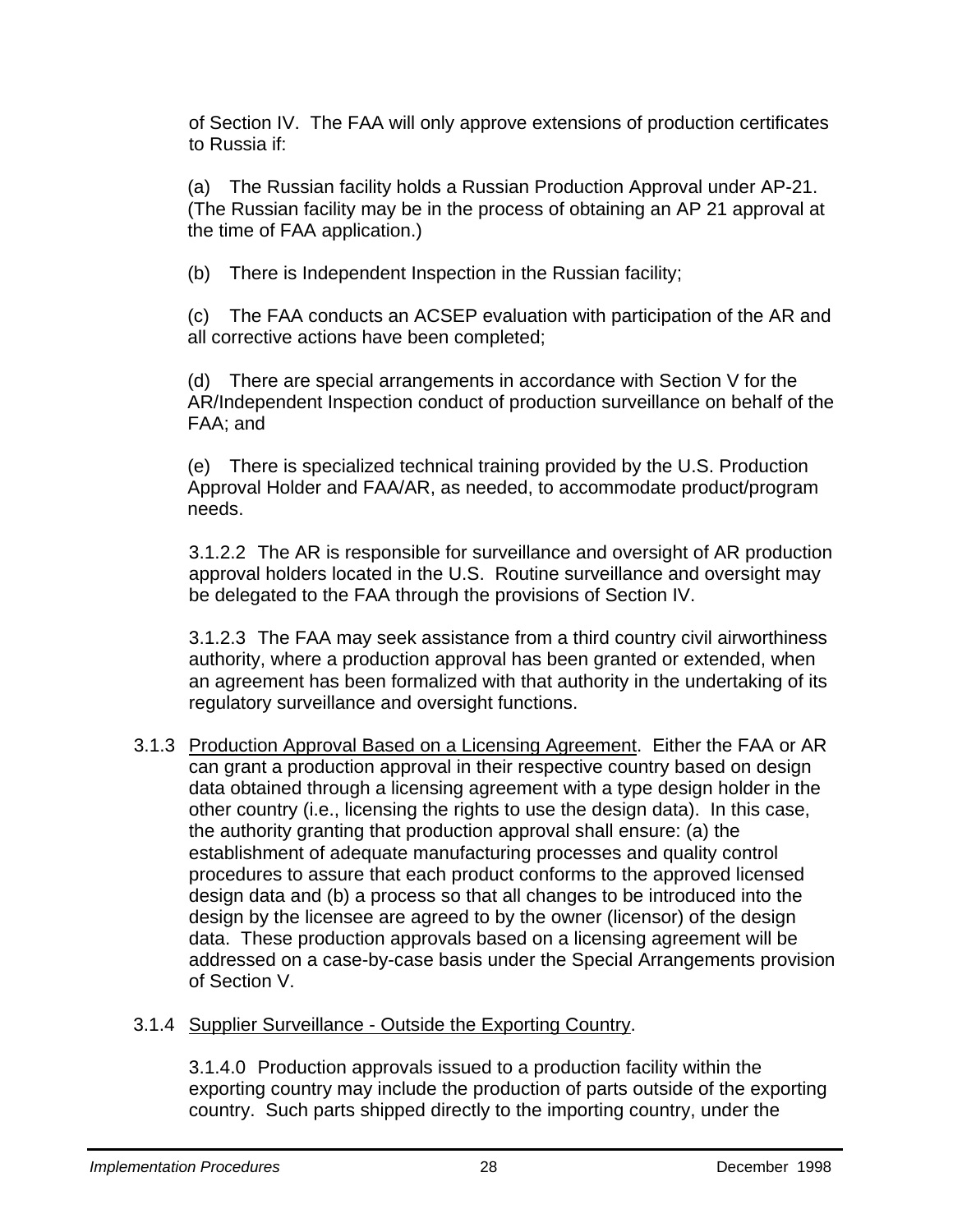production approval granted by the exporting country, shall be considered as produced in the exporting country.

3.1.4.1 The FAA and AR, as exporting authorities, shall include, in their regulatory surveillance and oversight programs, a means of surveilling persons who supply production approval holders and who are located outside the exporting country. This surveillance and oversight shall be at least equal to the degree provided to the domestic suppliers of its production approval holders. This surveillance activity will assist the FAA and AR in determining conformity to approved design and whether parts are safe for installation on type certificated products.

3.1.4.2 The FAA is responsible for surveillance and oversight of U.S. production approval holders' suppliers located in the Russian Federation. Routine surveillance and oversight may be delegated to the AR through the provisions of Section IV. The AR is responsible for surveillance and oversight of AR production approval holders' suppliers located in the U.S. Routine surveillance and oversight may be delegated to the FAA through the provisions of Section IV.

3.1.4.3 The FAA may seek assistance from a third country civil airworthiness authority at the supplier's location when an agreement has been formalized with that authority in the undertaking of its regulatory surveillance and oversight functions at suppliers to production approval holders of the exporting country.

3.1.4.4 The production approval holder may not use a supplier that does not allow the FAA or AR unimpeded access to the facility to perform surveillance activities. The production approval holder also may not use a supplier located in a country if that country denies entry to the FAA or AR.

#### 3.1.5 Surveillance of Multi-National Consortia.

3.1.5.0 Multi-national consortia may be issued approvals for the design and production of products and/or parts, components, or subassemblies in either the U.S. or the Russian Federation. These consortia clearly define one responsible design and production approval holder, for the purposes of regulatory accountability, located in the exporting country. There may be, however, suppliers to the approval holder(s), which are located both domestically and in other countries, producing priority parts for use in the final product which is to be exported.

3.1.5.1 The FAA and AR, as exporting authorities, shall continue to conduct regulatory surveillance and oversight of the domestic design and production approval holder, and should emphasize surveillance and oversight of priority parts suppliers. The exporting authority shall use its regulatory surveillance and oversight programs to best enable it to determine that consortia suppliers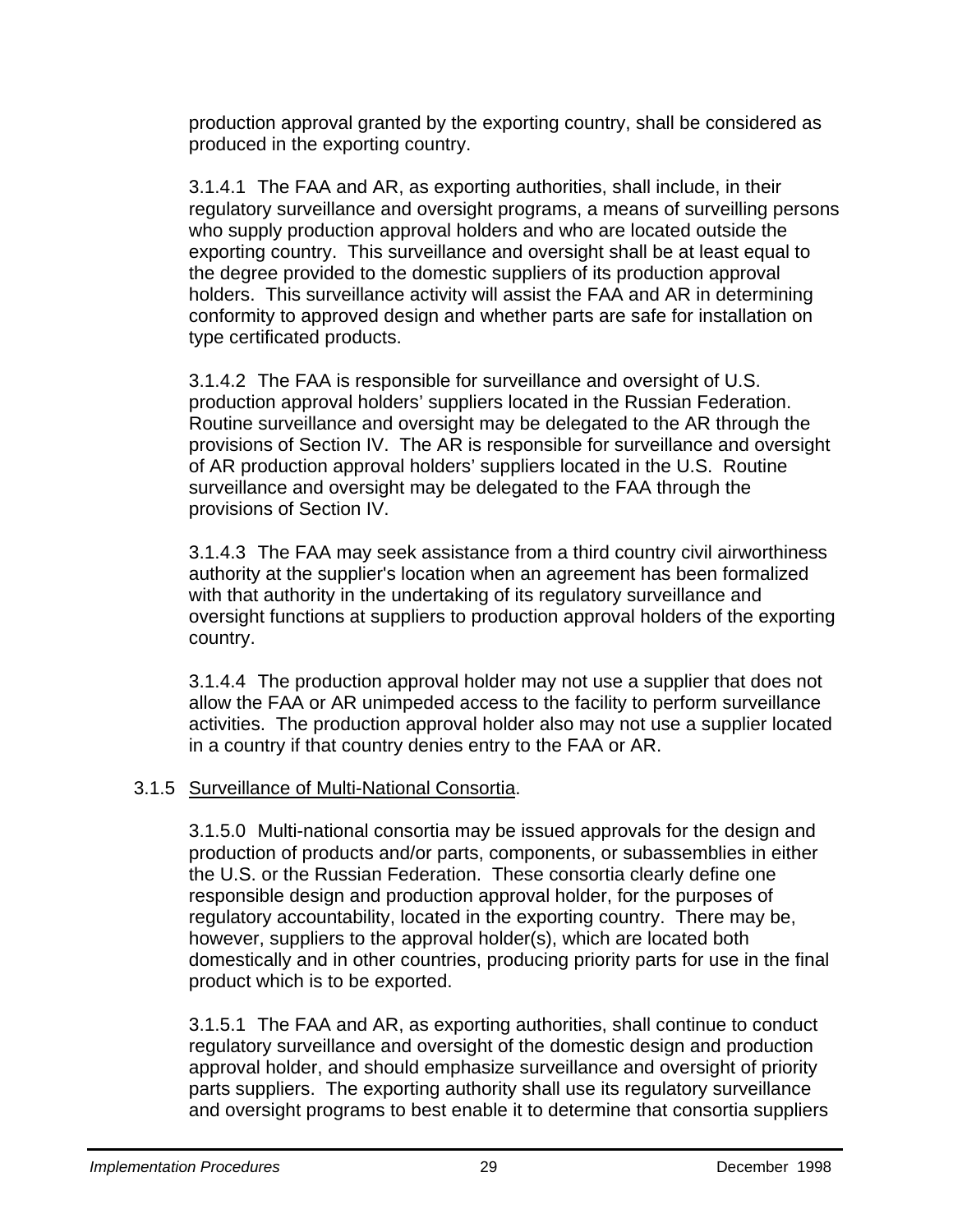are producing parts that meet the requirements of the approved design and are in a condition for safe operation.

### 3.2 EXPORT AIRWORTHINESS APPROVAL PROCEDURES

 3.2.0 General. Export Certificates of Airworthiness are issued by the FAA and AR, as exporting authorities, for completed aircraft, aircraft engines, and propellers. Export Certificates of Airworthiness are issued by FAAR for used aircraft in Russia. Airworthiness approval tags are issued by the FAA and AR for articles, TSO appliances, and parts. The AR also issues production approvals for metallurgy facilities, and the AR representative at the facility indicates acceptance on the Covering Tags for metallic materials exported to the U.S.

#### 3.2.1 FAA Acceptance of AR/FAAR Export Certificates of Airworthiness and AR Airworthiness Approval Tags and Materials Covering Tags.

(a) The FAA's requirements for import are described in 14 CFR part 21, subparts H & N. Import procedures are described in FAA Order 8130.2, *Airworthiness Certification of Aircraft and Related Products*, and Advisory Circular 21-23, *Airworthiness Certification of Civil Aircraft, Engines, Propellers, and Related Products Imported to the United States.*

(b) For the AR/FAAR, the process of issuing export certificates is described in AP 21, paragraph 4.8; Directive Letter 06-95, *The Procedures for Awarding Export Airworthiness Certificate (Temporary Instruction);* Directive Letter 04- 96, *Issuance of Export Airworthiness Approvals for Class II and III Parts of Models of Aeronautical Products;* and *Rules of Issue and Prolongation of Airworthiness Certificates for Civil Aircraft.* 

#### 3.2.1.0 Complete New Aircraft.

(a) Except as provided in paragraph 3.2.1.5, the FAA shall accept Export Certificates of Airworthiness of the AR on new aircraft, as identified in Section II, when the AR certifies that each aircraft:

- (1) Conforms to a type design approved by the FAA, as specified in the FAA's type certificate data sheet;
- (2) Is in a condition for safe operation, including compliance with applicable FAA mandatory airworthiness modifications and special inspections; and
- (3) Meets all additional requirements of the FAA, as notified.

(b) All aircraft exported to the U.S. with AR airworthiness approval will have an AR Export Certificate of Airworthiness.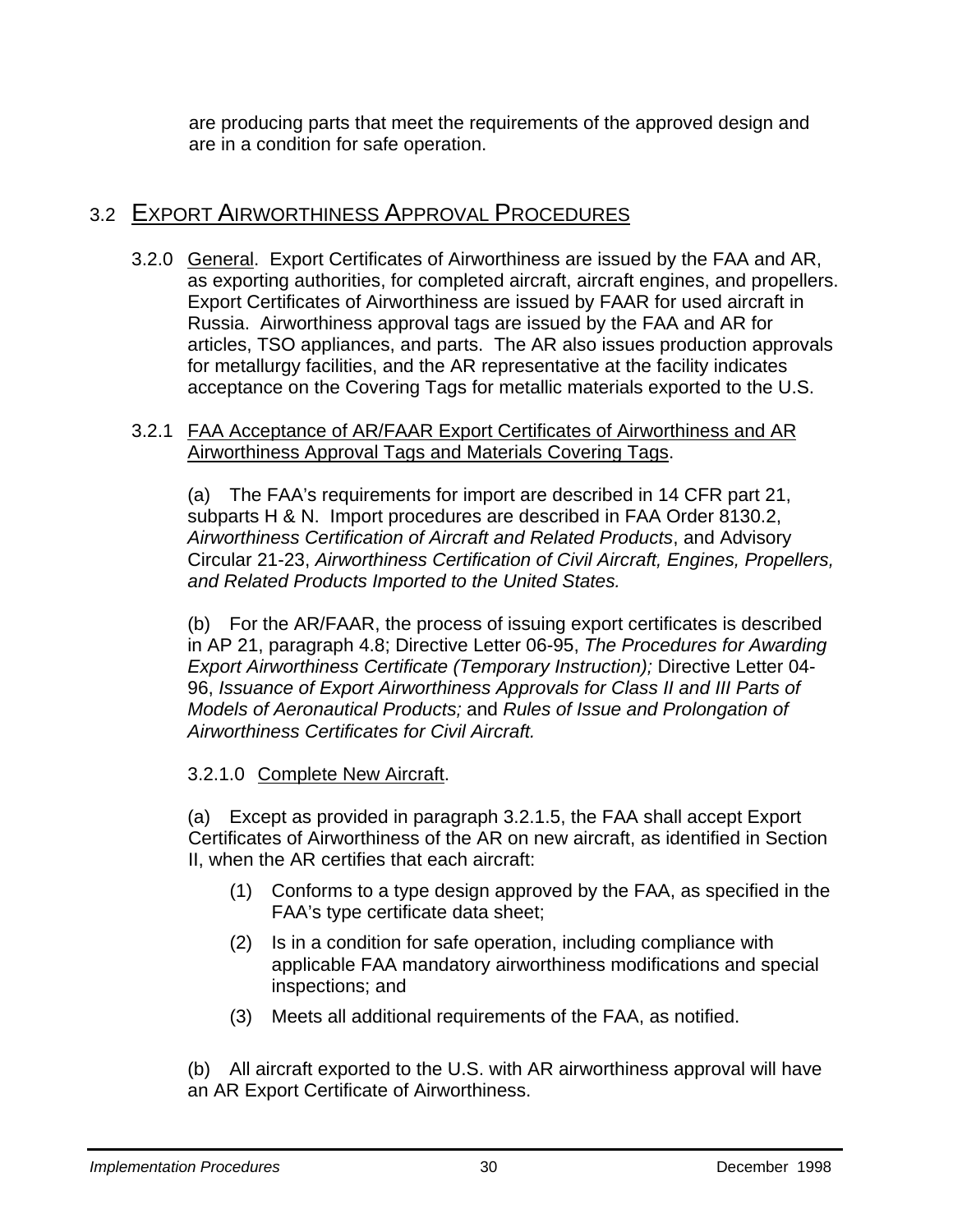(c) The AR Export Certificate of Airworthiness should contain the following additional note "The [INSERT AIRCRAFT MODEL & SERIES] covered by this certificate conforms to the type design approved under U.S. Type Certificate Number [INSERT TYPE CERTIFICATE NUMBER, REVISION LEVEL, AND DATE], and is found to be in a condition for safe operation", or further clarifying language as specified in the U.S. Type Certificate Data Sheet or by the FAA.

3.2.1.1 New Aircraft Engines and Propellers.

[Reserved.]

#### 3.2.1.2 New TSO Appliances.

[Reserved.]

3.2.1.3 Parts.

(a) The FAA shall accept the airworthiness approval tags of the AR on modification and/or replacement parts, for the aircraft identified in Section II, only when the AR certifies that each part:

- (1) Conforms to FAA-approved design data;
- (2) Is marked in accordance with paragraph 3.2.3.0(a) of these Implementation Procedures; and
- (3) Meets all additional requirements of the FAA, as notified.

(b) The FAA must be provided evidence of direct shipment authorizations to the U.S. extended to approved suppliers. If a part is shipped under direct shipment authorization, the AR's airworthiness approval tag must indicate that the Russian AP 21 production approval holder has authorized direct shipment. This indication may be a supplemental "remark" entry on the airworthiness approval tag indicating the authorization to the supplier by the design/production approval holder for direct shipment of parts from the supplier's location.

(c) All parts exported to the U.S. with an AR airworthiness approval will have an AR tag (This Form is shown in Directive Letter 04-96, *Issuance of Export Airworthiness Approvals for Class II and III Parts of Models of Aeronautical Products*). The AR airworthiness approval tag should contain the following certifying statement: "The referenced part(s) conform to the FAA's approved design data as identified in [INSERT DOCUMENT IDENTIFIER]."

#### 3.2.1.4 Materials.

(a) The AR's process for acceptance of aviation materials is described in *Order: Exported Aviation Materials Certification*.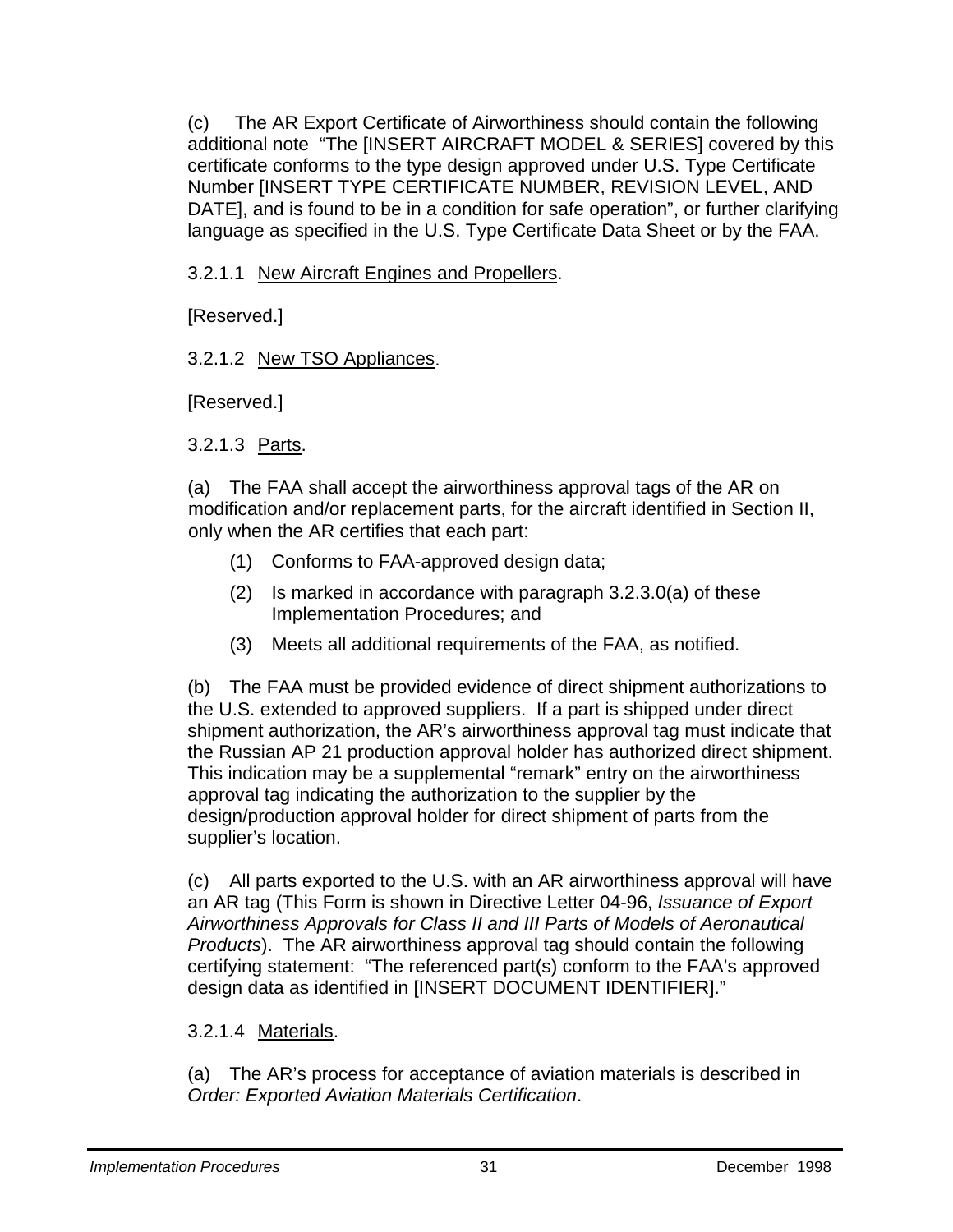(b) The FAA will accept the AR's metallic material certification if the AR representative certifies that the material has been produced by a metallurgical facility that holds an AR production approval, and the material conforms to: (1) a Material Type Certificate, issued eiither by the AR or by Certification Center "Material", and Technical Condition for Delivery or (2) an approved Material Specification.

(c) Each batch of material to be exported to the U.S. will have a Covering Tag issued by the material manufacturer, with an additional acceptance marking included to certify the compliance with 3.2.1.4 (a) above. This acceptance marking will be indicated on the Covering Tag by an AR representative.

 3.2.1.5 Export Certificate of Airworthiness Exceptions. The AR shall notify the FAA's geographic-responsible Manufacturing Inspection Office (MIO) prior to issuing an Export Airworthiness Certificate in which a non-compliance to the FAA-approved type design is to be noted under the "Exceptions" section of the Export Certificate of Airworthiness. This notification should help to resolve all issues concerning the aircraft's eligibility for a U.S. airworthiness certificate.

#### 3.2.1.6 Used Aircraft for Which There Has Been a Design Approval Granted by the FAA.

(a) The FAA shall accept used aircraft, as identified in Section II, for import into the U.S. for airworthiness certification when FAAR certifies, by the issuance of an Export Airworthiness Certificate, that:

- (1) The used aircraft has been found to conform to the FAA-approved type design, as specified in the FAA's type certificate data sheet;
- (2) The used aircraft is in compliance with all applicable Airworthiness Directives issued by the FAA;
- (3) The used aircraft has been properly maintained, altered, and operated using approved procedures and methods acceptable to the FAA during its service life (evidenced by logbooks and maintenance records);
- (4) The used aircraft meets all additional requirements of the FAA, as notified; and,
- (5) The used aircraft is in a condition for safe operation.

(b) The FAA may also request inspection and maintenance records which include, but are not limited to: the original or certified true copy of the Export Certificate of Airworthiness issued by the FAAR; records which verify that all overhauls, major changes, and repairs were accomplished in accordance with approved data; and maintenance records and log entries which substantiate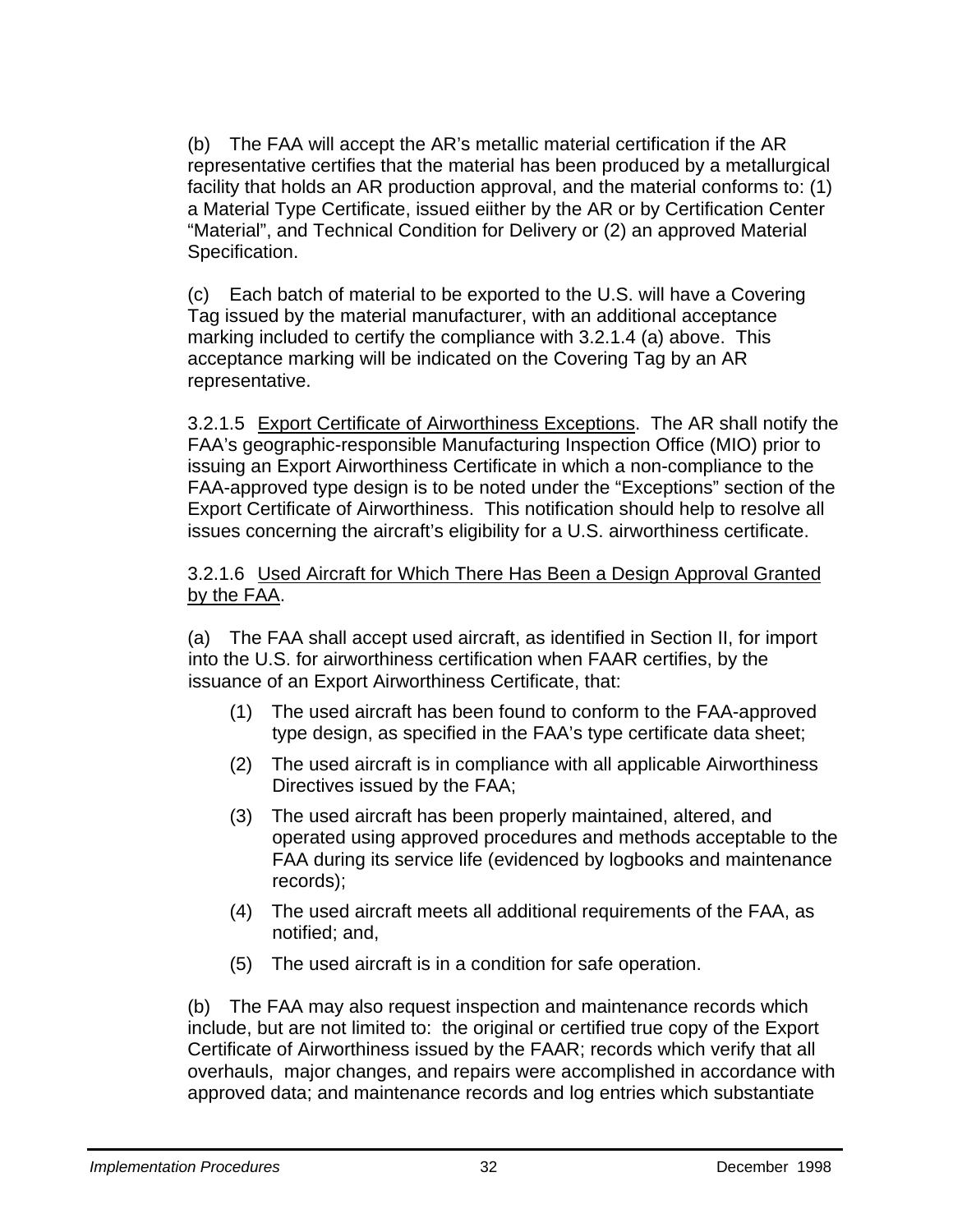that the used aircraft has been properly maintained throughout its service life to the requirements of an approved maintenance program.

#### 3.2.2 Russian Acceptance of FAA Export Certificates of Airworthiness and Airworthiness Approval Tags.

(a) The Russian Federation's requirements for import are described in AP 21 paragraph 4.7, Directive Letter 10-94/97, *Permission for Imported Appliances to be Installed on Aircraft,* and Directive Letter 03-96, *Confirmation of Conformity of an Individual Imported Unit (Class III Component) to the Design Data,* as well as in FAA Advisory Circular AC-21-2, *Export Airworthiness Approval Procedures.*

(b) The FAA's process for issuing export certificates is described in FAA Order 8130.2, *Airworthiness Certification of Aircraft and Related Parts,* FAA Order 8130.21, *Procedures for Completion and Use of FAA Form 8130-3, Airworthiness Approval Tag,* and FAA Advisory Circular 21-2, *Export Airworthiness Approval Procedures.*

#### 3.2.2.0 Complete New Aircraft, Aircraft Engines, and Propellers.

(a) The AR shall accept FAA Export Certificates of Airworthiness when the FAA certifies that each new aircraft, aircraft engine, or propeller:

- (1) Conforms to a type design approved by the AR as specified in the AR's type certificate data sheet
- (2) Is in a condition for safe operation, including compliance with applicable AR airworthiness directives, and
- (3) Meets all additional requirements of the AR, as notified.

(b) All aircraft, aircraft engines, and propellers exported to the Russian Federation with FAA airworthiness approval will have an FAA Form 8130-4, *Export Certificate of Airworthiness*, issued in accordance with the requirements of 14 CFR Part 21, Subpart L.

(c) The FAA Export Certificate of Airworthiness should contain an additional note such as: "The [aircraft, engine or propeller] covered by this certificate conforms to the AR approved Type Certificate Number [INSERT TYPE CERTIFICATE NUMBER, REVISION LEVEL, AND DATE], and is found to be in a condition for safe operation." The note should also include a statement about conformity to all additional requirements of the AR, if any.

#### 3.2.2.1 New Appliances.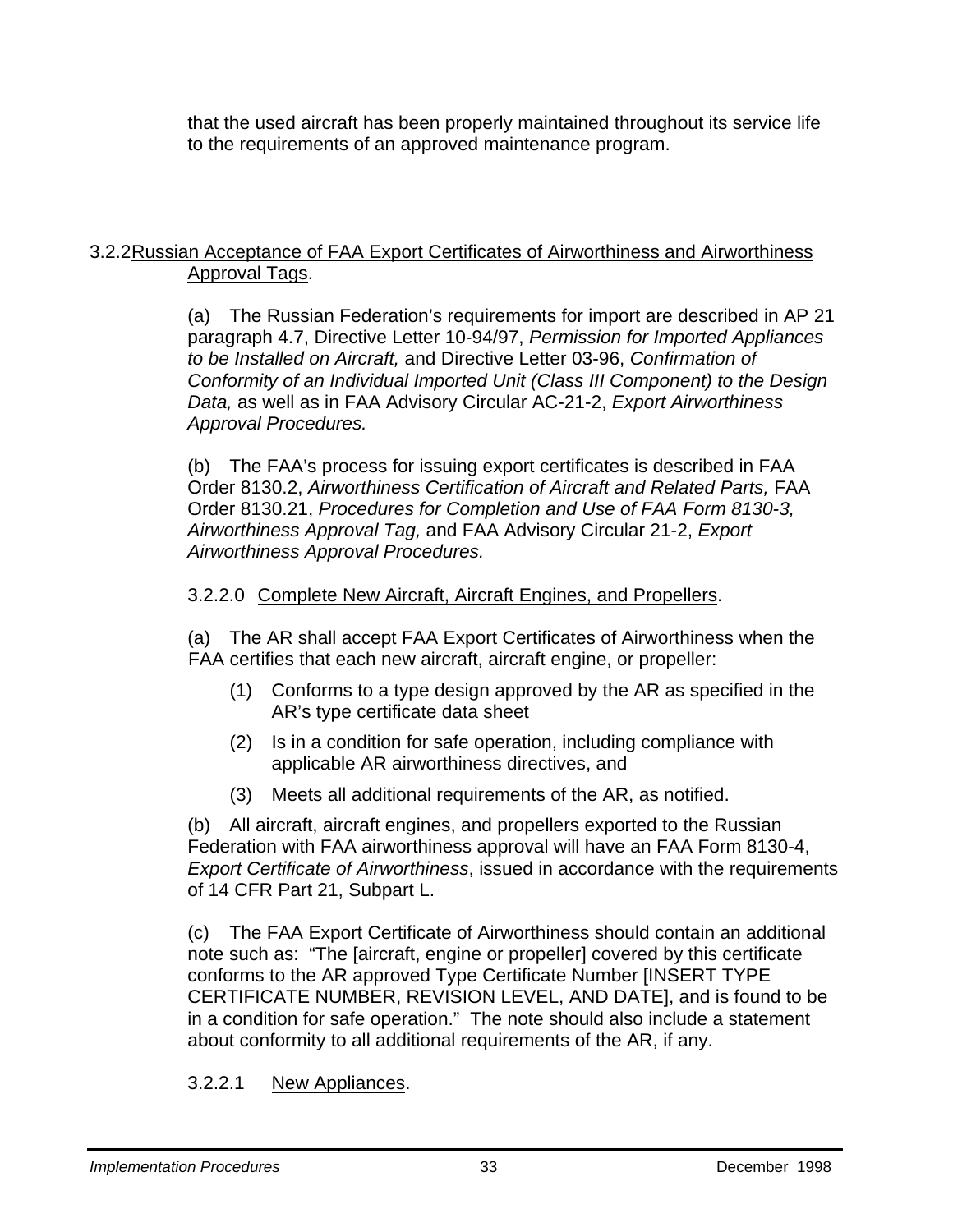(a) The AR shall accept an FAA airworthiness approval tag on an appliance only when the FAA certifies that the appliance:

- (1) Conforms to the requirements of the FAA TSO
- (2) Is marked in accordance with paragraph 3.2.3.1(a) of the Procedures;
- (3) Meets all additional requirements of the AR, as notified.

(b) All appliances exported to the Russian Federation with FAA airworthiness approval will have an FAA Form 8130-3, *Airworthiness Approval Tag*. The FAA Airworthiness Approval Tag should contain the following certifying statement: "The referenced appliance conforms to the FAA's approved design data as identified in {INSERT DOCUMENT IDENTIFIER} and additional requirements of the AR."

(c) For installation on prototype aircraft, appliances which do not hold an FAA approval can be issued an FAA Airworthiness Approval Tag for conformity purposes only.

3.2.2.2 Parts.

(a) The AR shall accept FAA airworthiness approval tags on parts only when the FAA certifies that each part:

- (1) Conforms to AR approved design data;
- (2) Is marked in accordance with paragraph 3.2.3.1(a) of the Procedures;
- (3) Meets all additional requirements of the AR, as notified.

(b) All parts exported to the Russian Federation with FAA airworthiness approval will have an FAA Form 8130-3, *Airworthiness Approval Tag*. The Airworthiness Approval Tag should contain the following certifying statement: "The referenced part(s) conform to the FAA's approved design data as identified in [INSERT DOCUMENT IDENTIFIER] and additional requirements of the AR."

3.2.2.3 Export Certificate of Airworthiness Exceptions. The FAA shall notify the AR prior to issuing an Export Certificate of Airworthiness in which a noncompliance to the AR-approved type design is to be noted under the "Exceptions" section of the Export Certificate of Airworthiness. This notification should help to resolve all issues concerning the aircraft's eligibility for a Russian airworthiness certificate.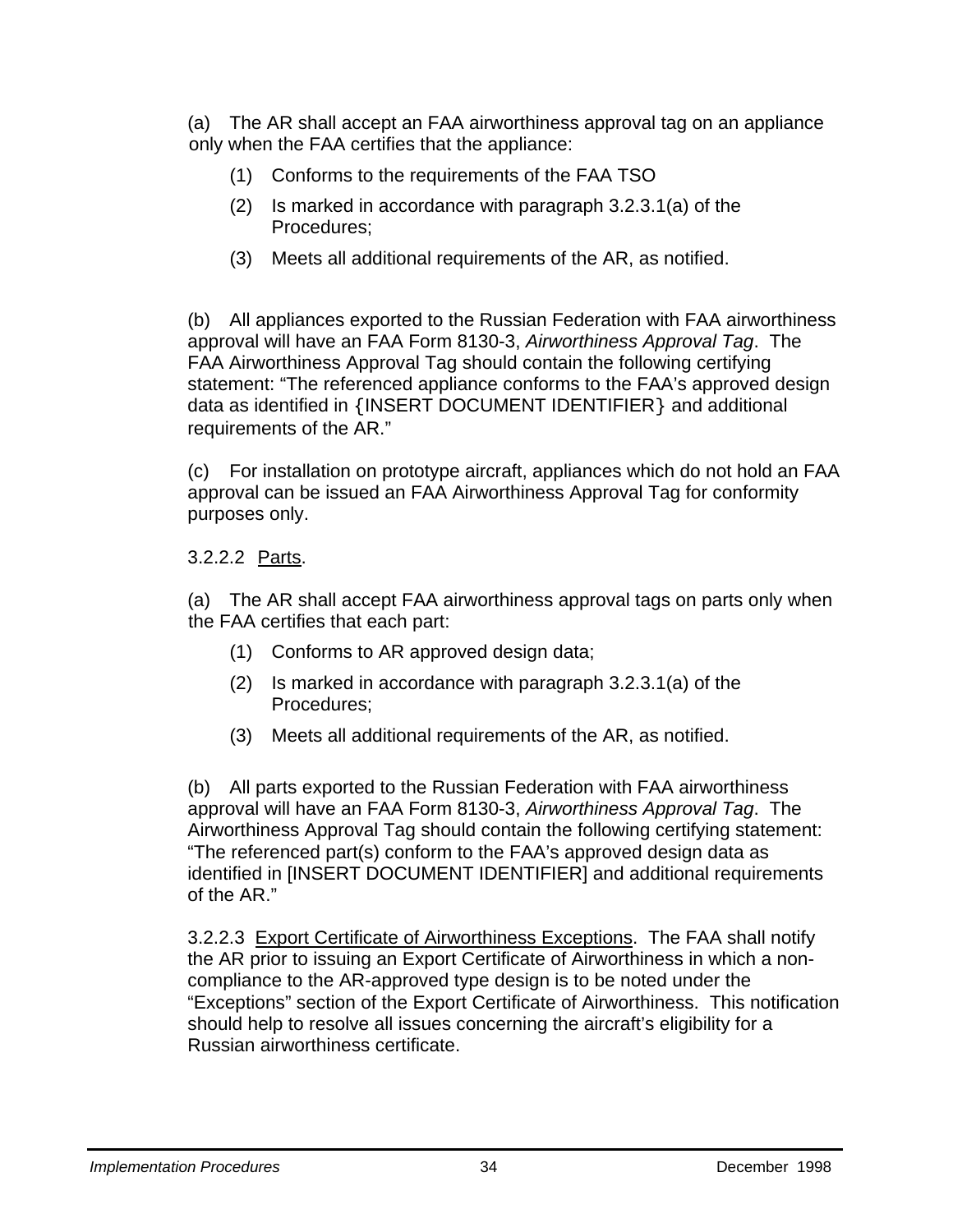#### 3.2.2.4 Used Aircraft for Which There Has Been a Design Approval Granted by the AR.

(a) The AR/FAAR shall accept used aircraft for import into the Russian Federation for airworthiness certification when the FAA certifies, by the issuance of an Export Certificate of Airworthiness, that:

- (1) The used aircraft has been found to conform to the AR-approved type design as specified in the AR's type certificate data sheet;
- (2) The used aircraft has complied with all applicable Airworthiness Directives issued by the AR;
- (3) The used aircraft has been properly maintained and operated using approved procedures and methods acceptable to the AR/FAAR during its service life (evidenced by logbooks and maintenance records);
- (4) The used aircraft meets all additional requirements of the AR, as notified; and,
- (5) The used aircraft is in a condition for safe operation.

(b) The AR/FAAR may also request inspection and maintenance records which include, but are not limited to: the original or certified true copy of the Export Certificate of Airworthiness issued by the FAA; records which verify that all overhauls, major changes, and repairs were accomplished in accordance with approved data; and maintenance records and log entries which substantiate that the used aircraft has been properly maintained throughout its service life to the requirements of an approved maintenance program.

3.2.3 Additional Requirements for Imported Products. The following identifies those additional requirements which must be complied with as a condition of acceptance for products imported into the U.S. or the Russian Federation, or for use on either a U.S. or Russian-registered aircraft.

#### 3.2.3.0 U.S. Requirements.

- (a) Identification and Marking.
	- (1) Aircraft, aircraft engines, and propellers must be identified in a manner outlined in 14 CFR Part 45, Section 45.11.
	- (2) Critical components of a product must be identified in a manner outlined in 14 CFR Part 45, Section 45.14.
	- (3) Parts to be used as replacement or modification parts must be marked with a part number, serial number if applicable, and the manufacturer's name or trade mark. In addition, information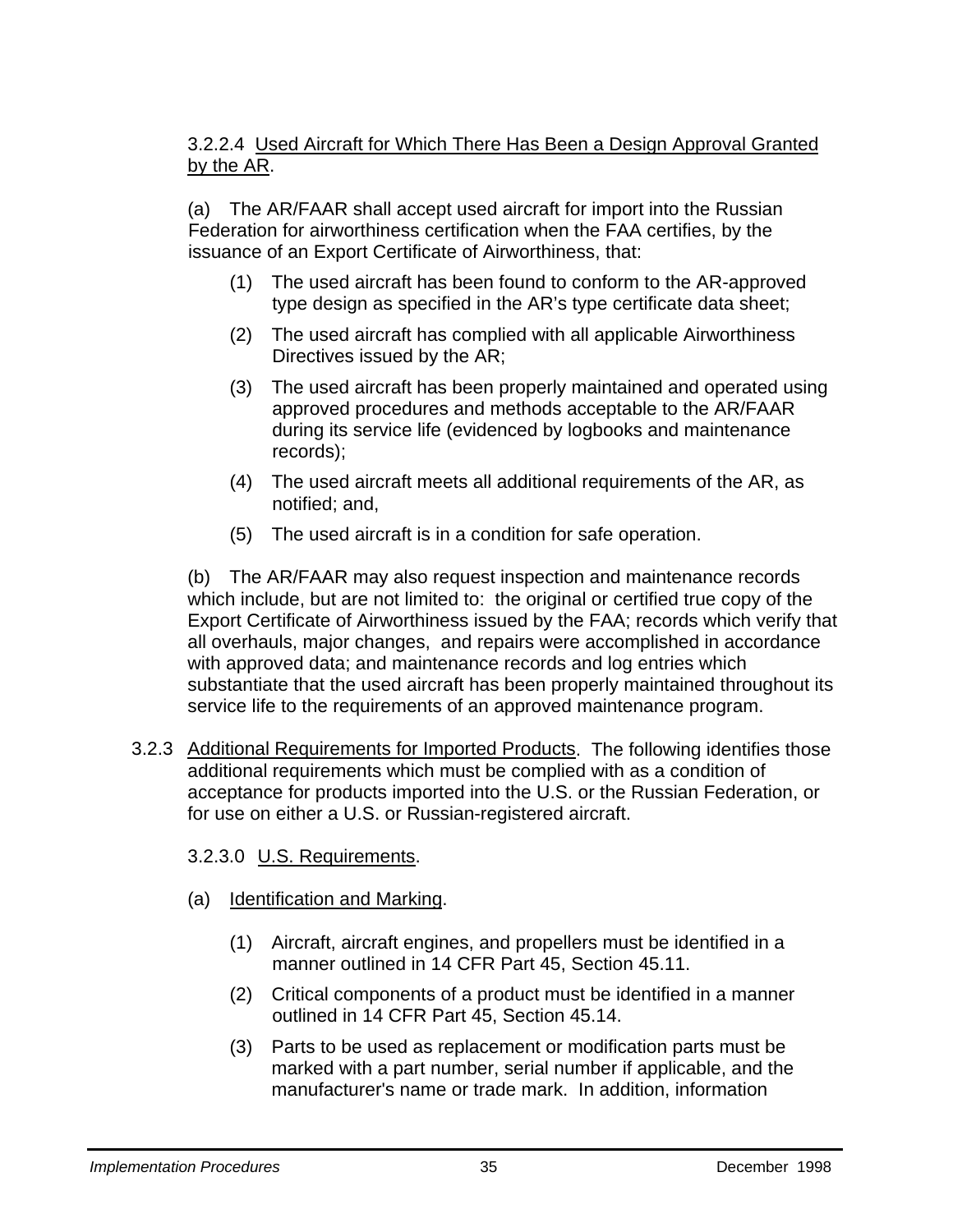concerning the model designation and the type certificated product for which the parts are eligible for installation must be furnished.

(b) Instructions for Continued Airworthiness. Instructions for continued airworthiness and maintenance manuals having airworthiness limitation sections must be provided as prescribed in 14 CFR Part 21, Section 21.50.

(c) Maintenance and Alteration Records. Each aircraft, including the aircraft engine, propeller, rotor, or appliance, must be accompanied by maintenance and alteration records equivalent to those specified in 14 CFR Part 91, Section 91.417, that reflect the status of required inspections, life limits, alterations, major repairs, and so forth.

#### 3.2.3.1 Russian requirements.

- (a) Identification and Marking.
	- (1) Aircraft, aircraft engines, and propellers must be identified with a fireproof data plate (in a manner similar to 14 CFR Part 45, Section 45.11.)
	- (2) Essential components of a product must be identified with a part number (or equivalent) and serial number (or equivalent).
	- (3) Appliances and articles of a design approved by an FAA letter of TSO design approval must be marked in accordance with the requirements outlined in 14 CFR Part 21, Subpart O, and all additional marking requirements specified in the particular TSO.
	- (4) Parts to be used as replacement or modification parts must be marked with a part number, serial number if applicable, and the manufacturer's name or trade mark. In addition, information concerning the model designation of the type certificated product for which the parts are eligible for installation must be furnished.

 (b) Metric instrumentation. Aircraft are required to have metric on-board instruments. Instruments using an alternative measurement system may be installed, provided that a metric altimeter is used.

(c) Instructions for Continued Airworthiness. Each aircraft, aircraft engine and propeller must be accompanied by instructions for continued airworthiness or maintenance manuals having airworthiness limitation sections.

(d) Maintenance and Alteration Records. Each aircraft, including the aircraft engine propeller, rotor or appliance, must be accompanied by maintenance and alteration records equivalent to those specified in 14 CFR Part 91, Section 91.417, that reflect the status of required inspections, life limits, alterations, major repairs, and so forth.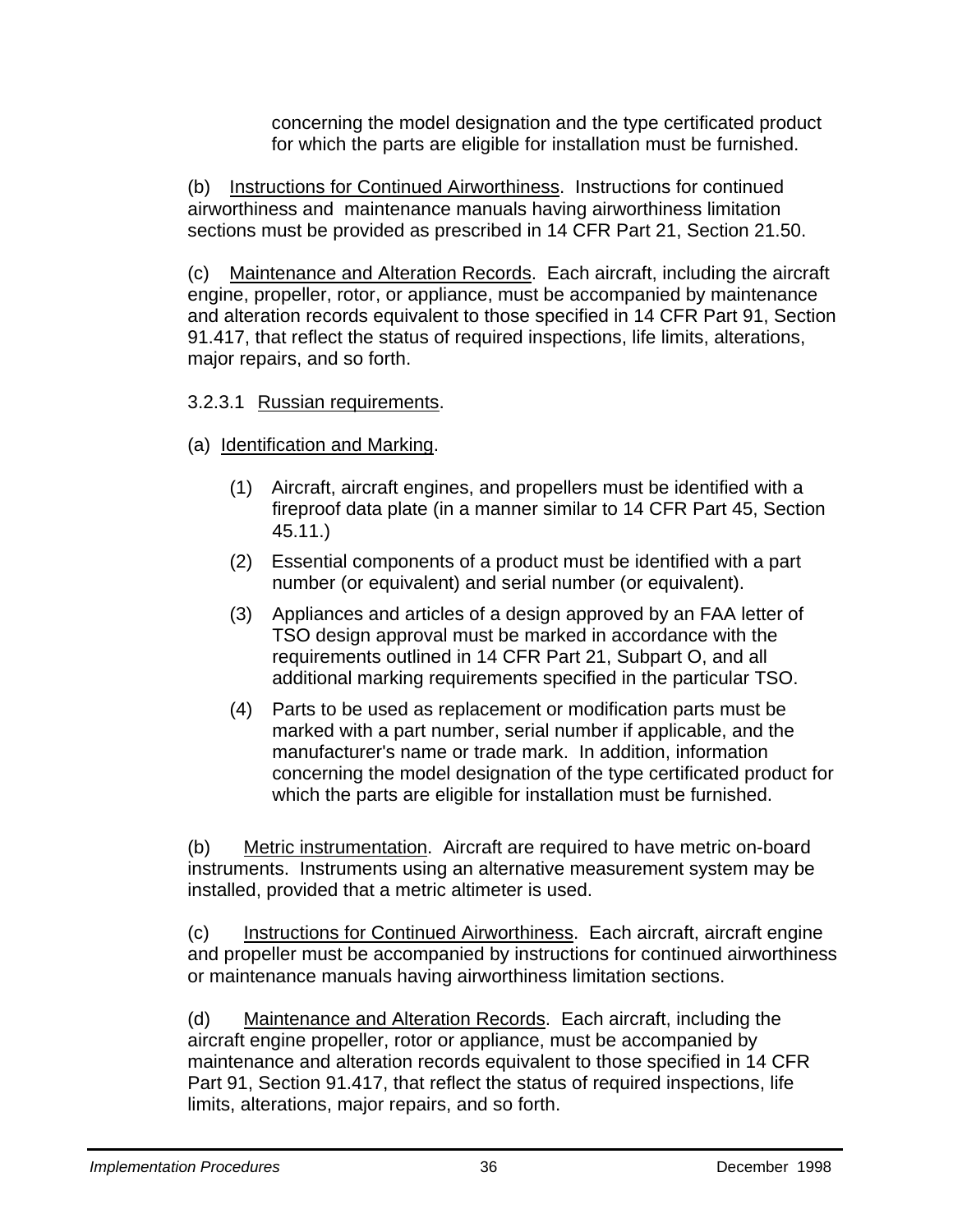### 3.3 DESIGNEE AND DELEGATION ACTIVITIES

- 3.3.0 General. The AR/FAAR recognize the FAA's delegation and designee system (14 CFR Part 183) as part of its overall aircraft certification system The FAA also recognizes the AR's/FAAR's delegation to organizations (AP-183) such as Certification Centers and Independent Inspection. Findings made pursuant to these Implementation Procedures through these systems are given the same validity as those made directly by the FAA or the AR. The FAA and AR/FAAR understand that there may be situations where, upon mutual consent by both authorities, either authority may communicate directly with an individual designee or delegated organization of the other authority.
- 3.3.1 Notification of FAA Designee Work in the Russian Federation. In advance of FAA designees or representatives of delegated organizations traveling to the Russian Federation to make findings of compliance, witness tests, and/or perform conformity inspections, the FAA Aircraft Certification office responsible for those designees will coordinate these actions with the AR.
- 3.3.2 Notification of AR/FAAR Designee Work in the U.S. In advance of AR/FAAR designees or representatives of delegated organizations traveling to the U.S. to make findings of compliance, witness tests, and/or perform conformity inspections, the AR/FAAR office responsible for those designees will coordinate these actions with the FAA.

### 3.4 POST DESIGN APPROVAL PROCEDURES

#### 3.4.0 CONTINUED AIRWORTHINESS

#### 3.4.0.0 General.

(a) The exporting authority is responsible as the State of Design (under International Civil Aviation Organization (ICAO) Annex 8) for resolving in-service safety issues related to a products' design or production. The exporting authority shall provide applicable information which it has found to be necessary for mandatory modifications, required limitations and/or inspections to the importing authority to ensure continued operational safety of the product. The importing authority will review and normally accept the corrective actions taken by the exporting authority in the issuance of its own mandatory corrective actions.

(b) At the request of the importing authority, the exporting authority shall assist the importing authority in determining action considered necessary by the importing authority for the continued operational safety of the product. The decision as to the final action to be taken with respect to the products under jurisdiction of the importing country lies solely with the importing authority.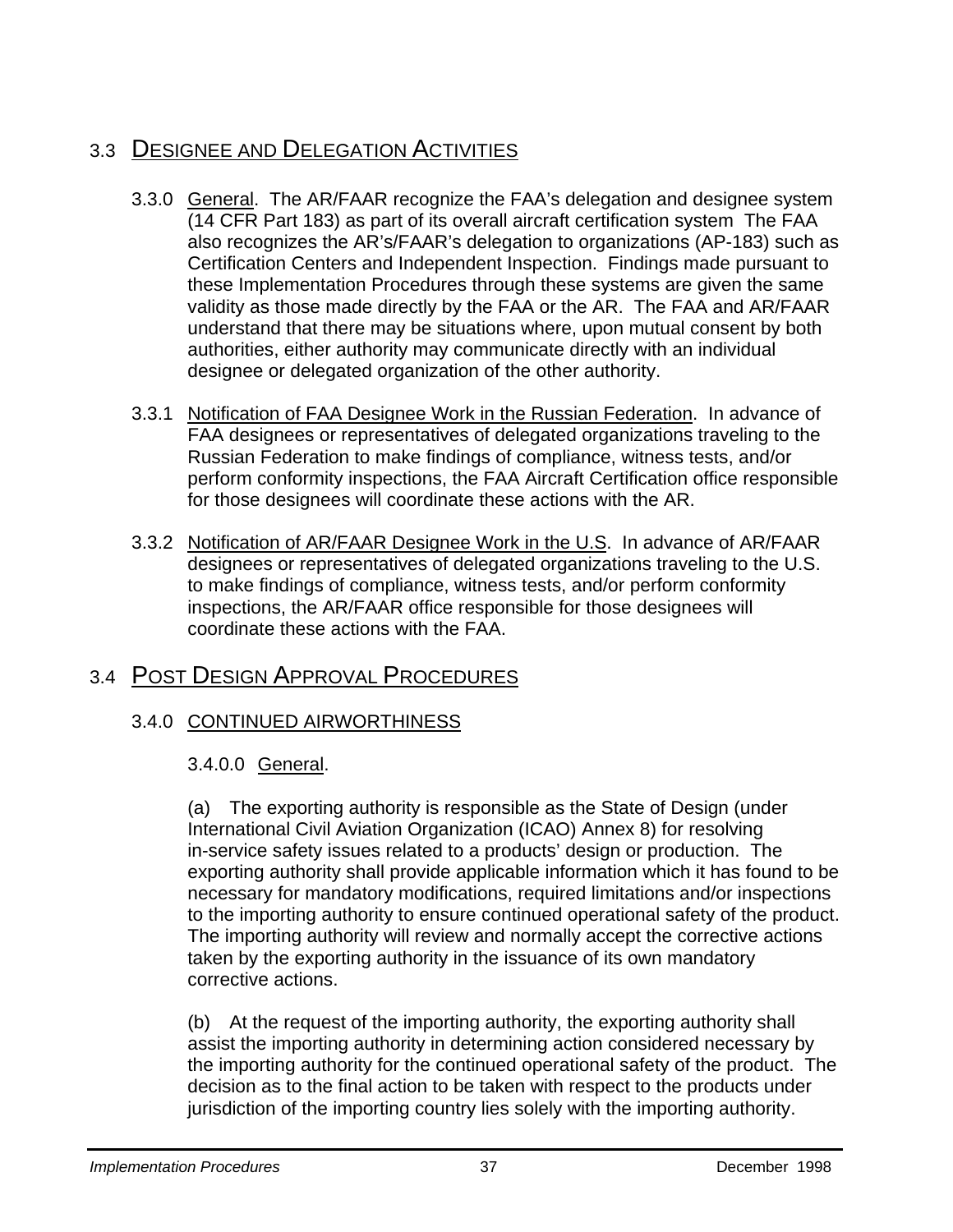#### 3.4.0.1 Malfunctions, Failures, and Defects (MF&D) Reports.

(a) The FAA, AR, and FAAR agree to perform the following functions for the products, appliances, and parts exported from their countries:

- (1) Tracking of MF&D reports and accident/incidents.
- (2) Evaluating MF&D and accident/incidents.
- (3) Investigating and resolving all suspected unsafe conditions.
- (4) Advising the importing authority of all unsafe conditions and the necessary corrective actions (see paragraph 3.4.0.2 below).
- (5) Upon request, providing the importing authority with the following:
	- (i) Reports of MF&D and accidents/incidents;
	- (ii) Status of investigations into MF&D and accidents/incidents;

(iii) Copies of conclusions reached in its investigation into MF&D; and

(iv) Copies of conclusions reached in its investigation into accidents/incidents in accordance with ICAO Annex 13.

(6) Making a reasonable effort to resolve issues raised by the importing authority concerning matters of safety for products registered in the importing country.

(b) The FAA and AR/FAAR, as importing authorities, agree to perform the following functions:

- (1) Advising the exporting authority of MF&D and accidents/incidents which are believed to be potentially unsafe conditions occurring on the products which are imported from the country of the exporting authority.
- (2) Supporting the exporting authority in investigations of unsafe conditions and their occurrences on the imported aircraft.
- (3) Advising the exporting authority, if as a result of investigations made by the importing authority into MF&D and accidents/incidents, it has determined that it will make corrective actions mandatory.

(c) Copies of U.S. MF&D reports are available from the FAA Mike Monroney Aeronautical Center, Flight Standards Service Regulatory Support Division,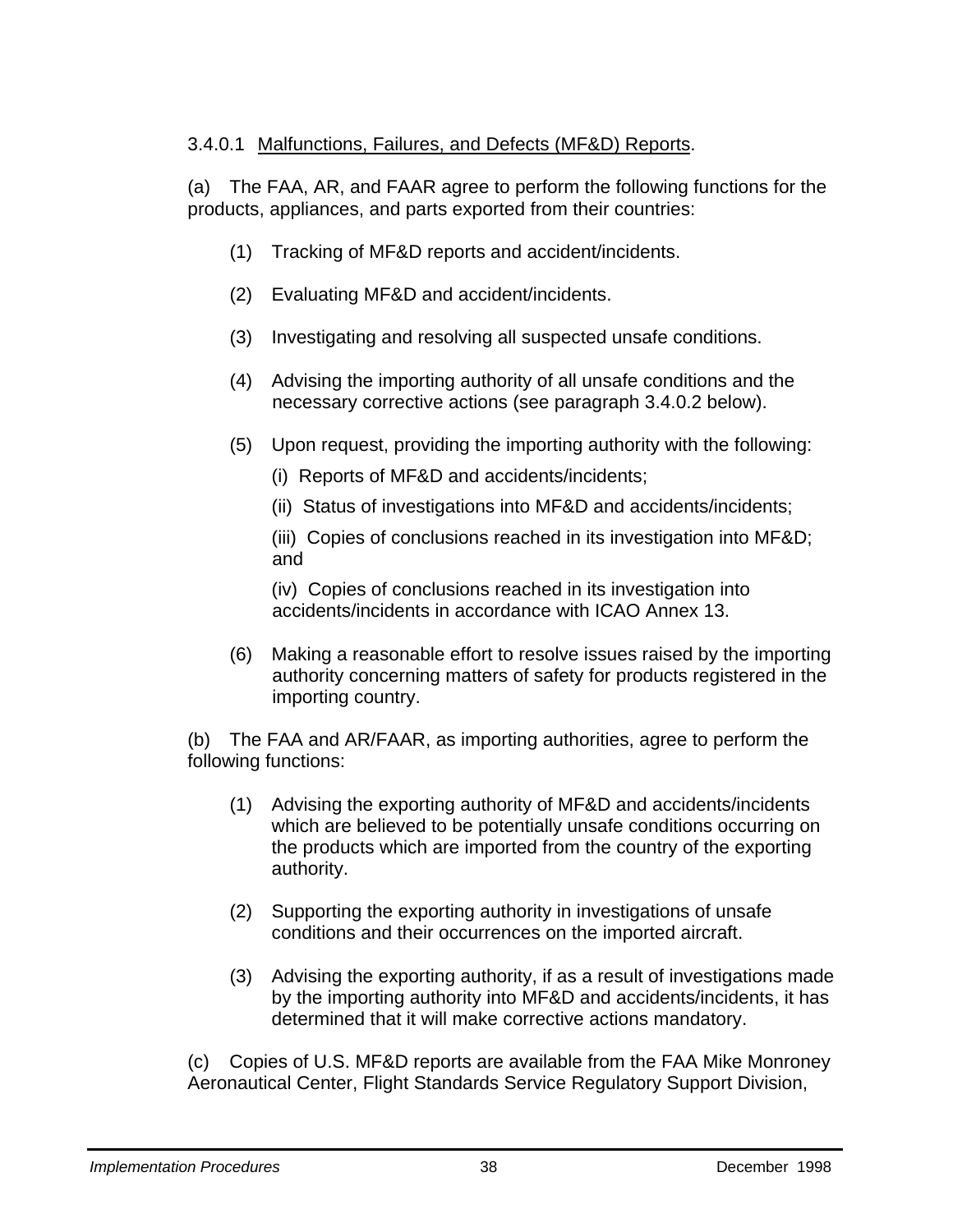Airworthiness Programs Branch. Copies of Russian MF&D reports are available from the State Center "Air Transportation Safety".

#### 3.4.0.2 Unsafe Condition and Mandatory Continuing Airworthiness Actions.

(a) The FAA (subject to 14 CFR Part 39) and AR (subject to AP-39) agree to perform the following functions for the products, appliances, and parts for which it is the exporting authority:

- (1) Issuing a mandatory continuing airworthiness action (Airworthiness Directive) whenever the authority determines that an unsafe condition exists in a product, or is likely to exist or develop on a product of the same type design. This may include a product that has another product installed on it and the installation causes the unsafe condition. The contents of such a mandatory continuing airworthiness action should include, but are not limited to, the following:
	- (i) Make, model, and serial numbers of affected product and parts;
	- (ii) Description of the unsafe condition, reasons for the mandatory action, and its impact on the overall aircraft and continued operation;
	- (iii) Description of the cause of the unsafe condition (e.g., stress corrosion, fatigue, design problem, quality control, suspected unapproved part);
	- (iv) The means by which the unsafe condition was detected and, if resulting from in-service experience, the number of occurrences;
	- (v) Corrective actions and corresponding compliance times, with a list of the relevant manufacturer's service information including reference number, revision number and date;
	- (vi) The number of aircraft world-wide needing the corrective action;
	- (vii) A statement on the availability of parts; and
	- (viii) An estimate of the number of labor hours and the cost of parts required for the corrective actions.
- (2) Issuing a revised or superseding mandatory continuing airworthiness action whenever the exporting authority finds any previously issued mandatory continuing airworthiness action was incomplete or inadequate to fully correct the unsafe condition.
- (3) Notifying the importing authority of the unsafe condition and the necessary corrective actions by submitting a copy of the mandatory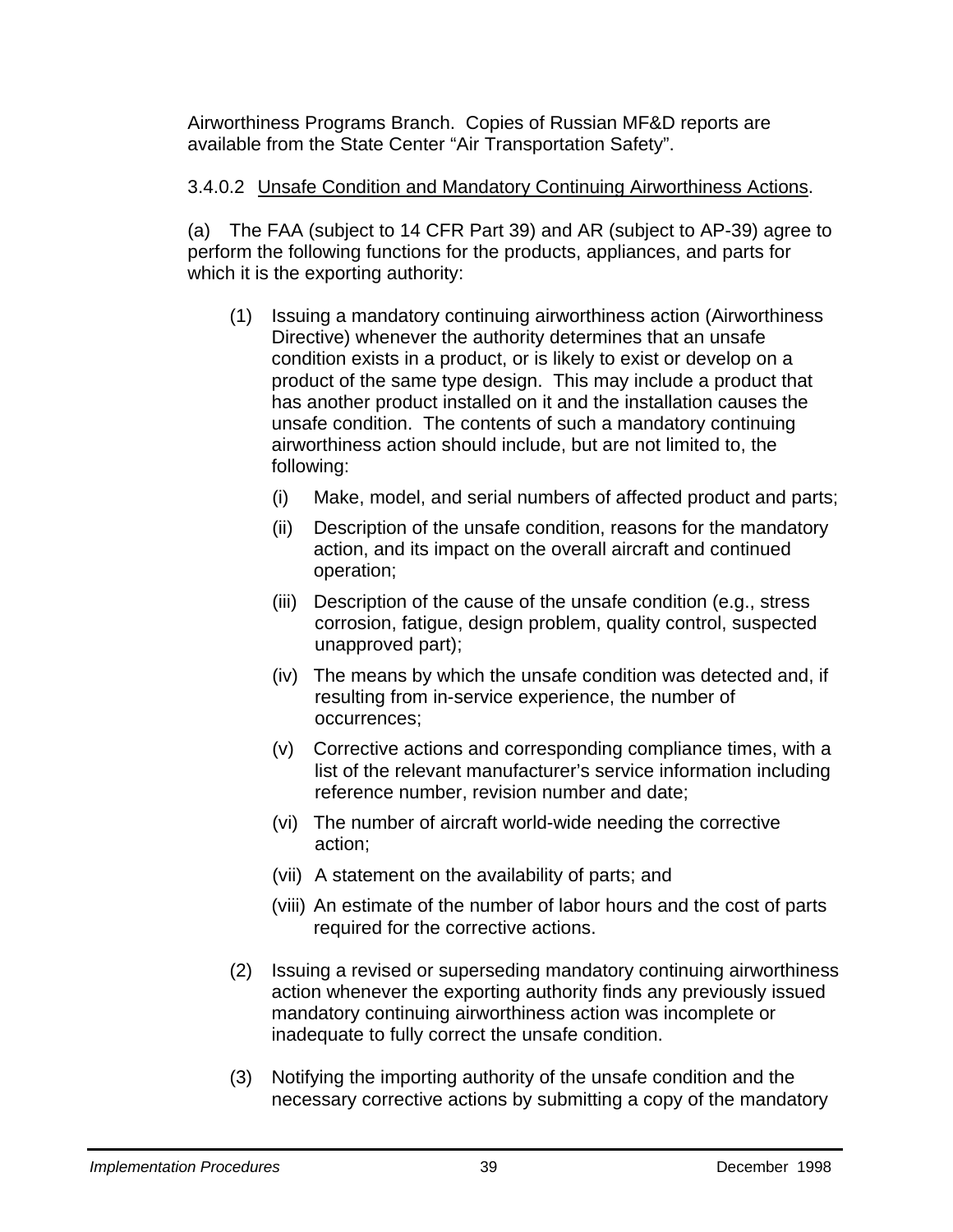continuing airworthiness action at the time of publication to the address referenced in 3.4.0.1(c) above. Additionally, for Russian aeronautical products, a copy of all relevant service bulletins referenced in the mandatory action, as well as other supporting documentation, should be forwarded to the appropriate focal point in the product-responsible FAA Directorate.

- (4) In the case of emergency airworthiness information, the exporting authority should ensure special handling so that the importing authority is notified immediately.
- (5) Advising and assisting the importing authority in defining the appropriate actions for the importing authority to take in the issuance of its own mandatory continuing airworthiness action.
- (6) Providing sufficient information to the importing authority for its use in making determinations as to the acceptability of alternative means of compliance to mandatory continuing airworthiness actions.
- (7) On a quarterly basis, providing the importing authority a summary index list of mandatory continuing airworthiness actions issued by the exporting authority for products exported to the country of import.

(b) The FAA and AR recognize that they may disagree as to the finding of an unsafe condition. In that case, it is expected that the importing authority will normally consult with the authority of the State of Design (exporting authority) prior to issuing its own airworthiness directive.

(c) The FAA and AR, as importing authorities, agree to respond quickly to the issuance of a mandatory continuing airworthiness action by the exporting authority in making its own determination of the need for issuing its own similar mandatory continuing airworthiness action that addresses all unsafe conditions on affected products certified, approved or otherwise accepted by the importing authority.

#### 3.4.1 DESIGN CHANGES

#### 3.4.1.0 Procedures for Changes to a U.S. Type Certificate.

(a) Major changes (e.g., model changes, product improvements, etc.) to a type design, sought by the type certificate holder may be issued as amendments to the type certificate issued under the provisions of 14 CFR Part 21, Section 21.29 or otherwise approved by the FAA. A certification procedure similar to that described in paragraph 3.0.1 shall be applied, but adjusted as appropriate for the magnitude and complexity of the design change. The FAA retains the right to determine if the proposed change is so substantial so as to require a new type certificate for the changed type design.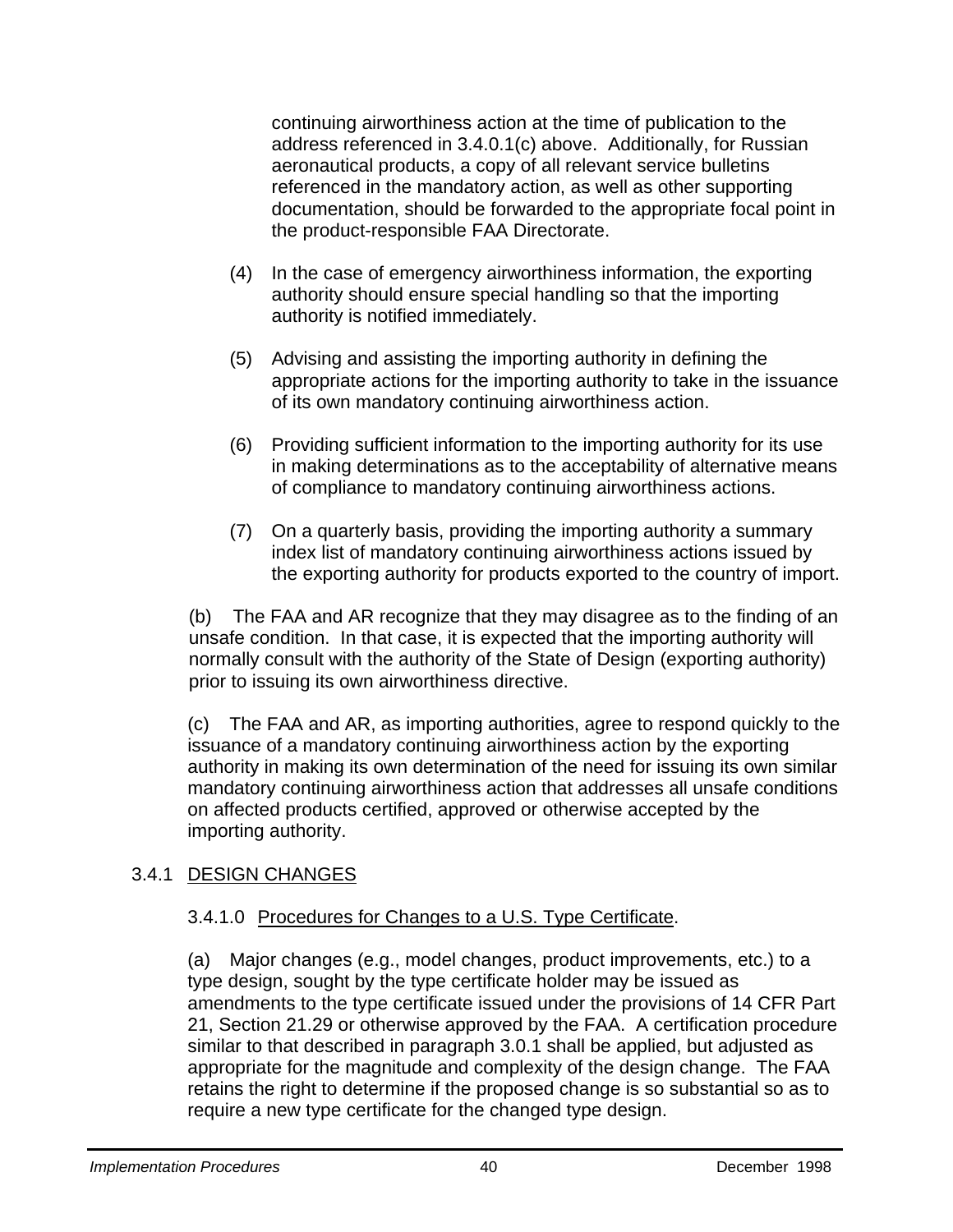(b) To assist the FAA to determine its level of activity with a specific design change, the AR should ensure that the FAA is notified of each major type design change proposed by the type certificate holder that would affect:

- (i) the Aircraft Flight Manual,
- (ii) the Approved Airworthiness Limitations,
- (iii) the Type Certificate Data Sheet,
- (iv) the Master Minimum Equipment List,
- (v) a Certification Maintenance Requirement,
- (vi) all other specific changes identified by the FAA.

Based on this information, the FAA will determine whether the changes can be considered approved by the FAA upon AR's approval under its normal procedures.

(c) The AR must notify the FAA whenever the certification basis of a proposed change includes a requirement where the FAA may exercise discretion in making the finding. This includes findings of equivalent level of safety, additional technical conditions, and other requirements where the FAA exercises its judgment in making the finding.

(d) Major changes to a type certificated design through the issuance of a U.S. STC (Reserved)

(e) Minor design changes made by the type certificate holder shall be considered approved by the FAA upon approval by the AR under its normal procedures.

(f) As specified in 14 CFR Part 21, Section 21.93, for the purpose of complying with 14 CFR Part 34, each voluntary change in the type design of an airplane or engine that may increase fuel venting or exhaust emissions is an "emissions change," requiring further demonstration of compliance. Likewise, for the purpose of complying with 14 CFR Part 36, each voluntary change in the type design of an aircraft that may increase the noise levels of that aircraft is an "acoustical change", requiring further demonstration of compliance.

3.4.1.1 Procedures for Changes to a Russian Type Certificate.

(a) Major changes, as defined in AP 21 paragraphs 1.28, 1.29 and Subparts D and E, and 14 CFR 21.93 (a) and (b), sought by the U.S. holder of a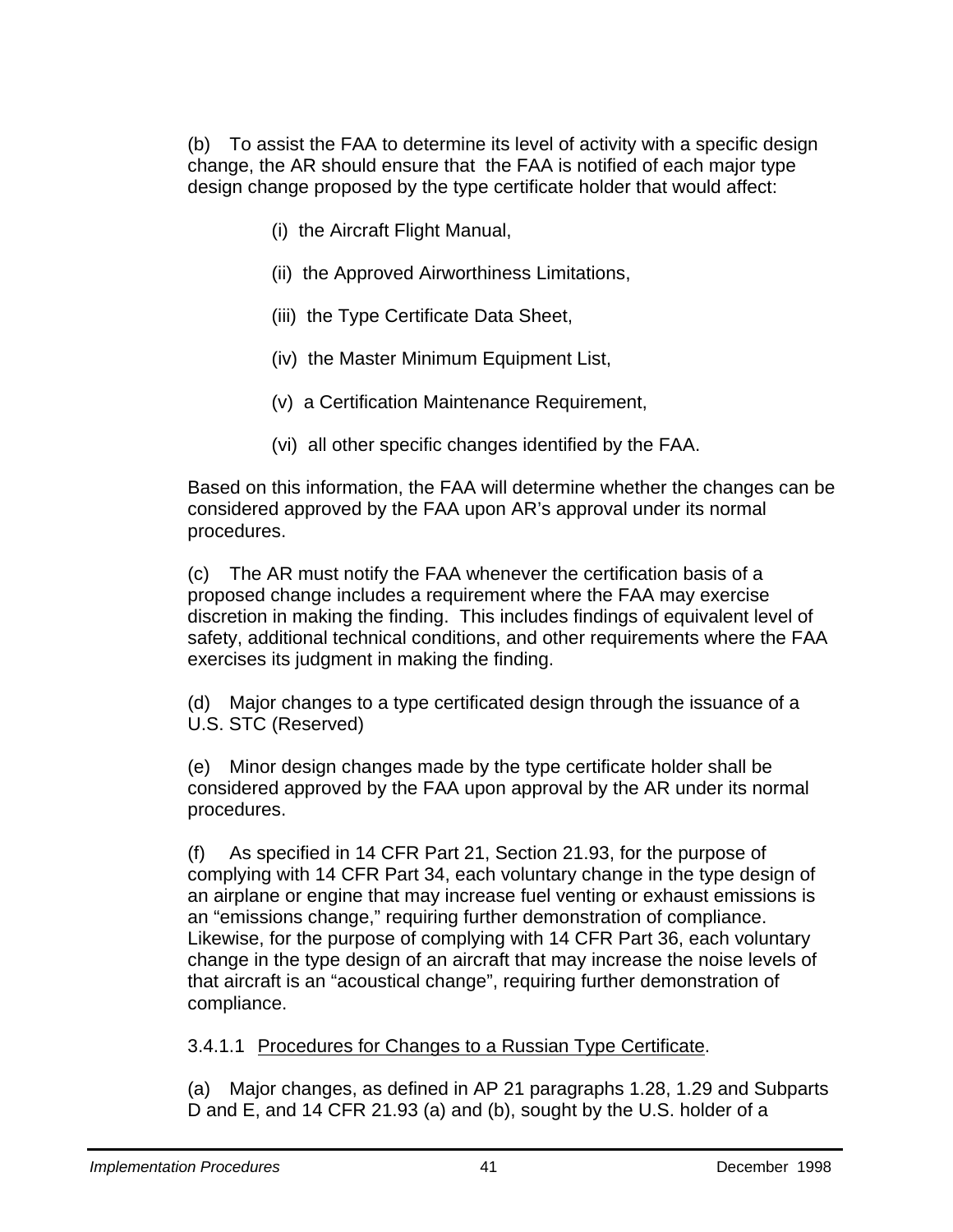Russian Type Certificate may be issued as a supplement to the type certificate holder only. A certification procedure similar to that described in paragraph 3.0.2 shall be applied, but adjusted as appropriate for the magnitude and complexity of the design change. The AR retains the right to determine if the proposed change is so substantial as to require a new type certificate for the changed type design.

(b) To assist the AR to determine its level of activity in a specific design change, the FAA should ensure that the AR is notified of each major type design change proposed by the type certificate holder that would affect:

- (i) the Aircraft Flight Manual,
- (ii) the Approved Airworthiness Limitations,
- (iii) the Type Certificate Data Sheet,
- (iv) the Master Minimum Equipment List,
- (v) a Certification Maintenance Requirement, or
- (vi) all other specific changes identified by the AR.

Based on this information, the AR will determine whether the changes can be considered approved by the AR upon FAA's approval under its normal procedures.

(c) The FAA must notify the AR whenever the certification basis of a proposed change includes a requirement where the AR may exercise discretion in making the finding. This includes findings of equivalent level of safety, additional technical conditions, and other requirements where the AR exercises its judgment in making the finding.

(d) Minor design changes made by the type certificate holder shall be considered approved by the AR upon approval by the FAA under its normal procedures.

(e) As specified in AP 21 paragraph 1.31, Subparts D and E, for the purpose of complying with ICAO Annex 16, Volume II (or AP 34), all voluntary changes in the type design of an airplane or engine that may increase fuel venting or exhaust emissions is an "emissions change", requiring further demonstration of compliance. Likewise, for the purpose of complying with AP 36, each voluntary change in the type design of an aircraft that may increase the noise levels of that aircraft is an "acoustical change", requiring further demonstration of compliance.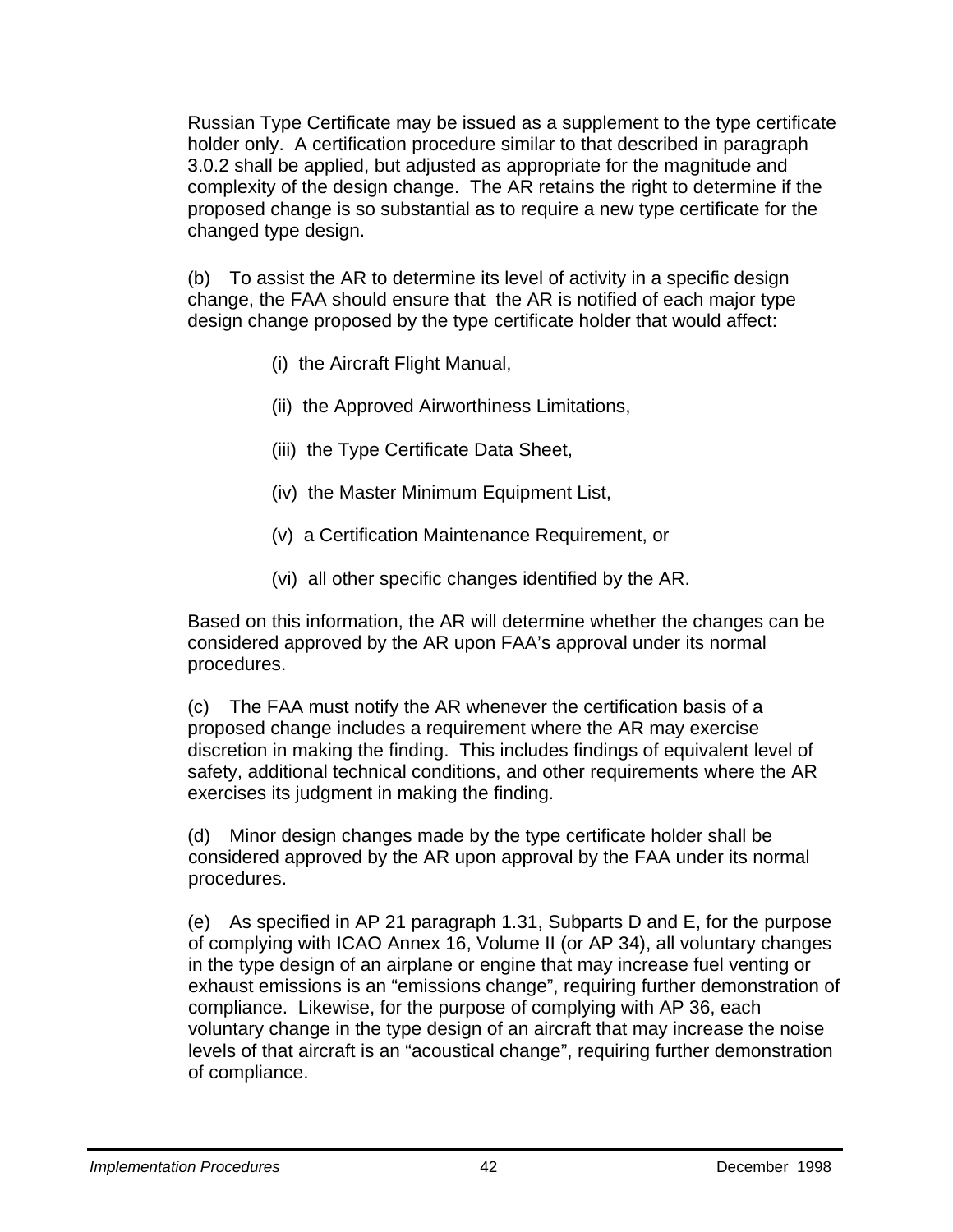3.4.1.2 Procedures for Changes to an FAA Supplemental Type Certificate. The FAA and the AR agree to follow the procedures in paragraphs 3.4.1.0 to the extent applicable. Where unique situations may occur, the FAA and AR will consult with each other on the specific process to be applied.

3.4.1.3 Procedures for Changes to an Aircraft Flight Manual. The FAA and AR may delegate the review and signature of revisions to Aircraft Flight Manuals (AFMs), supplements and appendices, on behalf of each other, in order to facilitate their timely approval. Minor revisions will be reviewed by the exporting authority on behalf of the importing authority and the exporting authority will ensure that the data meets the importing authority's requirements. Significant revisions must be submitted to the importing authority for review and approval, before any signature on behalf of the importing authority. For specific aircraft types and models, the FAA and AR will consult with each other to decide which revisions are significant and which are minor. In Russia, changes to the Aircraft Flight Manual are put into force by the FAAR.

#### 3.4.1.4 Procedures for Changes to an FAA Letter of TSO Design Approval.

[Reserved.]

3.4.1.5 Procedures for Changes to a AR Appliance Type Design Approval.

(a) A U.S. holder of an AR Appliance Type Design Approval will follow normal FAA procedures if it makes a change to the design that does not require a change of the Declaration of Design and Performance (DDP).

(b) When a change to the appliance type design requires a change to the DDP, then:

- (1) if the change is classified by the U.S. holder of an AR Appliance Type Design Approval as a minor change, the U.S. holder of the Approval will submit amended pages of the DDP to the AR. The AR, through its letter, will expand the applicability of the Appliance Type Design Approval to cover the changed design;
- (2) if the change is classified by the U.S. holder of an AR Appliance Type Design Approval as a major change, the procedure described in 3.0.6 above should be followed to obtain a new Appliance Type Design Approval or a Supplement to the existing one.

#### 3.4.2 APPROVAL OF REPAIR DATA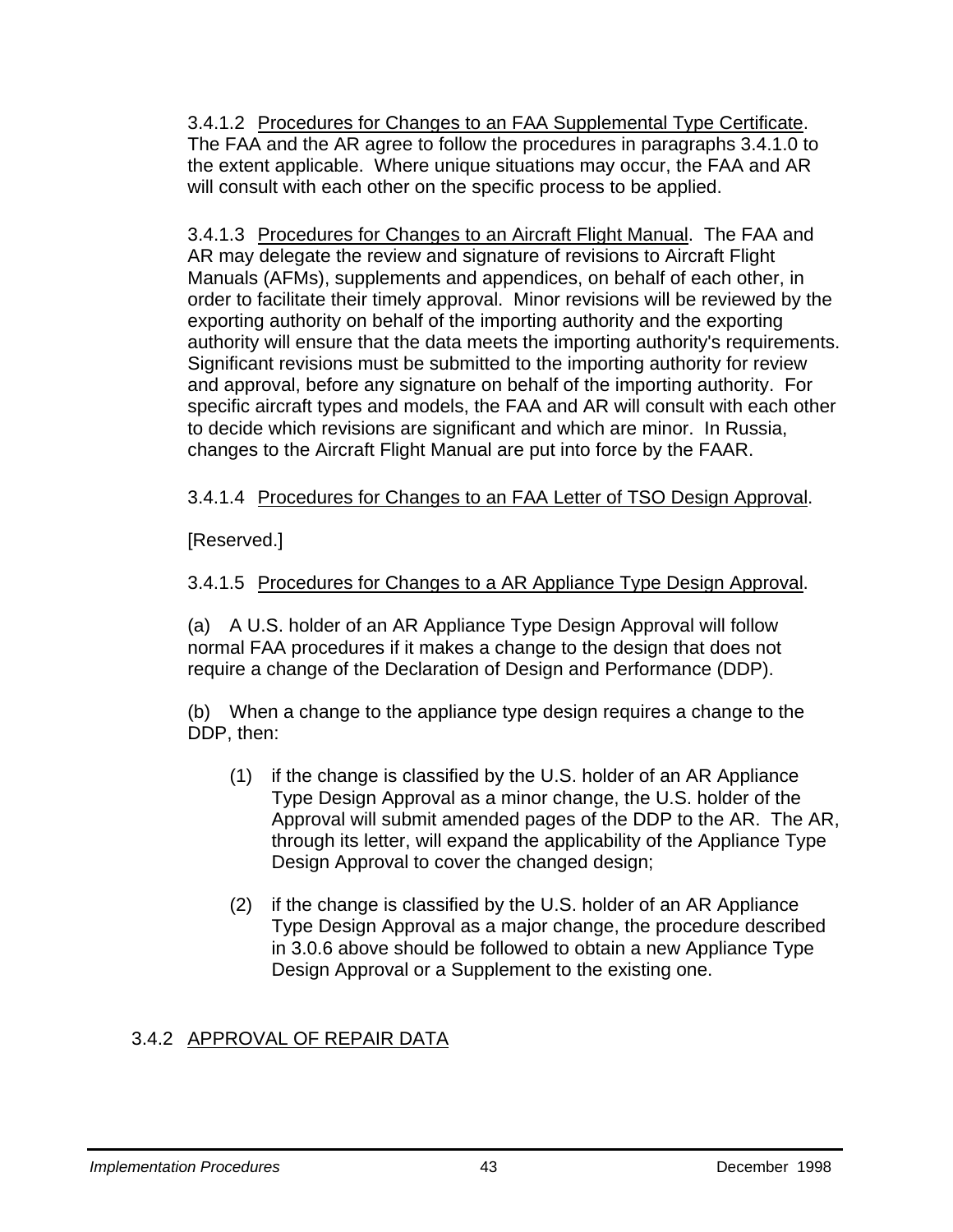3.4.2.0 General. Repair data for the products identified in Section II must be approved or accepted by the exporting authority (State of Design) in the following manner which is acceptable to the importing authority.

3.4.2.1 FAA as Exporting Authority. Major repair data will be approved in accordance with FAA Order 8110.4, *Type Certification Process.* (In Revision A of this order, see paragraph 19c(3).) Minor repairs, made in accordance with 14 CFR Part 43, are accepted by the FAA.

3.4.2.2 AR as Exporting Authority. Repair data will be accepted by the FAA when approved by the AR as specified in the U.S. Type Certificate Data Sheet.

#### 3.4.3 ADMINISTRATION OF DESIGN APPROVALS

3.4.3.0 Transfer of U.S. Type Certificate to a Person in the Russian Federation.

[Reserved.]

3.4.3.1 Transfer of a Russian Type Certificate to a Person in the U.S.

(a) Upon notification of a transfer request from the Russian type certificate holder to a U.S. applicant, the AR will notify the product accountable FAA Directorate and establish procedures for the efficient transfer of the type certificate to the U.S. Each transfer will be accomplished on a case-by-case basis through a special arrangement which identifies each authority's responsibilities in the transfer process. Type Certificates are only eligible for transfer to the U.S. for those products within the scope of these Implementation Procedures.

(b) If a corresponding U.S. type certificate already exists for the product, the transfer will be applicable for all models listed on that U.S. type certificate. All other models not previously listed must be accompanied by the AR's statement of compliance, in accordance with 14 CFR Part 21, Section 21.29, to the U.S. airworthiness requirements. Final transfer of the type certificate will be accomplished when the geographic-responsible FAA ACO issues the type certificate covering all models (those listed on the U.S. type certificate plus those models accompanied by the AR's statement of compliance).

(c) Upon transfer or an agreed-upon date, the FAA product-accountable Directorate will become responsible for complying with the requirements of ICAO, Annex 8 to the Chicago Convention, *Airworthiness of Aircraft*, for affected aircraft, and will notify all member countries of the change in airworthiness responsibility. Responsibilities pursuant to the Chicago Convention will not extend to aircraft that have not been found to meet the U.S. type design.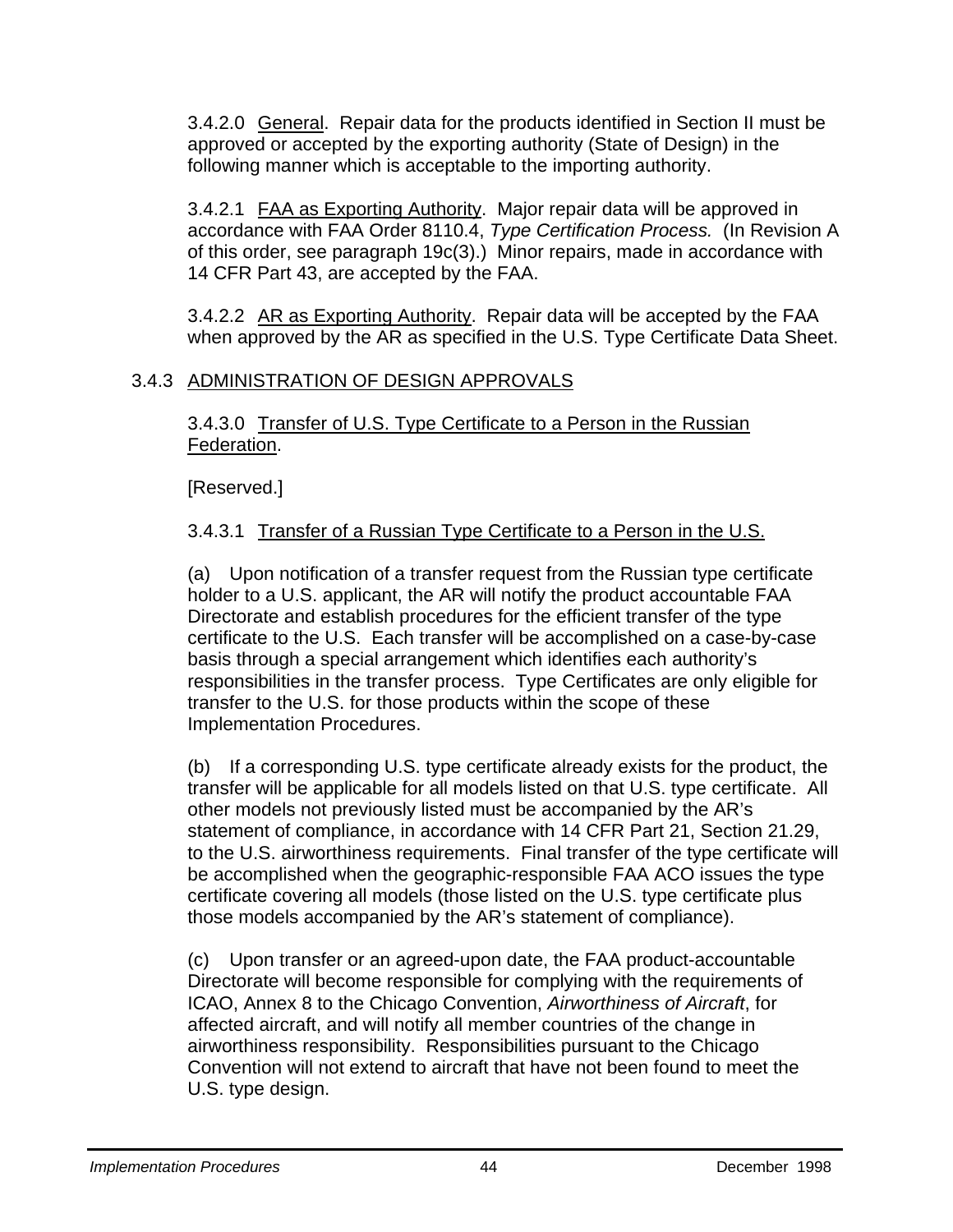(d) For products of a transferred type certificate to be eligible for import into the Russian Federation, the applicant must apply for type certificate design approval through the FAA to the AR per paragraph 3.0.2 of these Implementation Procedures.

3.4.3.2 Transfer of U.S. Supplemental Type Certificate to a Person in the Russian Federation.

[Reserved.]

3.4.3.3 Transfer of AR Supplemental Type Certificate to a Person in the U.S. [Not Applicable in the Russian Certification System]

3.4.3.4 Surrender of Type Certificate or Supplemental Type Certificate. If a type certificate issued by either the FAA or AR or a supplemental type certificate issued by the FAA as the exporting authority is surrendered, the FAA or AR shall immediately notify the other in writing of the action. The FAA and AR, as exporting authorities, shall accomplish all actions necessary to ensure continued airworthiness of the product that would be done by a type certificate or supplemental type certificate holder until such time as:

(a) The type certificate or supplemental type certificate is reissued to a new holder when that new holder demonstrates competence to fulfill the necessary obligations; or

(b) The FAA or AR, as the exporting authority, cancels the type certificate or supplemental type certificate. Prior to cancellation, the exporting authority shall notify the importing authority of the pending cancellation.

3.4.3.5 Revocation or Suspension of Type Certificate or Supplemental Type Certificate.

(a) In the event that the exporting authority revokes or suspends a type certificate or supplemental type certificate of a product manufactured in its country, that authority shall immediately inform the importing authority. The importing authority, upon notification, will conduct an investigation to determine if action is required in the importing state. If the revocation or suspension was "for cause" and the importing authority concurs with the exporting authority's certificate action, the importing authority will initiate revocation or suspension of its type certificate or supplemental type certificate. Otherwise, the importing authority may decide to assume continued airworthiness responsibilities if there is sufficient information for it to support the continued operational safety of the fleet in the importing country. In this case the exporting country should obtain and provide type design data as requested to the importing country. Final certificate action is at the sole discretion of the importing authority.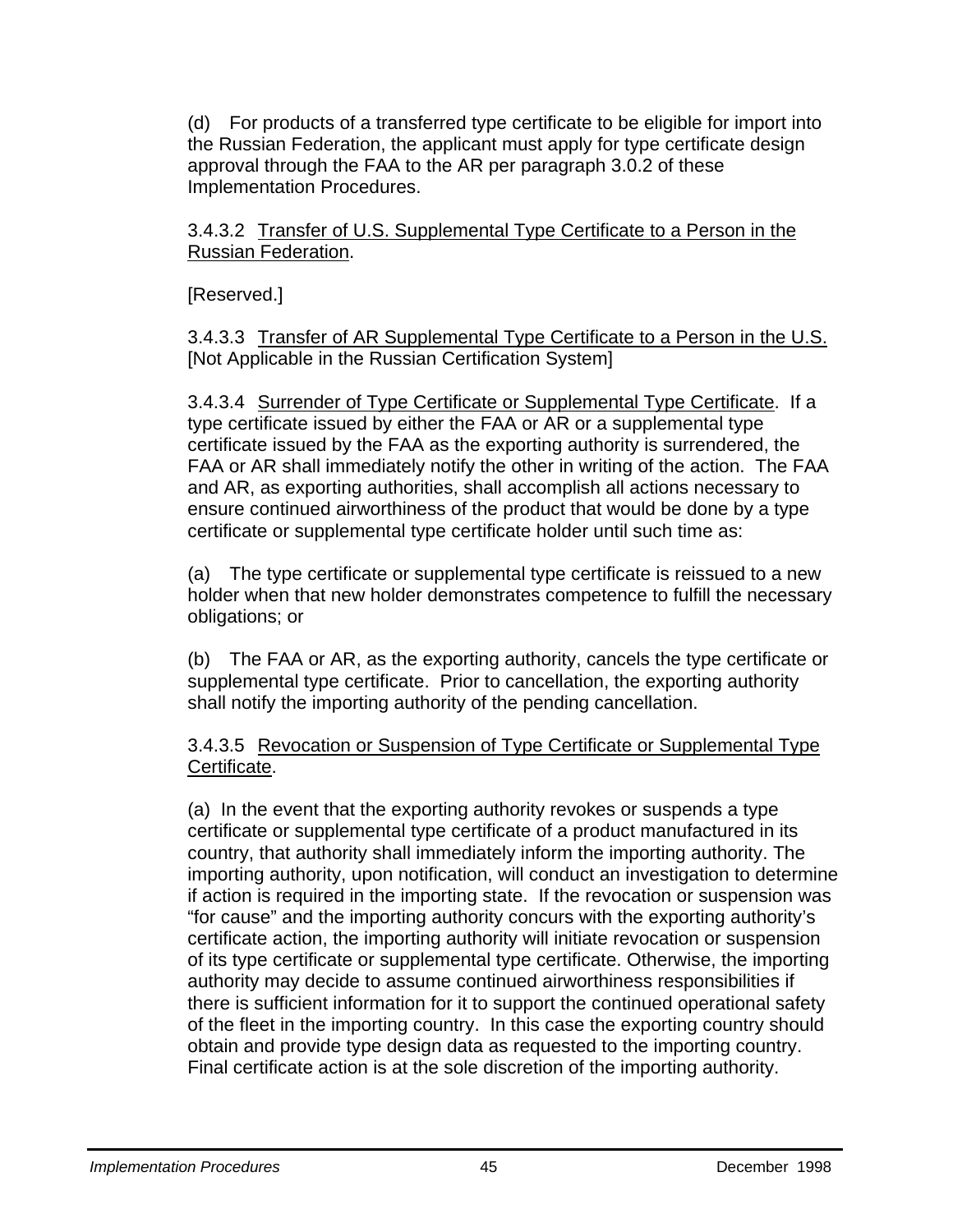(b) The importing authority may revoke its type certificate or supplemental type certificate if the continued airworthiness responsibilities would cause an undue burden for that authority. The FAA will also notify AR of final action on all legal appeals related to the revocation of a TC or STC.

#### 3.4.3.6 Surrender or Withdrawal of TSO Authorization/Appliance Type Design Approval.

(a) Surrenders. If a TSO Authorization holder elects to surrender the appliance approval issued by the FAA, the FAA will immediately notify the AR, in writing, as importing authority, of the action. The FAA shall accomplish all actions necessary to ensure continued airworthiness of the product that would be done by a TSO holder, until such time as the TSO Authorization is formally withdrawn by the FAA.

 (b) Withdrawals. If an appliance approval is withdrawn, the FAA or AR, as exporting authorities, will immediately notify the other in writing of the action. The exporting authority shall, if possible, accomplish all actions necessary to ensure continued airworthiness of the article produced under the TSO or TTO approval. In the event of withdrawal of an appliance approval for noncompliance, the exporting authority will investigate all nonconformities for corrective action and notify the importing authority of the corrective action. The exporting authority will continue to oversee those appliances manufactured under its authority that are in service.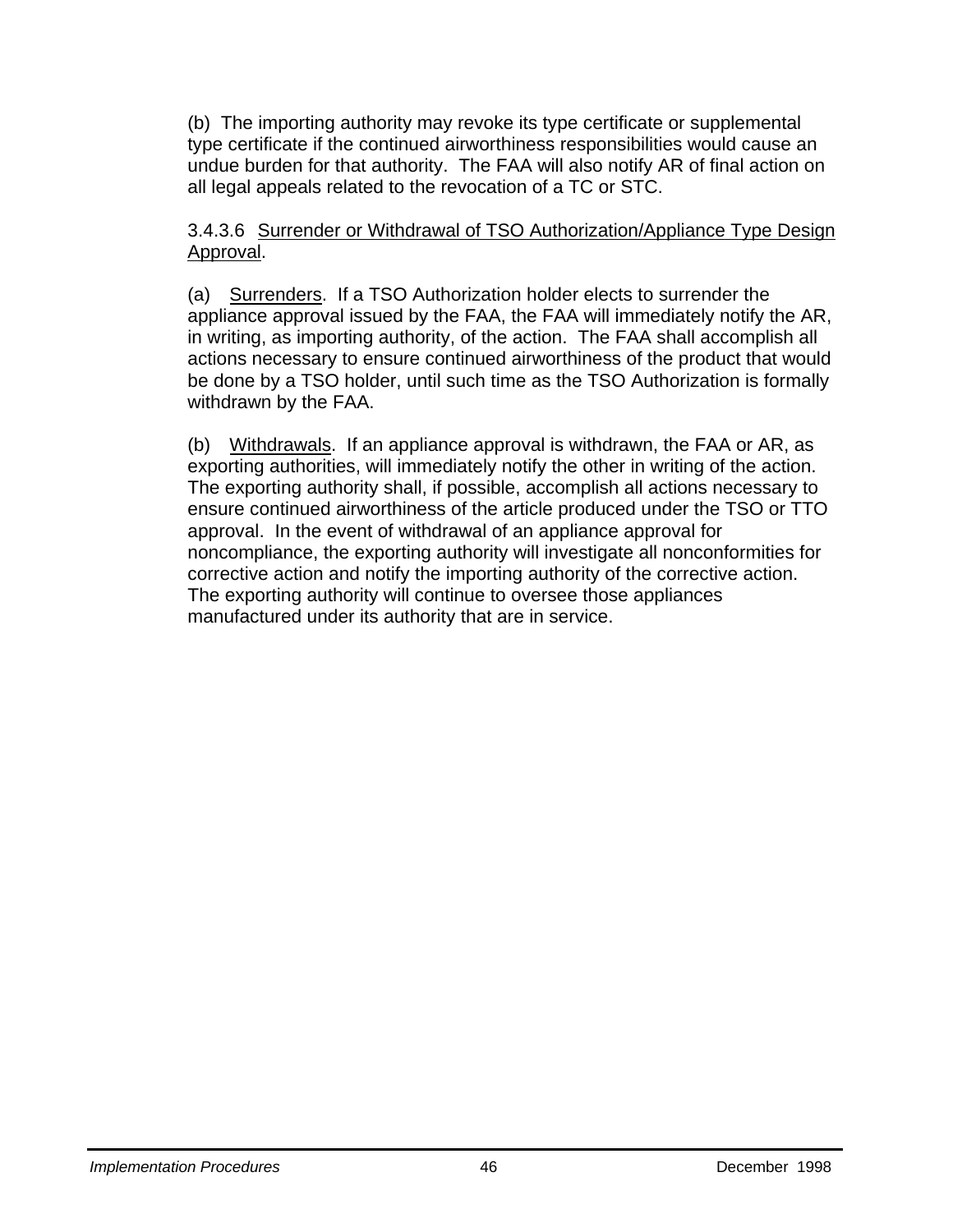### *SECTION IV TECHNICAL ASSISTANCE BETWEEN AUTHORITIES*

- 4.0 General. Upon request, and after mutual agreement, and as resources permit, the FAA and AR/FAAR may provide technical assistance to each other when significant activities are conducted in either the U.S. or the Russian Federation. These technical assistance activities will help to lessen the undue burden imposed on the exporting authority in the undertaking of its regulatory surveillance and oversight functions outof-country. These supporting technical assistance activities shall in no way relieve the exporting authority of the responsibilities for regulatory control and airworthiness certification of products and parts manufactured at facilities located outside the exporting country. Types of assistance may include, but are not limited to, the following:
	- (a) Determination of Compliance.
		- (1) Witnessing tests;
		- (2) Performing compliance and conformity inspections;
		- (3) Reviewing reports; and
		- (4) Obtaining data.

#### (b) Surveillance and Oversight.

- (1) Witnessing of first article inspection of parts;
- (2) Monitoring the controls on special processes;
- (3) Conducting inspections on production parts;
- (4) Monitoring the activities and functions of designees;
- (5) Conducting investigations of service difficulties; and
- (6) Evaluating quality assurance/control systems.

#### 4.1 Requests for Witnessing of Tests.

(a) The airworthiness authority of the country in which a design approval applicant is located may request assistance in the witnessing of tests from the airworthiness authority of the country in which a design approval applicant's supplier is located.

(b) Requests for such witnessing of tests will be considered when agreement has been obtained from the airworthiness authority in the country in which the supplier is located, following consultations between the two airworthiness authorities on the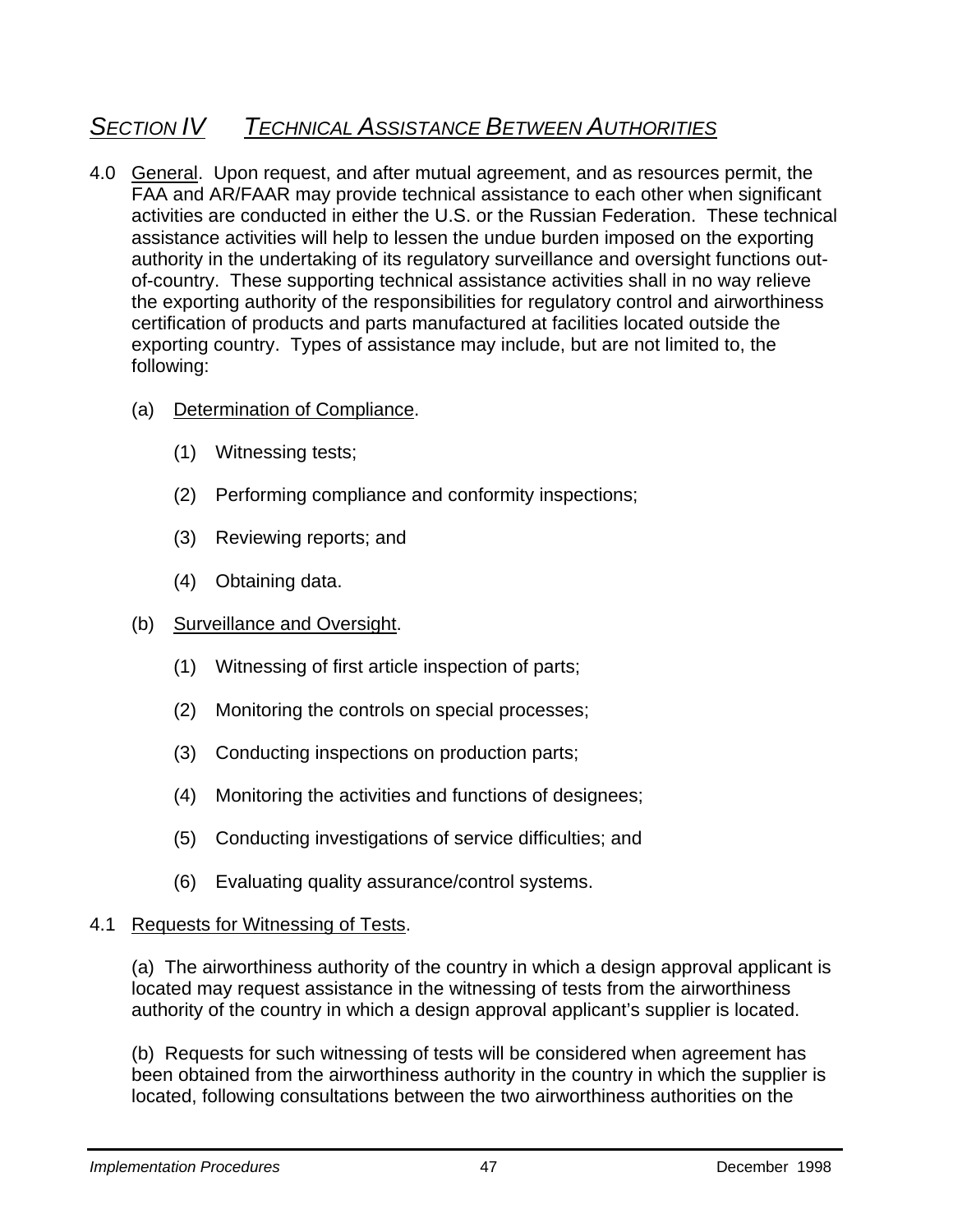specific work to be performed. The airworthiness authority of the country in which the design approval applicant is located makes the written request for witnessing of tests.

(c) Approval of the design approval applicant's test plans, test procedures, test specimens, and hardware configuration remains the responsibility of the airworthiness authority of the country in which the design approval applicant is located. Establishing the conformity of each test article prior to the conduct of the test is the responsibility of the design approval applicant.

(d) Requests for witnessing of tests must be specific enough to provide for identification of the location, timing, and nature of the test to be witnessed. An approved test plan must be provided by the requesting authority at least two weeks prior to each scheduled test. A report stating that the test was conducted in accordance with approved test plans and confirming the test results will be sent to the requesting authority.

(e) AR requests for test witnessing will be sent to the appropriate FAA ACO. For tests associated with an AR validation program, the requests should be sent to the FAA ACO responsible for the U.S. applicant. For tests associated with a Russian certification program only, the requests should be sent to the FAA ACO which has geographic responsibility for the State in which the tests will take place, as listed in Appendix A. AR's requests will include information equivalent to that included on FAA Form 8120-10, *Request for Conformity*. The FAA requests for test witnessing will be sent on a completed FAA Form 8120-10 (and described in the Special Instructions section of the form) or equivalent to the Chief, Aircraft Equipment Branch, AR at the address listed in Appendix A.

#### 4.2 Requests for Conformity Certifications During Design Approval.

(a) The airworthiness authority of the country in which a design approval applicant is located may request conformity certifications from the airworthiness authority in the country in which the design approval applicant's supplier is located for specified prototype parts produced by that supplier.

(b) The applicant's airworthiness authority, not the design approval applicant nor a designee, makes the written request for conformity certifications. Requests for such certifications would be considered, following consultations between the two airworthiness authorities on the specific work to be performed. Conformity certifications may require the development of a working procedure based on the complexity of the requested certifications.

(c) AR requests for conformity certifications will be sent to the appropriate FAA office. For conformity certifications associated with an AR validation program, the requests should be sent to the FAA ACO responsible for the U.S. applicant. For conformity certifications associated with a Russian certification program only, the requests should be sent to the FAA Directorate Manufacturing Inspection Office which has geographic responsibility for the State in which the conformity certification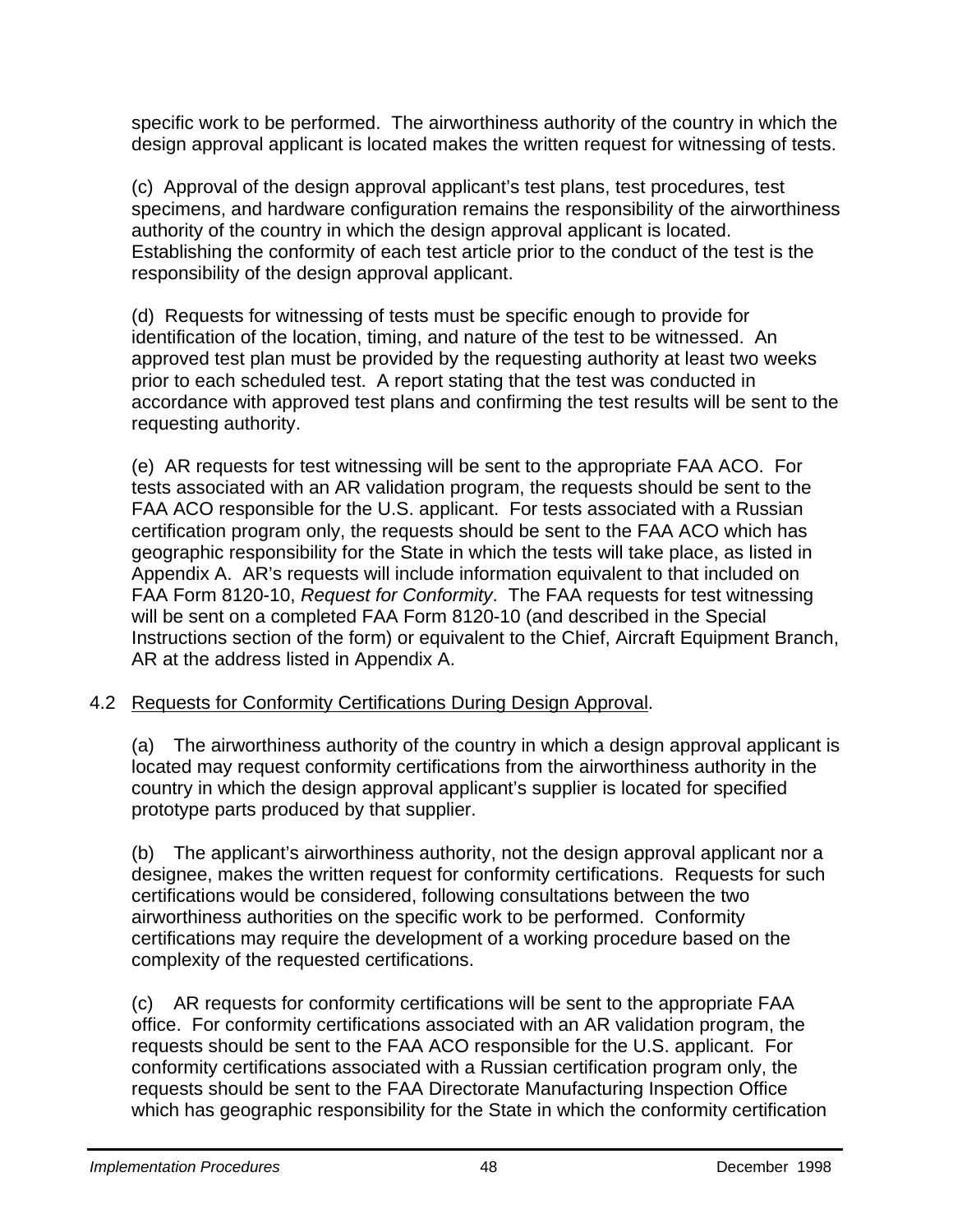will take place. FAA offices are listed in Appendix A. The FAA requests for conformity certifications will be sent to the Chief, Production Certification Branch of the AR as listed in Appendix A.

(d) Requests for conformity certifications should be limited to prototype parts that are of such complexity that they are not inspectable by the product manufacturer or its airworthiness authority prior to installation in the product. The airworthiness authority of the country in which the supplier is located will note all deviations from the requirements notified by the design approval applicant's airworthiness authority on the conformity certification for the particular part.

(e) Neither conformity certifications on prototype parts nor inspections on production parts should be construed as being an export airworthiness approval, since a conformity certification does not constitute an airworthiness determination. Airworthiness determinations remain the responsibility of the design/production approval holder and the airworthiness authority of the country in which the holder is located.

- 4.3 Airworthiness Certificates. There may be certain programs and conditions that warrant technical assistance from each authority for the issuance of standard airworthiness certificates so that aircraft may be placed directly into operation from the site of manufacture. The importing authority may seek assistance from the exporting authority in the final processing, dating and delivery of an airworthiness certificate when the aircraft has completed its manufacturing cycle, and has subsequently been granted an Export Certificate of Airworthiness by the exporting authority. This will require the development of a special procedure between the exporting and importing authorities to mitigate all undue regulatory burdens.
- 4.4 Protection of Proprietary Data and Freedom of Information Act (FOIA) Requests.
	- 4.4.0 Protection of Proprietary Data. Both authorities recognize that data submitted by a design approval holder is the property of that holder, and release of that data by the FAA or IAC/FAAR is restricted. The FAA and IAC/FAAR agree that they will not copy, release, or show proprietary data obtained from either authority to anyone other than an FAA or IAC/FAAR employee without written consent of the design approval holder or other data submitter. This written consent should be obtained from the design approval holder through the authority of the country in which the holder is located.
	- 4.4.1 FOIA Requests. The FAA often receives requests from the public under the United States Freedom of Information Act (FOIA) to release information which the FAA may have in its possession. Each record the FAA has in its possession must be disclosed under the FOIA unless a FOIA exemption applies to that record. One exemption is for trade secrets, and financial or commercial information that is confidential or privileged. Design approval holders' data may include trade secrets or other information that is confidential because release of the information would damage the competitive position of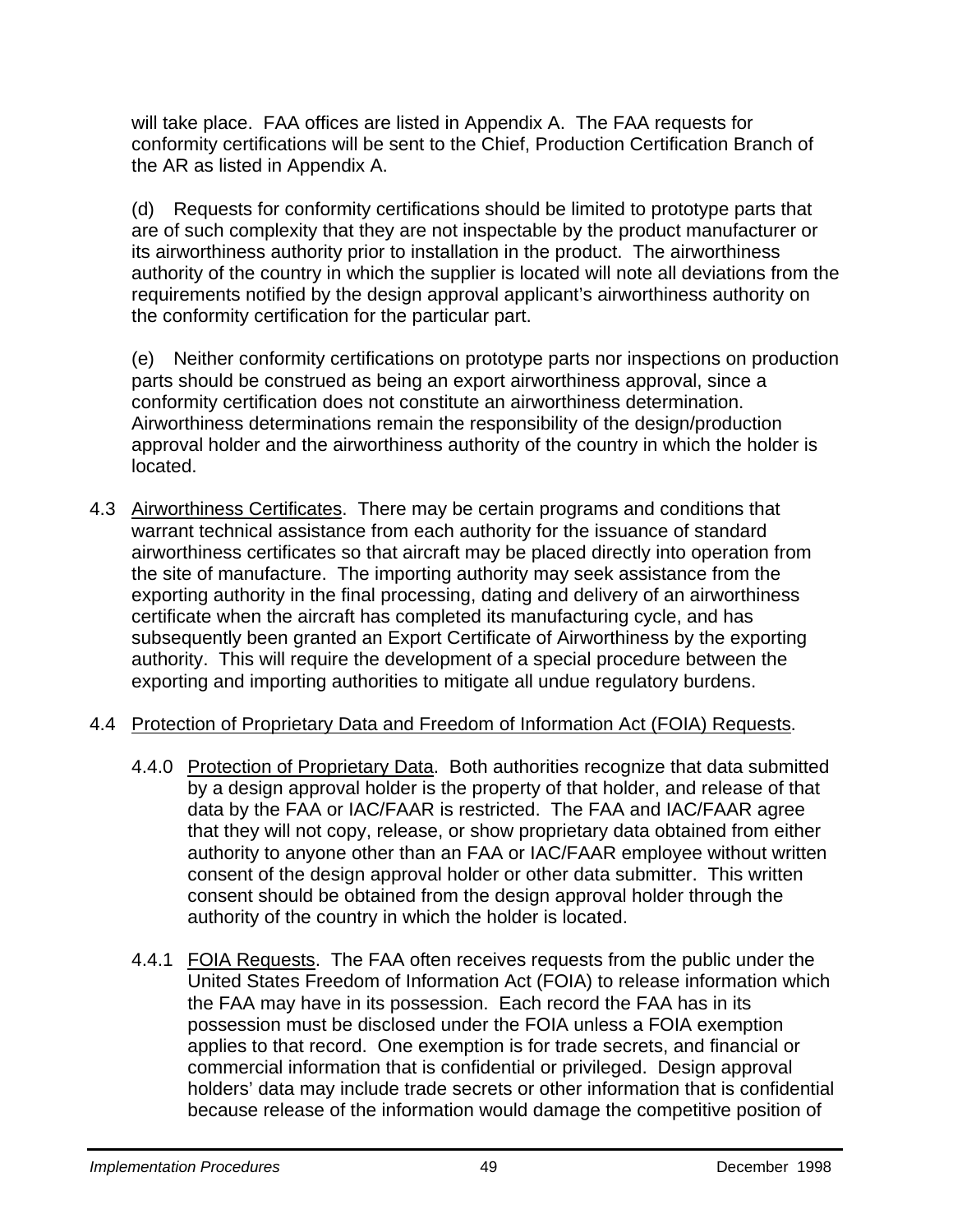the holder or other person. When the FAA receives a FOIA request related to a product of an FAA approval holder or applicant who is located in the Russian Federation, the FAA will request the AR/FAAR's assistance in contacting the FAA approval holder or applicant to solicit their position on what portions of that information should be excluded under the criteria above. If the approval holder or applicant consents to the release of information, the AR/FAAR should provide the written consent to the FAA.

4.5 Accident/Incident and Suspected Unapproved Parts Investigation Information Requests. When either the FAA or AR/FAAR needs information for the investigation of service incidents, accidents, or suspected unapproved parts involving a product imported under these Implementation Procedures, the request for the information should be directed to the appropriate office of the exporting authority. In turn, upon receipt of the request for information, the exporting authority should immediately do everything necessary to make sure the requested information is provided in a timely manner. If urgency requires that the FAA, AR or FAAR requests the information directly from the manufacturer because immediate contacts cannot be made with the exporting authority, the importing authority shall inform its counterpart authority of this action as soon as possible. (The FAA's suspected unapproved parts program is described in FAA Order 8120.10A.)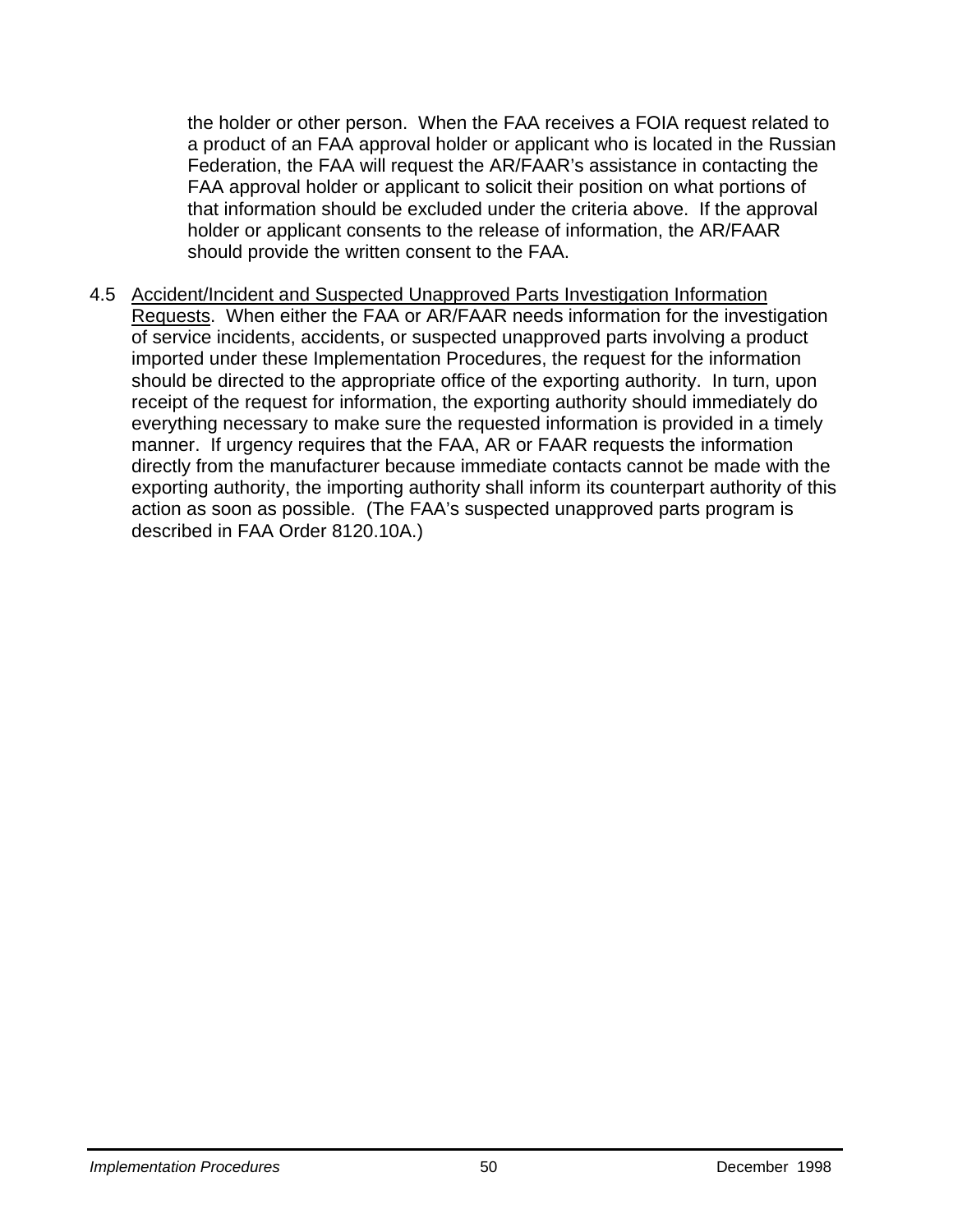### *SECTION V SPECIAL ARRANGEMENTS*

5.0 It is anticipated that urgent or unique situations will develop which have not been specifically addressed in these Implementation Procedures, but which are within the scope of the BASA. When such a situation arises, it shall be reviewed by the respective FAA Aircraft Certification Service Director and the Chairman, AR/the Director, FAAR and a procedure shall be developed to address the situation. The procedure shall be mutually agreed upon by the FAA and the responsible Russian counterpart authority in a separate working procedure. If it is apparent that the situation is unique, with little possibility of repetition, then the working procedure shall be of limited duration. However, if the situation involves new technology or management developments which could lead to further repetitions, then these Implementation Procedures shall be revised accordingly by the FAA and the IAC/ FAAR.

5.1 It should be noted that, when the unique or urgent situation falls within the responsibility of an FAA Aircraft Certification Service Directorate Manager, that Manager will be responsible for developing the necessary procedures with the AR. The special arrangements co-developed between the authorities are listed in Appendix C.

### *SECTION VI AUTHORITY*

The FAA, IAC, and FAAR agree to the provisions of these Implementation Procedures as indicated by the signature of their duly authorized representatives.

#### INTERSTATE AVIATION COMMITTEE OF RUSSIA RUSSIAN FEDERATION RUSSIAN FEDERATION

*Original signed by T. Anodina Original signed by G. Zaitsev* Title: Chairperson Title: Director

FEDERAL AVIATION AUTHORITY

Date: *December 9, 1998* Date: *December 9, 1998*

FEDERAL AVIATION ADMINISTRATION DEPARTMENT OF TRANSPORTATION UNITED STATES OF AMERICA

*Original signed by David Traynham* Title: Assistant Administrator for Policy and International Aviation

Date: *December 9, 1998*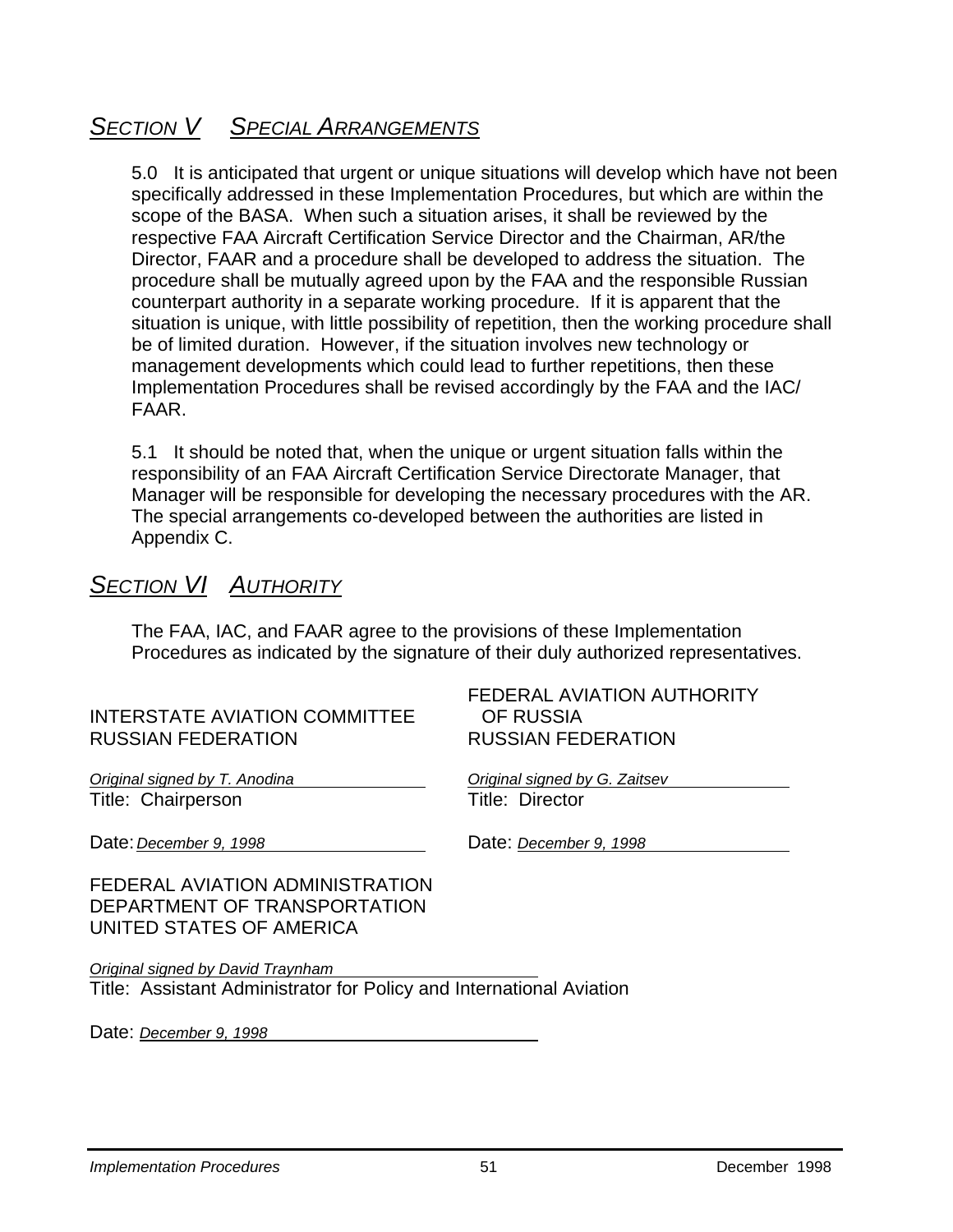### APPENDIX A

List of Addresses for

FAA Headquarters Offices, FAA Mike Monroney Aeronautical Center, FAA Aircraft Certification Service Directorates, FAA Manufacturing Inspection Offices, and FAA Aircraft Certification Offices, and AR and FAAR Offices

#### *[FAA Headquarters - Aircraft Certification Service](http://www.faa.gov/certification/aircraft/)*

AIR-40 AEU-100 Room 600W<br>
c/o Wilbur Wright Building<br>
B-1040 Brussels c/o Wilbur Wright Building 800 Independence Avenue, SW Belgium Washington, DC 20591 Telephone: 1-202-385-8940 Fax: 1-202-493-5144

[International Policy Office](http://www.faa.gov/certification/aircraft/bilateral_agreements.htm) Aircraft Certification International Policy Branch

|      | Telephone: 011-32-2-508-2710 |
|------|------------------------------|
| Fax: | 011-32-2-230-6899            |

Aircraft Engineering Division AIR-100 800 Independence Avenue, SW Washington, DC 20591

Telephone: 1-202-267-9580 Fax: 1-202-267-5340

Production & Airworthiness Division AIR-200 800 Independence Avenue, SW Washington, DC 20591

Telephone: 1-202-267-8361 Fax: 1-202-267-5580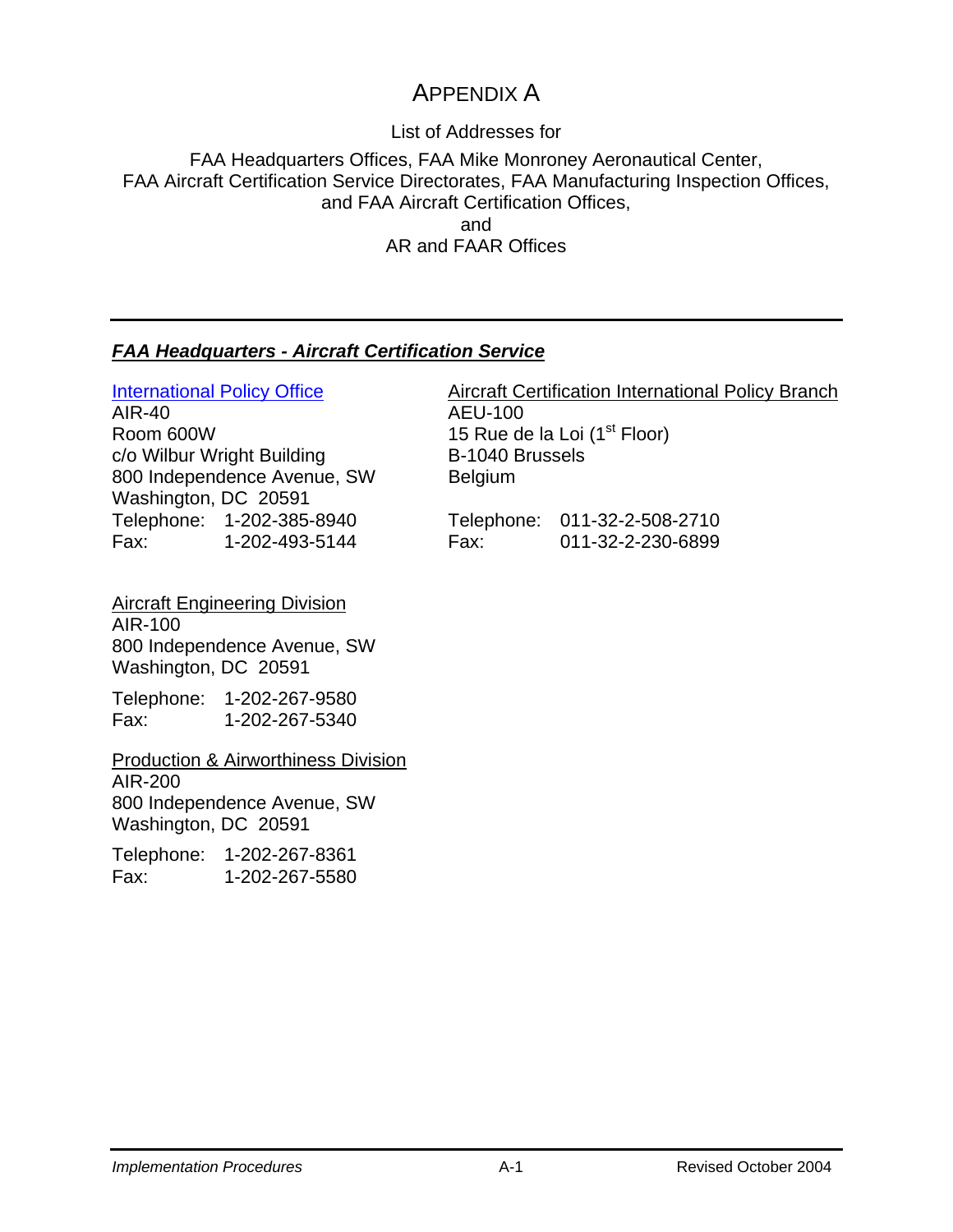#### *FAA Headquarters - Environmental Policy and Regulations*

[Office of Environment and Energy](http://www.aee.faa.gov/) AEE-1 800 Independence Avenue, SW Washington, DC 20591

Telephone: 1-202-267-3576 Fax: 1-202-267-5594

#### *FAA Headquarters – Administrative Coordination*

[Office of International Aviation](http://www.intl.faa.gov/) AIA-1 6<sup>th</sup> Floor, East c/o Wilbur Wright Building 800 Independence Avenue, SW Washington, DC 20591

Telephone: 1-202-385-8857 Fax: 1-202-267-5032

#### *FAA Mike Monroney Aeronautical Center - Contact Point for FAA Airworthiness Directives*

*Mailing Address Office Address*  Delegation and Airworthiness Programs Branch AIR-140 AIR-140 P.O. Box 26460 ARB, Room 304 Oklahoma City, OK 73125 6500 S. MacArthur Blvd.

Telephone: 1-405-954-4103 Fax: 1-405-954-4104

Delegation and Airworthiness Programs Branch Oklahoma City, OK 73169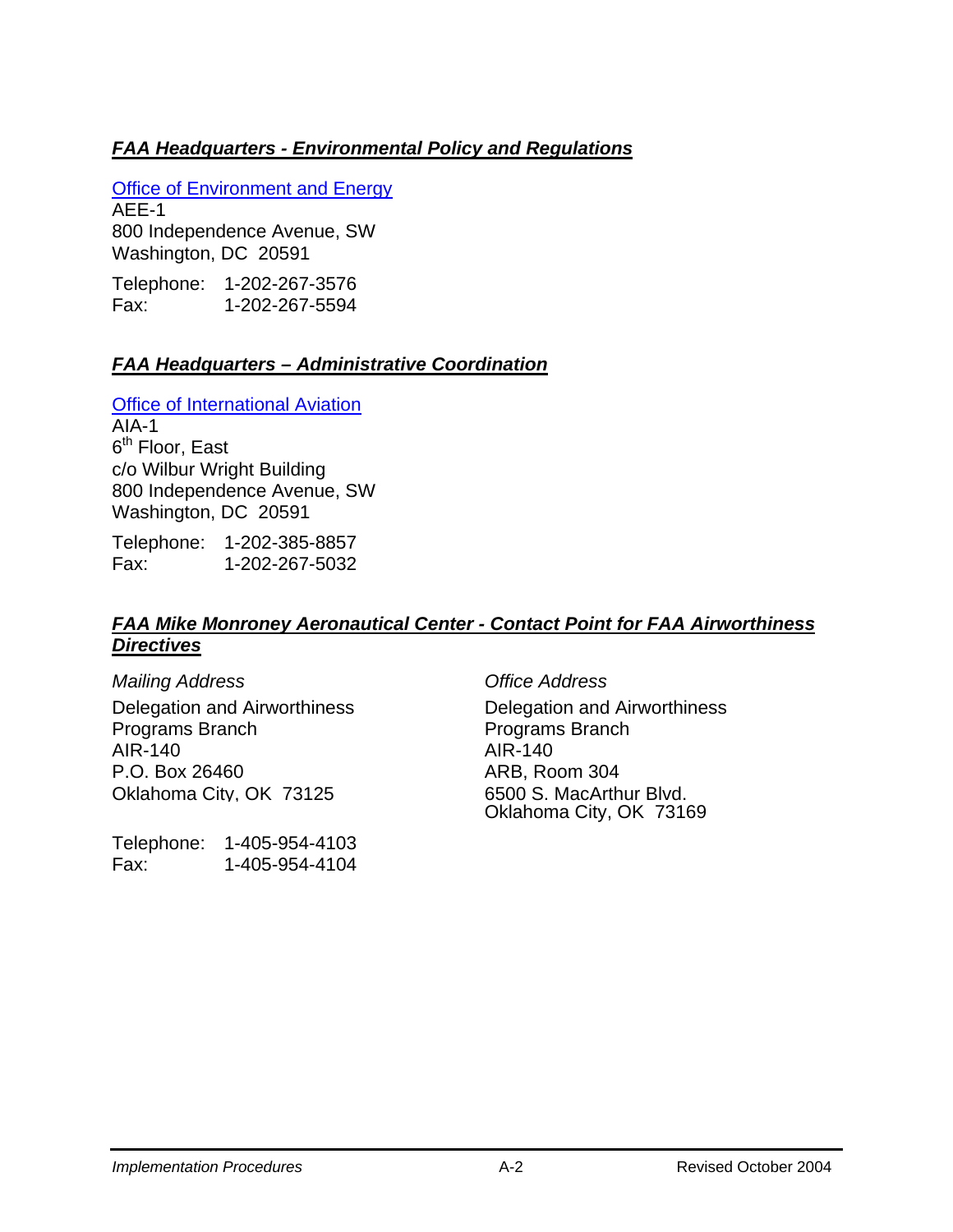#### *FAA Aircraft Certification Service Directorates*

[Engine and Propeller Directorate](http://www.faa.gov/certification/aircraft/engineindex.htm) ANE-100

Regulatory and policy responsibility for all aircraft engines, propellers, and auxiliary power units.

12 New England Executive Park Burlington, MA 01803

Telephone: 1-781-238-7100 Fax: 1-781-238-7199

[Rotorcraft Directorate](http://www.faa.gov/certification/aircraft/Rot.htm) ASW-100

Regulatory and policy responsibility for normal and transport category rotorcraft.

2601 Meacham Blvd. Fort Worth, TX 76137-4298

Telephone: 1-817-222-5100 Fax: 1-817-222-5959

**[Small Airplane Directorate](http://www.faa.gov/certification/aircraft/aceHome.htm)** ACE-100

Regulatory and policy responsibility for:

- 1. Airplanes weighing less than 12,500 pounds and having passenger configurations of 9 seats or less,
- 2. Commuter airplanes weighing 19,000 pounds or less, with passenger configurations of 19 seats or less, and
- 3. Gliders, airships, manned free balloons, and VLA.

901 Locust Room 301 Kansas City, MO 64106-2641

Telephone: 1-816-329-4100 Fax: 1-816-329-4106

[Transport Airplane Directorate](http://www.faa.gov/certification/aircraft/Transport_Home_Page.htm) ANM-100

Regulatory and policy responsibility for all transport category airplanes.

1601 Lind Avenue, SW Renton, WA 98055-4056

Telephone: 1-425-227-2104 Fax: 1-425-227-1100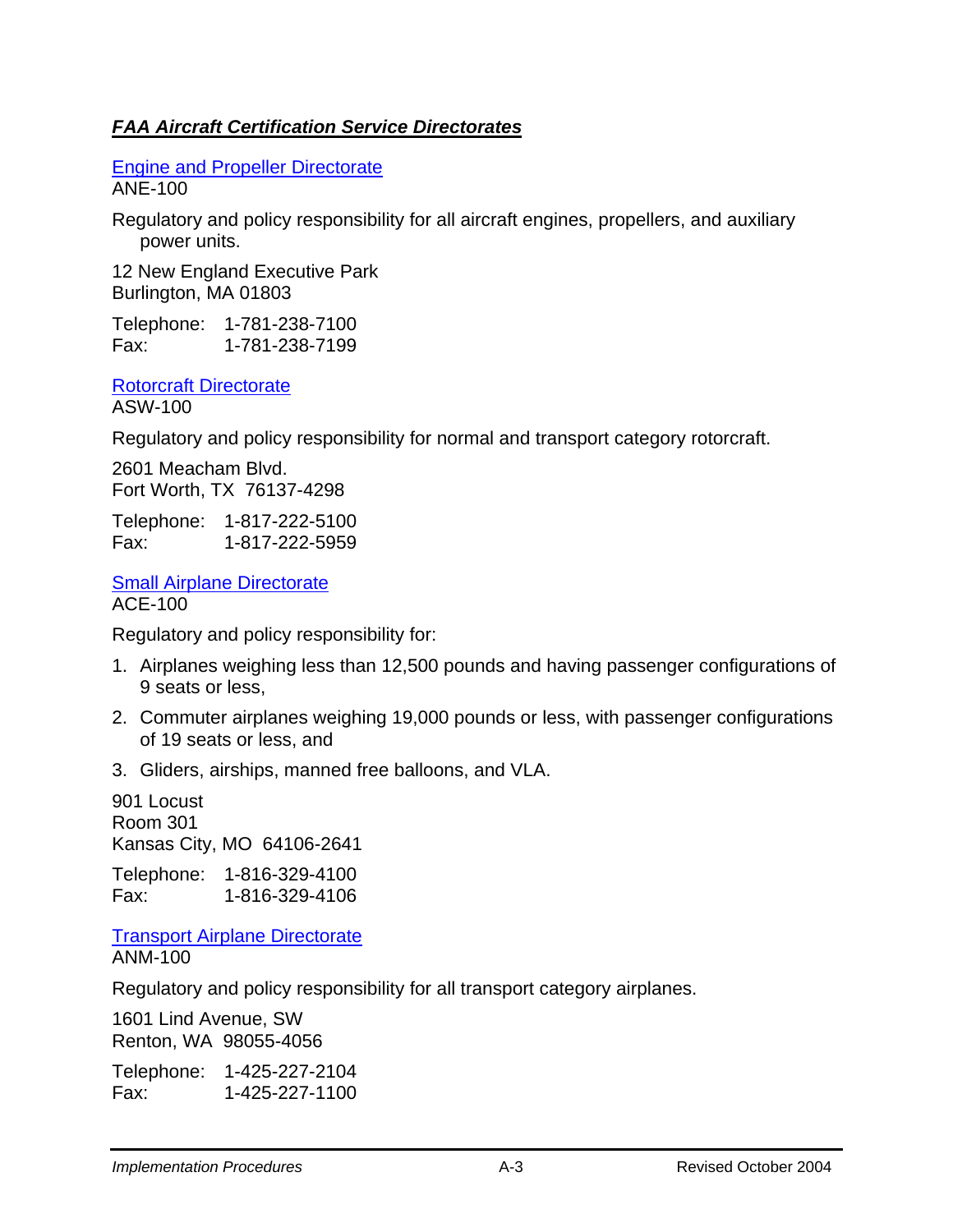#### **[FAA Manufacturing Inspection Offices](http://www.faa.gov/certification/aircraft/map.htm)**

#### Engine and Propeller Directorate Manufacturing Inspection Office

For the States of: Connecticut, Delaware, Maine, Maryland, Massachusetts, New Hampshire, New Jersey, New York, Pennsylvania, Rhode Island, Vermont, Virginia, and West Virginia.

ANE-180 12 New England Executive Park Burlington, MA 01803

Telephone: 1-781-238-7180 Fax: 1-781-238-7199

#### Rotorcraft Directorate Manufacturing Inspection Office

For the States of: Arkansas, Louisiana, New Mexico, Oklahoma, and Texas.

ASW-180 2601 Meacham Blvd. Fort Worth, TX 76137-4298

Telephone: 1-817-222-5180 Fax: 1-817-222-5136

[Small Airplane Directorate Manufacturing Inspection Office](http://www2.faa.gov/certification/aircraft/aceHome.htm)

For the States of: Alabama, Alaska, Florida, Georgia, Illinois, Indiana, Iowa, Kansas, Kentucky, Michigan, Minnesota, Mississippi, Missouri, Nebraska, North Carolina, North Dakota, Ohio, South Carolina, South Dakota, Tennessee, and Wisconsin.

ACE-180 Room 301 Kansas City, MO 64106-2641

Telephone: 1-816-329-4180 Fax: 1-816-329-4157

#### Transport Airplane Directorate Manufacturing Inspection Office

For the States of: Arizona, California, Colorado, Hawaii, Idaho, Montana, Nevada, Oregon, Utah, Washington, and Wyoming.

ANM-108 1601 Lind Avenue, SW Renton, WA 98055-4056

Telephone: 1-425-227-2108 Fax: 1-425-227-1320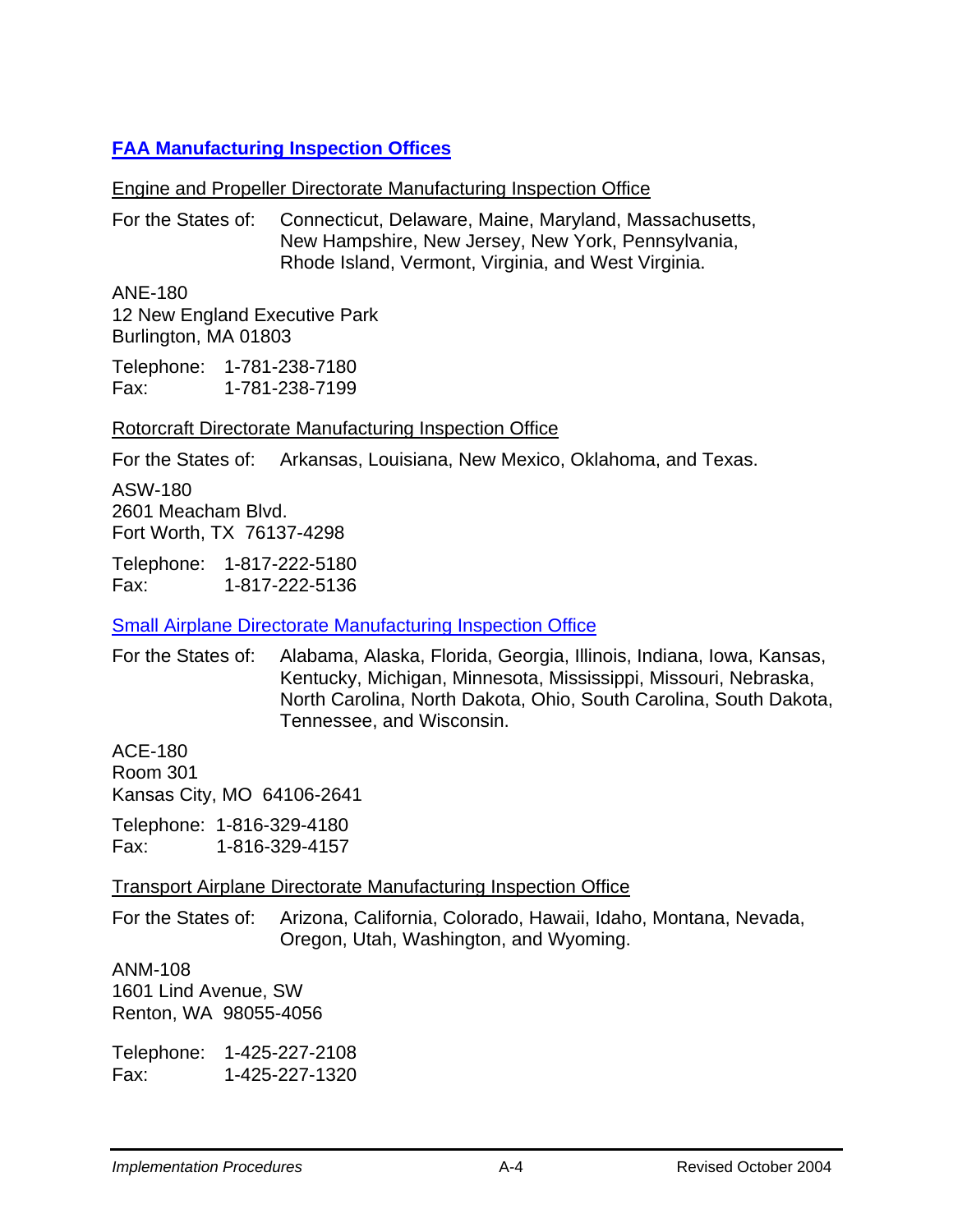#### *[FAA Aircraft Certification Offices](http://www.faa.gov/certification/aircraft/acochart.htm)*

Boston Aircraft Certification Office ANE-150

12 New England Executive Park Burlington, MA 01803

Telephone: 1-781-238-7150 Fax: 1-781-238-7199

#### New York Aircraft Certification Office ANE-170 1600 Stewart Avenue Suite 410

Westbury, NY 11590

Telephone: 1-516-228-7300 Fax: 1-516-794-5531

Chicago Aircraft Certification Office ACE-115C 2300 East Devon Avenue Room 323 Des Plaines, IL 60018

Telephone: 1-847-294-7357 Fax: 1-847-294-7834

#### Anchorage Aircraft Certification Office ACE-115N 222 West 8th Avenue, Anchorage, AK 99513

Telephone: 1-907-271-2669 Fax: 1-907-271-6365

#### Boston Engine Certification Office

ANE-140 12 New England Executive Park Burlington, MA 01803

Telephone: 1-781-238-7140 Fax: 1-781-238-7199

#### Atlanta Aircraft Certification Office ACE-115A One Crown Center 1895 Phoenix Boulevard, Suite 450 Atlanta, GA 30349

Telephone: 1-770-703-6035 Fax: 1-770-703-6097

#### Wichita Aircraft Certification Office ACE-115W 1801 Airport Road Room 100, Mid-Continent Airport Wichita, KS 67209

Telephone: 1-316-946-4106 Fax: 1-316-946-4107

#### **Seattle Aircraft Certification Office** ANM-100S 1801 Lind Avenue, SW Renton, WA 98055-4056

Telephone: 1-425-917-6400 Fax: 1-425-917-6590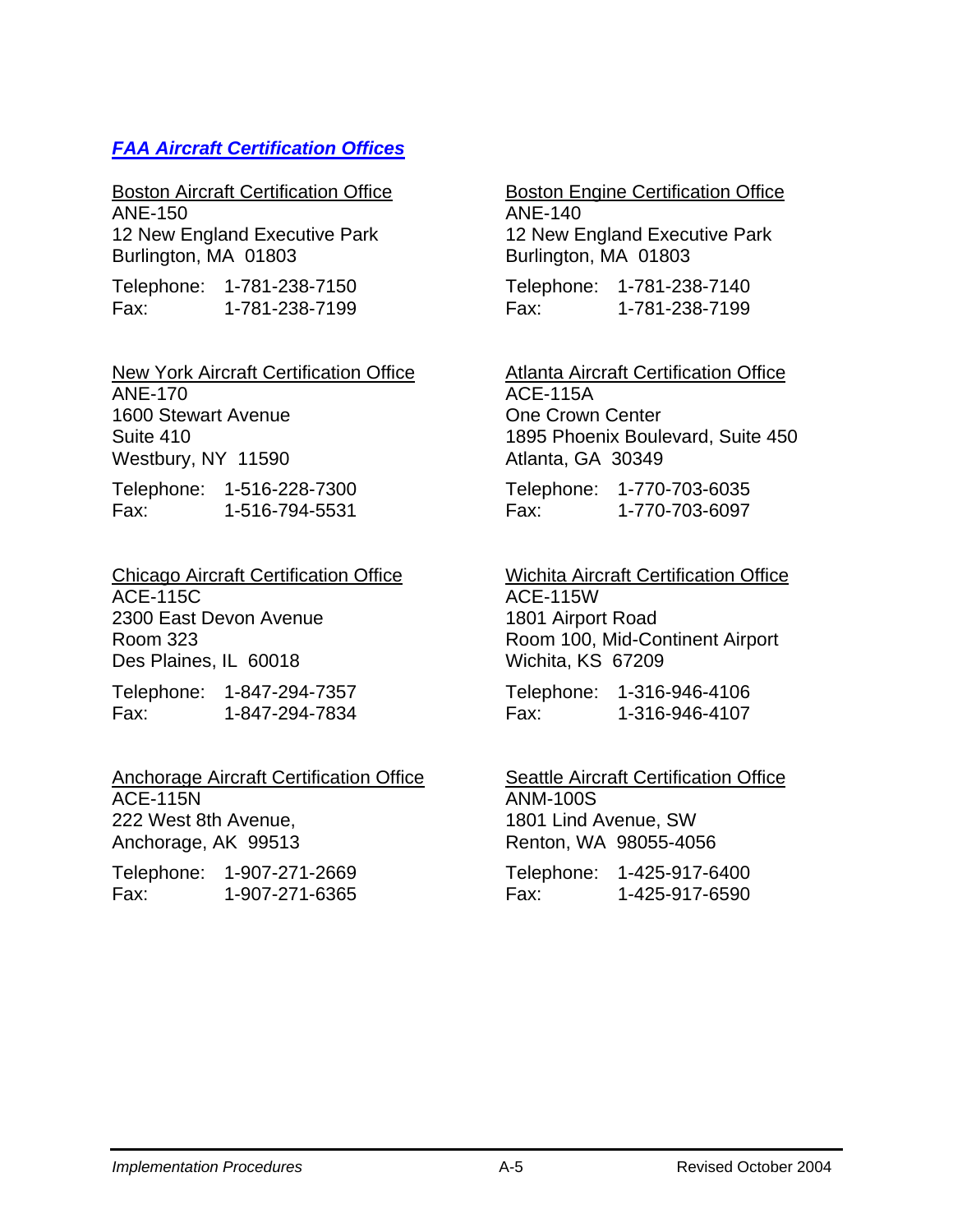#### Denver Aircraft Certification Office ANM-100D

Technical Operations Center (TOC) 26805 E. 68th Avenue, Room 214 Denver, CO 80249

Telephone: 1-303-342-1080 Fax: 1-303-342-1088

Fort Worth Airplane Certification Office ASW-150 2601 Meacham Blvd. Fort Worth, TX 76137-4298

Telephone: 1-817-222-5150 Fax: 1-817-222-5960

Fort Worth Special Certification Office ASW-190 2601 Meacham Blvd. Fort Worth, TX 76137-4298

Telephone: 1-817-222-5189 Fax: 1-817-222-5136

### Los Angeles Aircraft Certification Office

ANM-100L 3960 Paramount Blvd. Lakewood, CA 90712

Telephone: 1-562-627-5200 Fax: 1-562-627-5210

#### Fort Worth Rotorcraft Certification Office ASW-170 2601 Meacham Blvd. Fort Worth, TX 76137-4298

Telephone: 1-817-222-5170 Fax: 1-817-222-5960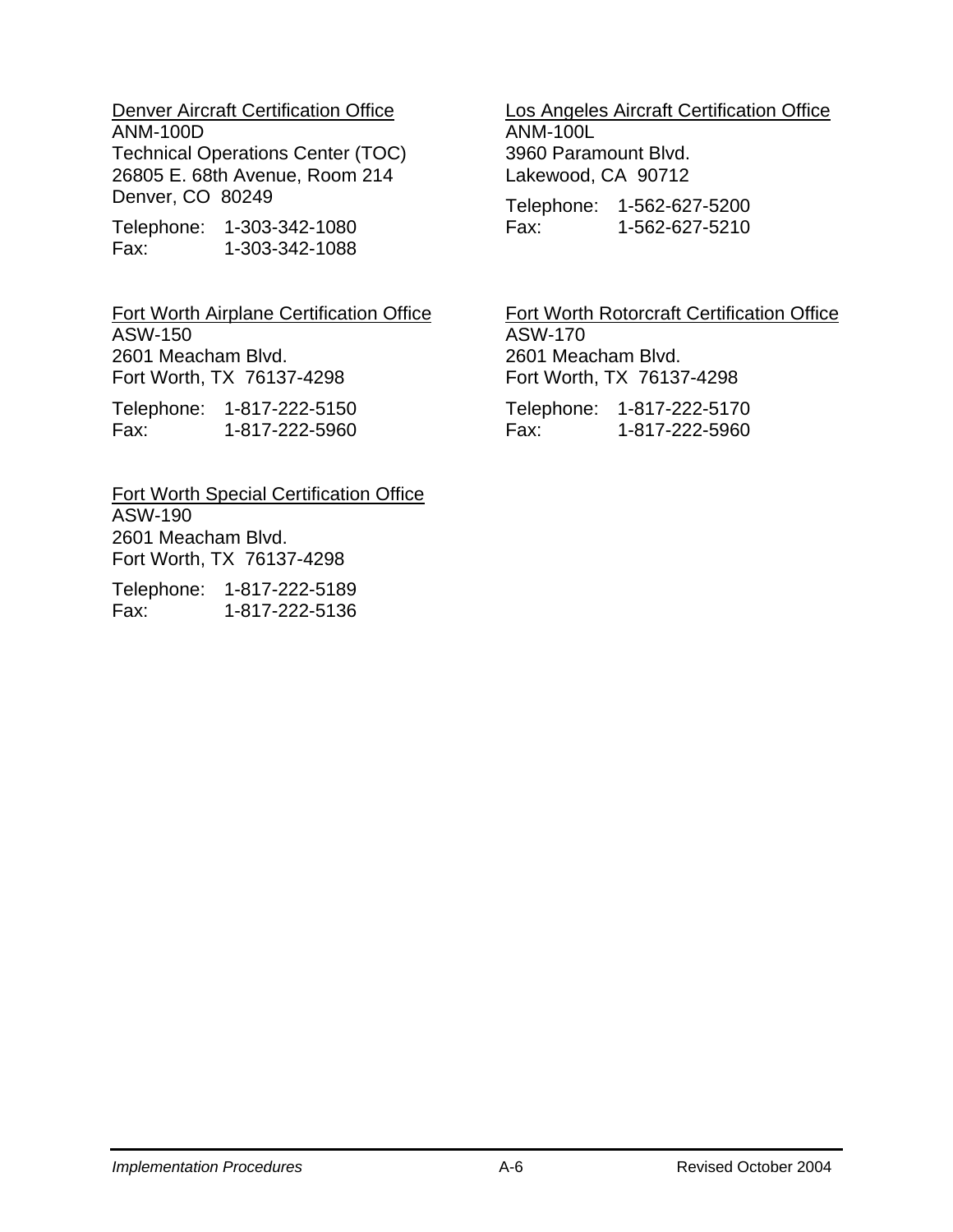Moscow 109017 Moscow 125836 Russia Russia<br>Telephone: (7-095) 953-1144 Telepho Telephone: (7-095) 953-1144 Telephone: (7-095) 155-52-04<br>Fax: (7-095) 953-3451 Fax: (7-095) 155-55-35

### *AR Offices FAAR Offices*

Aviation Register **Federal Aviation Authority of Russia** Interstate Aviation Committee Department of Continued Airworthiness 22 Bolshaya Ordinka 37 Leningradsky Prospect, A-167 Fax: (7-095) 155-55-35

> State Center "Air Transportation Safety" Scheremetyevo Airport, GOSNIIGA Moscow 103340 Russia Telephone: (7-095) 578-52-89 Fax: (7-095) 578-52-64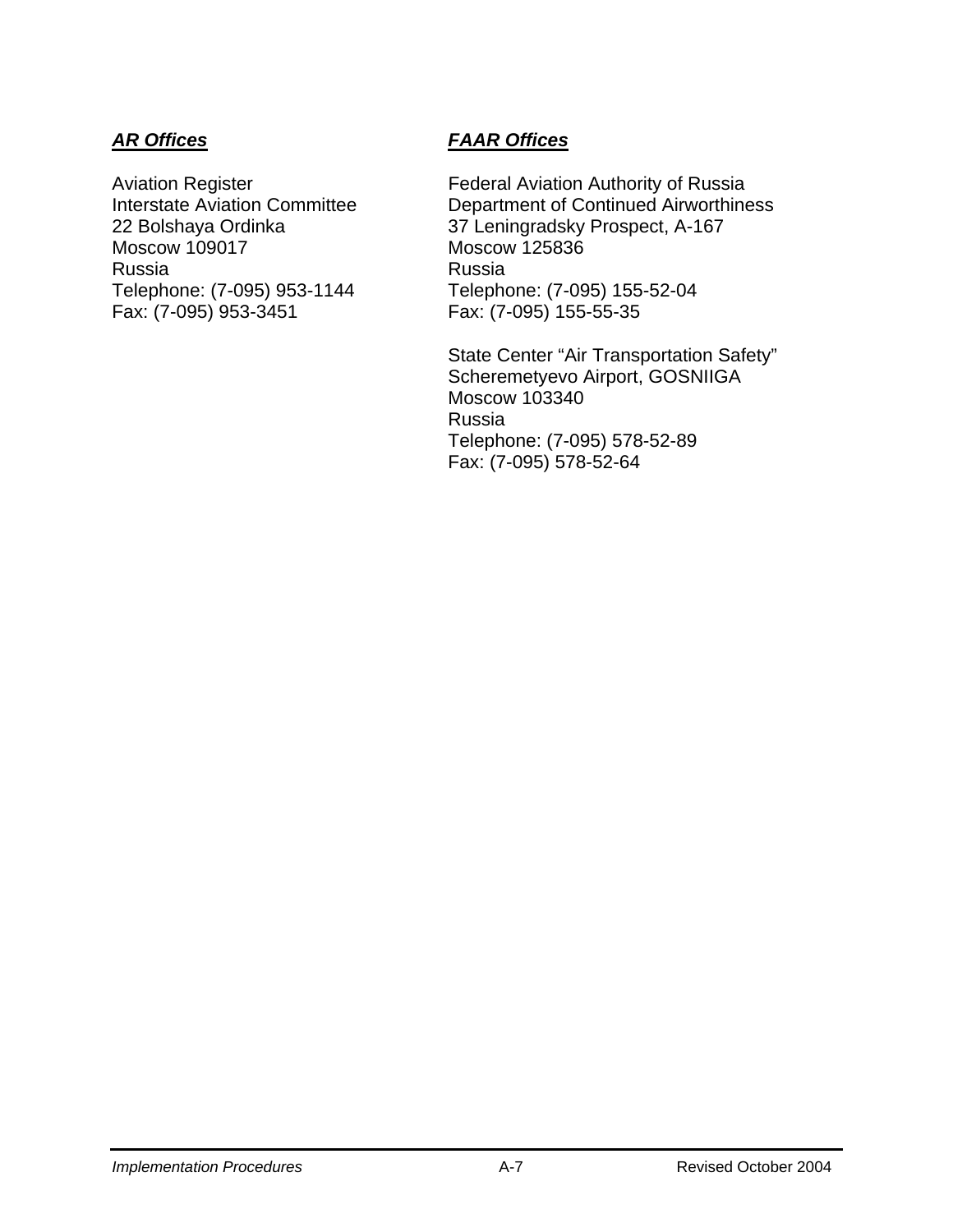### APPENDIX B

#### List of Referenced Documents

#### *FAA Referenced Documents*

- 1. Code of Federal Regulations, Title 14, Parts 21-36, 39, 43, 45, 91, and 183.
- 2. FAA Advisory Circular 21-23, *Airworthiness Certification of Civil Aircraft, Engines, Propellers, and Related Products Imported into the United States.*
- 3. FAA Order 8110.4, *Type Certification Process.*
- 4. FAA Order 8130.2, *Airworthiness Certification of Aircraft and Related Products.*
- 5. FAA Order 8130.21, *Procedures for Completion and Use of FAA Form 8130-3, Airworthiness Approval Tag.*
- 6. FAA Advisory Circular 21-2, *Export Airworthiness Approval Procedures.*
- 7. ICAO Annex 8, *Airworthiness of Aircraft.*
- 8. FAA Order 8120.2, *Production Approval and Surveillance Procedures.*
- 9. FAA Order 8100.7, *Aircraft Certification Systems Evaluation Program.*
- 10. FAA Advisory Circular 21-20, *Supplier Surveillance Procedures.*
- 11. FAA P-8110-1, *Export/Import Airworthiness Certification of Civil Aeronautical Products.*
- 12. FAA Form 8130-3, *Airworthiness Approval Tag*.
- 13. FAA Form 8130-4, *Export Certificate of Airworthiness.*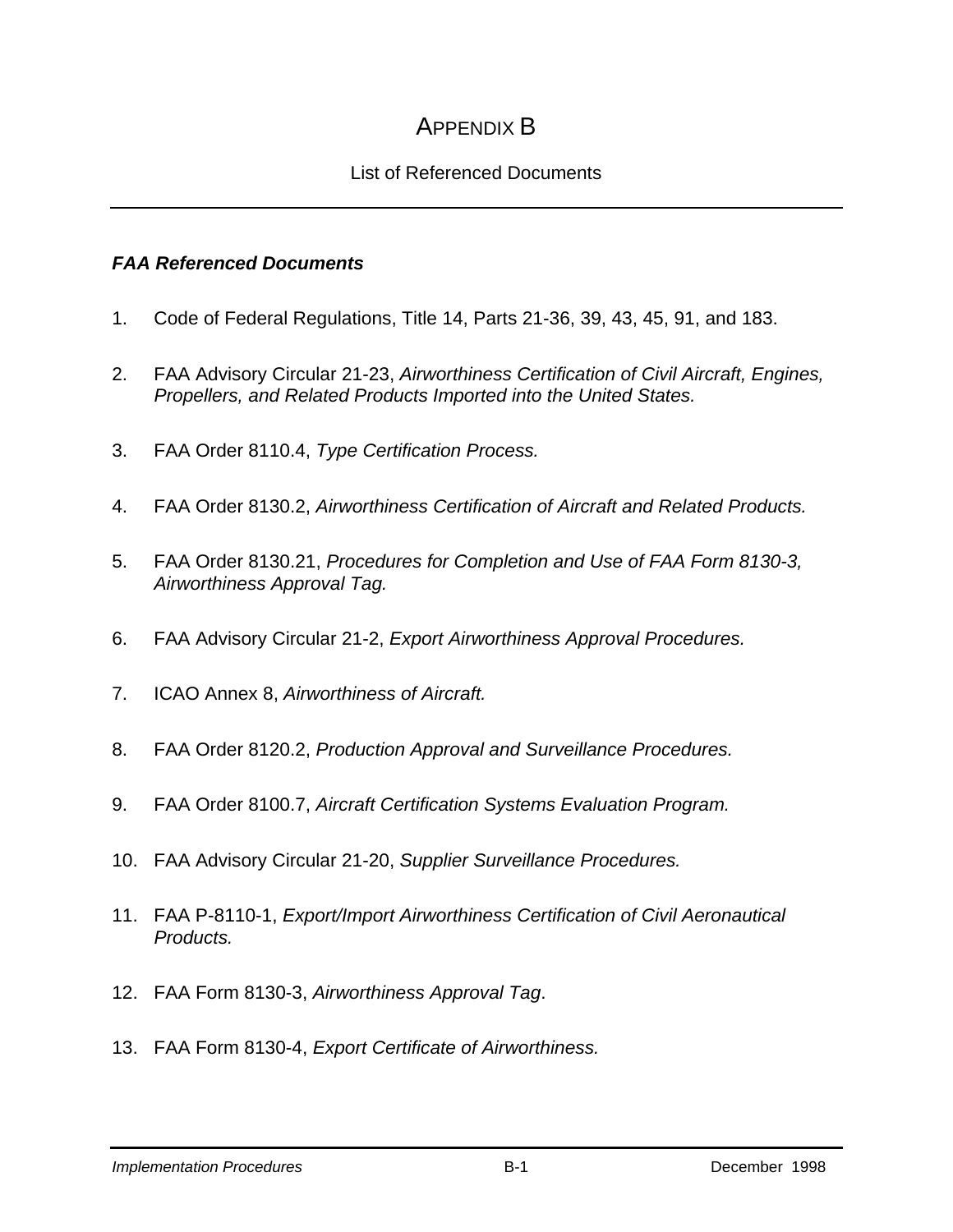- 14 FAA Form 8120-10, *Request for Conformity*.
- 15 FAA Order 8120.10A, *Suspected Unapproved Parts Program*

#### *AR Referenced Documents*

- 1. Aviation Regulations Part 21-36, 39 and 183.
- 2. AR Order 21.2, *Production Certification.*
- 3. Directive Letter 05-95, *Oversight of Material and Appliance Suppliers.*
- 4. Directive Letter 06-95, *The Procedures for Awarding Export Airworthiness Certificate* (Temporary Instruction).
- 5. ICAO Annex 16, *Environmental Protection.*
- 6. Directive Letter 03-95, *Oversight of Foreign Suppliers.*
- 7. Directive letter 10-94/97, *Permission for Imported Appliances to be Installed on Aircraft.*
- 8. Directive Letter 03-96, *Confirmation of Conformity of an Individual Imported Unit (Class III Component) to the Design Data.*
- 9. Directive Letter 04-96, *Issuance of Export Airworthiness Approvals for Class II and III Parts of Models of Aeronautical Products.*
- 10. *Order: Exported Aviation Materials Certification.*
- 11: *Rules of Issue and Prolongation of Airworthiness Certificates for Civil Aircraft.*